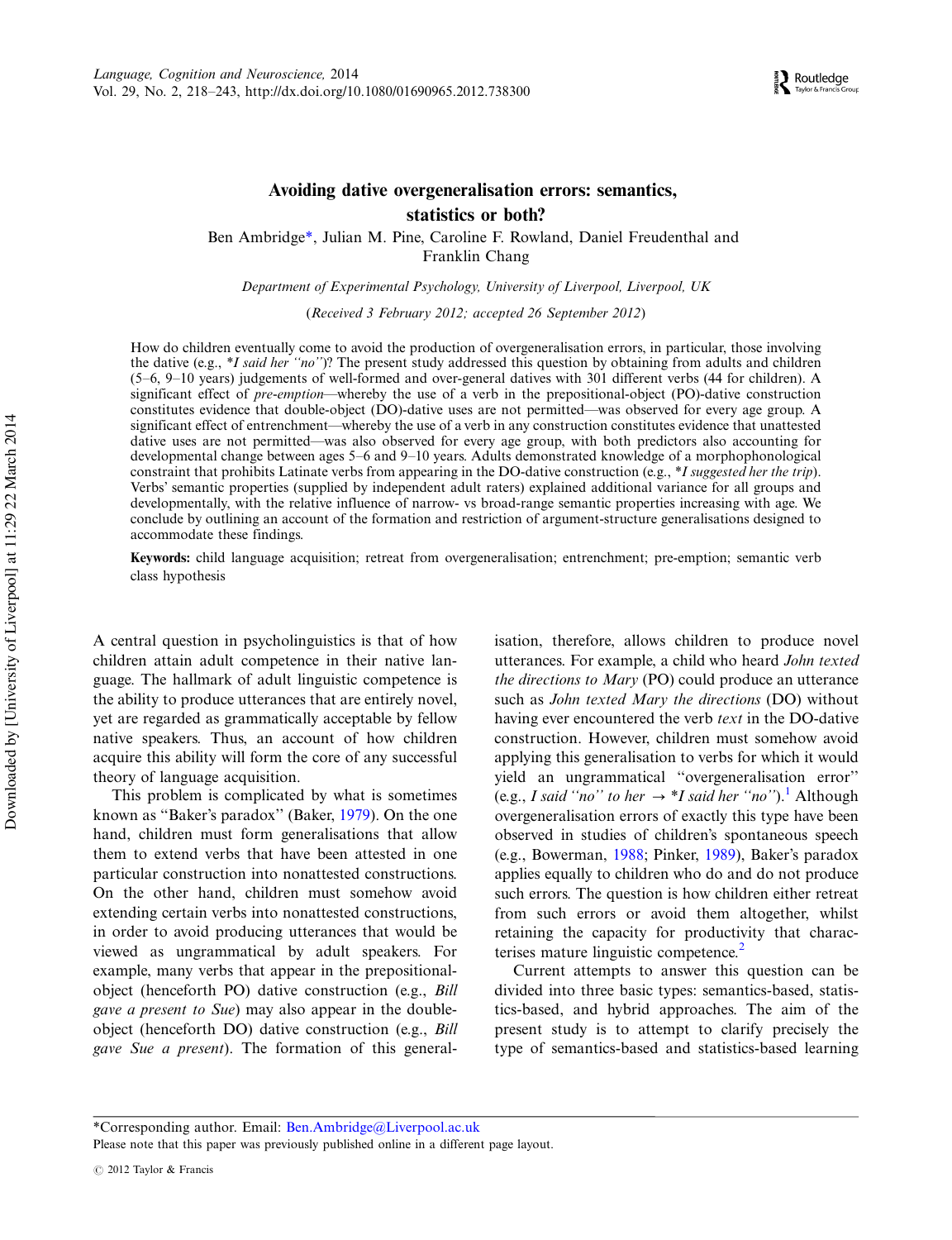mechanisms that are needed to account for participants' grammaticality judgement data, and how best to integrate them into an account of learning and development.

#### Semantics-based approaches

Verbs that may and may not appear in particular constructions do not form wholly arbitrary lists, but generally share certain semantic properties (and, in some cases, properties related to other factors such as morphophonology or pragmatics). For example, it has often been observed that verbs that are more felicitous in the PO- than DO-dative are associated with the meaning of the THEME being caused to go to a LOCATION, often in a particular manner.

## [AGENT] [VERB] [THEME] to [LOCATION/RECI-**PIENT**

John lowered the package to Sue. (cf. \*?John lowered Sue the package)

John pulled the box to Sue. (cf. \*?John pulled Sue the box)

John whispered the secret to Sue (cf. \*?John whispered Sue the secret)

Conversely, verbs that are more felicitous in the DOthan PO-dative are associated with the meaning of the RECIPIENT being caused to possess (or to no longer possess) the THEME:

# [AGENT] [VERB] [RECIPIENT] [THEME]

John tipped Sue \$5 (cf. \*?John tipped \$5 to Sue) John's advice saved Sue a lot of money (cf. \*?John's advice saved a lot of money to Sue) John cost Sue a fortune (cf. \*?John cost a fortune to Sue).

Verbs that alternate between the two constructions (e.g., give, send, pass) do so because they have elements of both causing to go and causing to have in their meanings. Corpus studies suggest that these are not hard-and-fast prohibitions, but a reflect graded phenomenon whereby the use of a verb in a construction with which it is less than optimally compatible is deemed to be less than fully acceptable (e.g., Bresnan, Cueni, Nikitina, & Baayen, [2007\)](#page-24-0).

The claim of semantics-based approaches is that learners restrict their generalisations by acquiring the semantic restrictions exhibited by particular constructions. A particularly well-specified proposal for how this might be done is provided by Pinker [\(1989](#page-25-0)). Pinker proposes that to be a candidate for appearing in the POand DO-dative, averb must be consistent with the broadrange "thematic core" of each construction: *causing to* go and causing to have, respectively. This is a necessary,

but not sufficient, criterion. Actual appearance in each construction is contingent upon membership of a relevant narrow-range semantic class. For example, give and hand are members of a class of verbs (''verbs of giving''; p. 110) that appear in the DO-dative construction (e.g., I gave/handed him the box). Lower and pull are not members of such a class (they are members of the PO-only class of ''accompanied motion''), and hence may not appear in this construction, notwithstanding that they are potentially compatible with the broad-range rule for the DO-dative (possession transfer). Children form classes—and hence constrain their generalisations—by extending observed properties of particular verbs (e.g., that give appears in the DOdative construction) to ''other verbs with the same grammatically relevant semantic structure'' (e.g., send, pass).

Both the broad-range rules and the narrow-range classes have proved controversial. The broad-range rule, whereby the PO-dative denotes causing to go and the DO-dative *causing to have* is often invoked to explain contrasts such as:

PO: John sent the package to Chicago vs DO: \*John sent Chicago the package DO: The noise gave Paul a headache vs PO: \*The noise gave a headache to Paul.

In the first example, the package is caused to go to Chicago; Chicago is not caused to possess the package. Hence only the PO-variant is grammatical. In the second example, Paul is caused to possess a headache; the headache is not transferred from the noise to Paul. Hence only the DO-variant is grammatical. However, a number of recent studies have found that such ''violations'' are relatively frequent in large corpora and that—for both adults and children—dative choice in production is determined largely by factors such as the relative animacy, accessibility, definiteness, and length of the recipient and theme (e.g., Bresnan, [2007a,](#page-24-0) [2007b](#page-24-0); Bresnan & Nikitina, [2007;](#page-24-0) Bresnan et al., [2007](#page-24-0); de Marneffe, Grimma, Arnon, Kirby, & Bresnan, [2011](#page-24-0); Krifka, [2004\)](#page-25-0). For example, the grammaticality of a sentence of the form \*The noise gave a headache to Paul is much ameliorated if the recipient is a long and complex noun phrase, as such NPs are generally placed sentence-finally for processing reasons (e.g., \*?The noise gave a headache to anyone who was unfortunate enough to be in the room at the time). This raises the possibility that the broad-range semantic constraints proposed by Pinker [\(1989\)](#page-25-0) may be of relatively minor importance, or even entirely epiphenomenal, arising entirely from these discourse and processing factors.

There has also been considerable scepticism in the literature with regard to Pinker's ([1989](#page-25-0)) narrow-range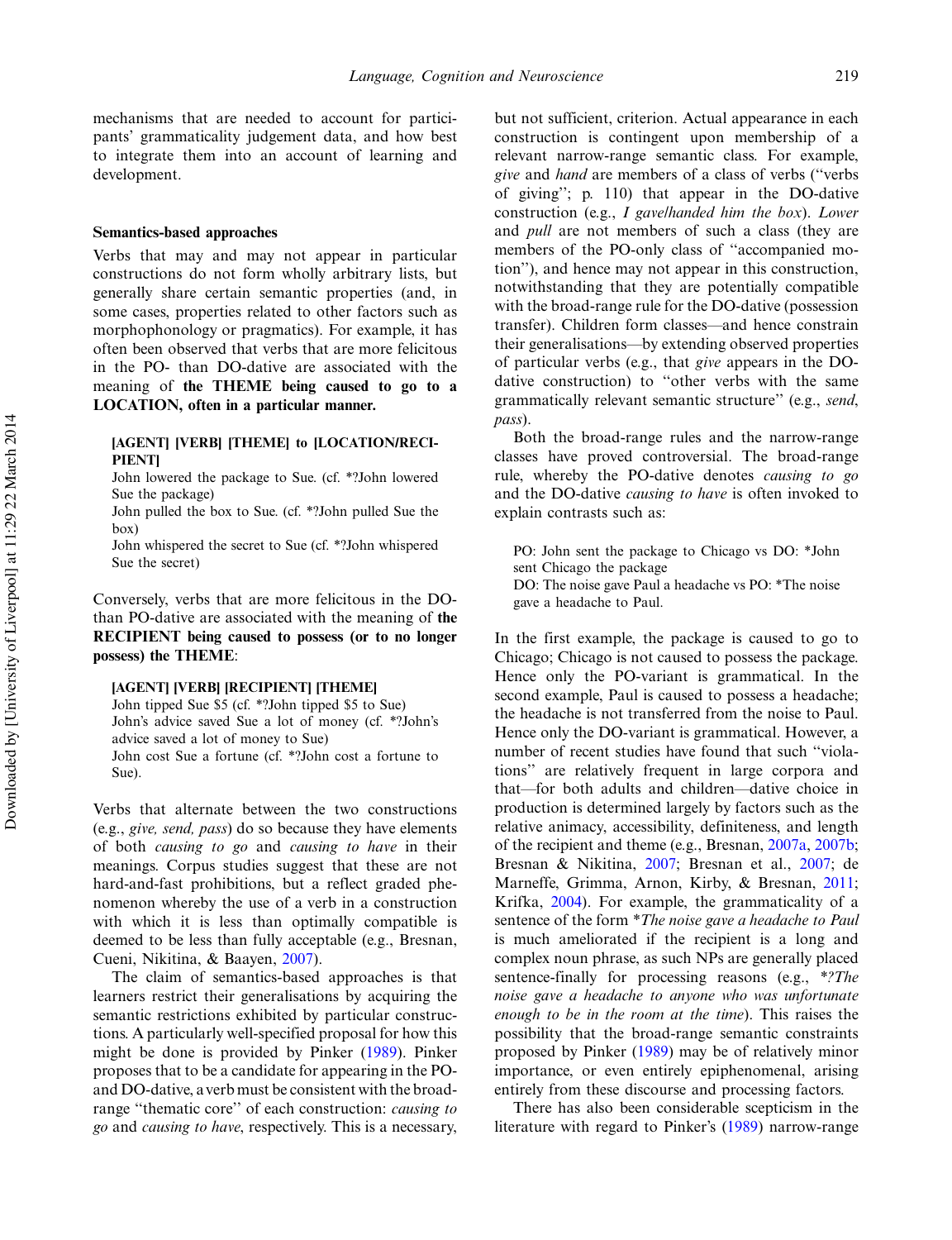classes. For example, Braine and Brooks [\(1995](#page-24-0)) argue that it is implausible to suppose that children are sensitive to such fine-grained distinctions as that between (for example), tell, which may appear in the DO-dative construction, and say, which may not (e.g., He told/\*said me something funny; cf. He told/said something funny to me; for Pinker, the distinction is that only the former implies successful transfer of information). Bowerman ([1988\)](#page-24-0) argues that it is not clear what would cause children to form and continually refine these narrow-range classes, given that the broad-range rules allow them to understand and produce the relevant utterances (of course, a central part of Baker's paradox is that children do not know if or when they are producing errors).

One recent grammaticality judgement study provides support for Pinker's ([1989\)](#page-25-0) semantic verb class hypothesis with respect to the dative constructions, but only for adults. In this study (Ambridge, Pine, Rowland, & Chang, [2012](#page-24-0)), adults and children aged 5- to 6 and 9- to 10 were taught novel verbs consistent with PO-only semantic classes (e.g., similar in meaning to pull/drag) and alternating semantic classes (e.g., similar in meaning to give/send). Adults respected the semantic class of the novel verbs, rating PO-datives as more acceptable than DO-datives for the novel pull/drag verbs (e.g., Marge tammed the box to Homer  $>$  Marge tammed Homer the box), but not the novel give/send verbs (e.g., Bart blicked the package to Marge = Bart blicked Marge the package). Neither of the child groups showed this pattern, rating PO- and DO-dative sentences as approximately equally acceptable for all novel verbs. However, this may be due in part to the fact that the semantic distinction between PO-only and alternating verb classes is relatively fine-grained. Similar studies involving overgeneralisation errors into the transitive-causative construction (e.g., \*The funny clown giggled Lisa) have found that both 9- to 10year-olds and 5- to 6-year-olds display at least some semantic-class effects with novel verbs (Ambridge, Pine, & Rowland, [2011;](#page-24-0) Ambridge et al., [2008](#page-24-0)).

The first aim of the present study was to investigate in more detail the effects of verb semantics on dative overgeneralisation errors. The first question of interest is precisely which of the many different semantic features exhibited by PO-only, DO-only, and alternating verbs learners are sensitive to, and whether this changes with development. The second question is whether whatever sensitivity learners show to these semantic features is best captured by positing broadrange rules and discrete semantic verb classes (as under Pinker's account), or whether a more probabilistic learning mechanism is required. One reason to consider the latter possibility is the finding that verb frequency effects are pervasive in the literature on the retreat from

overgeneralisation errors, and it is debatable whether Pinker's account, at least in its present form, can explain such effects. It is to proposals seeking to explain these effects that we now turn.

#### Statistics-based approaches

The simplest statistics-based approach is the *entrench*ment hypothesis (e.g., Ambridge et al., [2008;](#page-24-0) Braine & Brooks, [1995](#page-24-0); Brooks, Tomasello, Dodson, & Lewis, [1999;](#page-24-0) Theakston, [2004](#page-25-0); Tomasello, [2003](#page-25-0)). Although, slightly more advanced versions have been proposed (e.g., Stefanowitsch, [2008](#page-25-0)), the most commonly assumed mechanism requires learners simply to tally in the input language (1) the total number of occurrences of a particular verb (e.g., say) and (2) the number of occurrences of this verb in the target construction (e.g., the DO-dative). Provided that (2) remains essentially zero (i.e., the occasional speech error notwithstanding), each additional count of (1) contributes to a probabilistic inference that the use of the verb in this construction is ungrammatical (e.g.,  $*I$  said her no). This is a classic ''inference from absence'' (Hahn & Oaksford, [2008\)](#page-25-0) of the type that is captured by Bayesian rationallearning models (e.g., Alishahi & Stevenson, [2008](#page-24-0); Chater & Vitanyi, [2007;](#page-24-0) Dowman, [2000;](#page-24-0) Hsu, [2009](#page-25-0); Hsu & Chater, [2010;](#page-25-0) Onnis, Roberts, & Chater, [2002](#page-25-0); Perfors, Tenenbaum, & Wonnacott, [2010](#page-25-0)).

The pre-emption hypothesis (e.g., Boyd & Goldberg, [2011;](#page-24-0) Clark & Clark, [1979;](#page-24-0) Goldberg, [1995,](#page-25-0) [2011\)](#page-25-0) is similar to entrenchment, but with one important difference. Under this account, the use of a verb in a particular construction contributes to the inference that a particular nonattested usage is ungrammatical only if this target usage was at least as felicitous, given the discourse context and functional demands of the situation.<sup>[3](#page-23-0)</sup> For example, all other things being equal, a PO-dative use of say (e.g.,  $I$  said "no" to her) contributes to the inference that the DO-dative equivalent (\*I said her "no") is ungrammatical, because this target formulation is at least as felicitous, given the speaker's intended message. Occurrences of say in other constructions (e.g., the simple transitive as in  $I$  said "no") are irrelevant, because they are not competing with the target utterance to express (virtually) the same meaning. This contrasts with entrenchment, under which hearing a verb in any construction contributes to the inference that nonattested uses are not permitted.

Dissociating the mechanisms of entrenchment and pre-emption is important, given the wider debate about which aspects of language can be learned on a purely statistical basis (e.g., Saffran, Aslin, & Newport, [1996](#page-25-0)) and which also require meaning and discourse function to be taken into consideration. However, it is extremely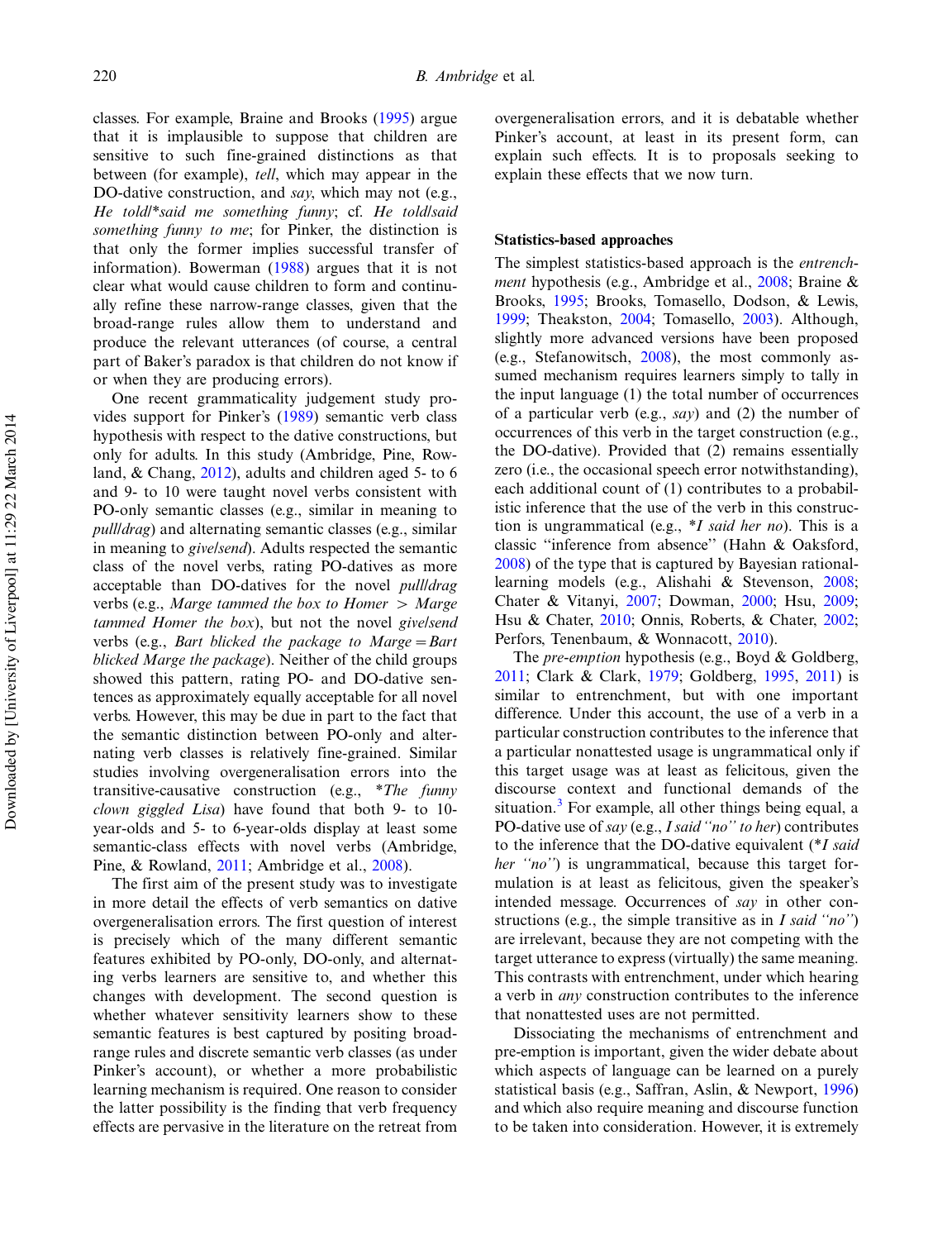difficult to do so with corpus data, since the two predictors are inevitably highly correlated  $(r=0.9$  for the present dataset) (though see Goldberg, [2011](#page-25-0); Stefanowitsch, [2008,](#page-25-0) [2011\)](#page-25-0). Thus whilst, in the present study, we attempt to do so as best we can, we acknowledge that dissociating these two mechanisms will likely require direct experimental manipulation. Note that most existing experimental studies that are described as testing either entrenchment (e.g., Ambridge, Pine, Rowland, Jones, & Clark, [2009;](#page-24-0) Ambridge et al., [2008](#page-24-0), [2011](#page-24-0); Ambridge, Pine, Rowland, & Chang, 2012; Brooks et al., [1999;](#page-24-0) Perfors et al., [2010](#page-25-0); Theakston, [2004](#page-25-0); Wonnacott, [2011](#page-25-0); Wonnacott et al., [2008\)](#page-25-0) or preemption (Brooks & Tomasello, [1999\)](#page-24-0) do not in fact attempt to dissociate between the two proposals (exceptions are Boyd & Goldberg, [2011;](#page-24-0) Brooks & Zizak, [2002\)](#page-24-0).

#### Semantics vs statistics

The third aim of the present study is to test different proposals regarding the relative contributions of semantics and statistics. The main positions that have been taken on this issue are as follows.

#### Semantics only

Under Pinker's ([1989](#page-25-0)) semantic verb class hypothesis, the formation of narrow-range semantic verb classes is the sole mechanism by which children retreat from error. Of course, frequency effects are not necessarily incompatible with this approach, in principle. For example, one can imagine a version of this theory under which low-frequency verbs take longer to be assigned to the correct semantic class (though Pinker himself does not discuss this possibility). However, the theory as it currently stands includes no role for any type of statistical inference-from-absence (i.e., entrenchment/pre-emption). A different type of semantics-only proposal was outlined by Ambridge et al. ([2009\)](#page-24-0), who suggested that children retreat from error by refining their knowledge of the semantic properties of particular verbs and constructions, to the point where they can detect any mismatch between the two (held to be the source of the ungrammaticality of some generalisations). Frequency effects were argued to be entirely epiphenomenal, arising from the fact that more frequent verbs simply have better-learned semantics.

### Statistics only

This position is exemplified by Stefanowitsch [\(2008](#page-25-0), p. 527), who argues that ''speakers might uncover certain semantic motivations for these constraints (for example, the 'narrow-class rules' suggested in some lexicalist approaches, e.g., Pinker [1989\)](#page-25-0), but those semantic motivations are not necessary for learning the constraint in the first place''. Under this view, semantic considerations might explain why the language is the way that it is, but children learn verbs' argumentstructure privileges on a purely distributional basis, via entrenchment or pre-emption.

#### Semantics with statistics for exceptions

A closely related position is that whilst certain argument-structure restrictions have a semantic basis, which children may identify and make use of in learning, some restrictions are purely arbitrary and can be learned only by entrenchment and/or pre-emption. This position is exemplified by Boyd and Goldberg [\(2011](#page-24-0) p. 58), who argue that:

while motivation for restrictions is often available, we need to keep in mind that this type of explanation does not predict the illformedness of [certain] examples.... This is evidenced by the fact that expressions that share closely related semantics, pragmatics and phonological properties are fully acceptable.

It is almost certainly true that some verbs have some entirely idiosyncratic selection properties (e.g., *manage* to do; succeed in doing vs \*succeed to do; \*manage in doing). The position exemplified by Boyd and Goldberg ([2011\)](#page-24-0) treats more abstract constructions in the same way. This partly motivated, partly idiosyncratic view is probably the most widely held in the literature. For example, both Bowerman [\(1988](#page-24-0)) and Braine and Brooks ([1995,](#page-24-0) p. 366), whilst acknowledging some role for verb semantics, argue that Pinker's classes are ''riddled with exceptions''.

### Statistics then semantics

Tomasello (2003, p. 180) argues that ''entrenchment works early ... and semantic subclasses begin to work later, perhaps not until about 4;6 or so''. Similarly, Perfors, Tenenbaum, and Regier [\(2010](#page-25-0), p. 636) argue that their study ''suggests the possibility that although semantic information is ultimately used, syntactic information may be more important initially''. Wonnacott (2011, p. 14), whilst appearing to advocate ''at least some arbitrary lexical specification'' (see above), notes that: "it is also clear that adults and older children [emphasis added] are sensitive to semantic and phonological regularities''. A number of findings provide support for this view. For example, Brooks and Tomasello ([1999\)](#page-24-0) found that children aged 4;5 and above produced more transitive-causative utterances for novel verbs from an alternating semantic class (e.g., The mouse tammed  $\mathcal{L} = span \mathcal{L}$  the ball) than an intransitive-only class (e.g.,  $*$ The mouse meeked  $[$  = ascended]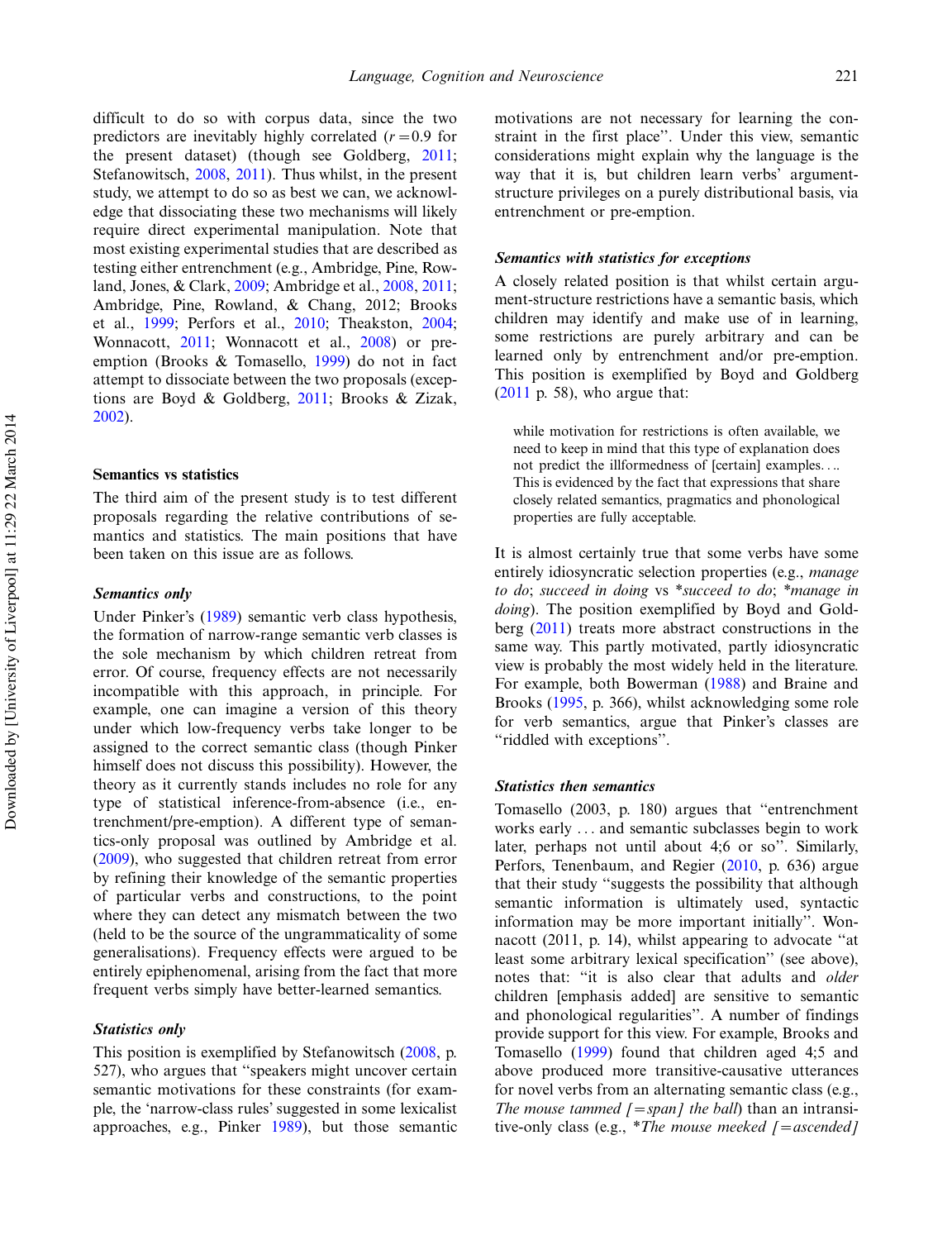the ball), but a younger group aged 2;5 showed no such effect. However, in a similar study (Brooks et al., [1999\)](#page-24-0), children aged 3;4 and upwards showed frequency (i.e., entrenchment/pre-emption) effects with real English verbs (e.g., \*The funny clown laughed/giggled the mouse). Similarly, in the dative study of Ambridge, Pine, Rowland, & Chang (2012), all age groups displayed an effect of entrenchment/pre-emption, with only the adults displaying an effect of semantic verb classes (see also Ambridge et al., [2008](#page-24-0), for transitivecausative errors).

A problem with these studies, however, is that they do not compare like with like. In order to display a semantic effect, children must demonstrate a particular pattern of production/judgements with novel verbs. In contrast, children can display an entrenchment/preemption effect simply by showing different performance with two familiar verbs (e.g., \*The funny clown laughed/giggled Lisa). This is a fundamental problem because any apparent finding that entrenchment/preemption emerges before effects of verb semantics may, in fact, simply reflect increased task difficulties associated with novel verbs. Indeed, in a study using only novel verbs whose semantics and frequency were manipulated experimentally, children aged 5–6 years displayed an effect of semantics but not frequency (Ambridge et al., [2011\)](#page-24-0). This is not to argue that semantics are more important than frequency early in development, but simply to illustrate that the relative likelihood of observing each effect varies as a function of the task. In the present study, we aim to achieve as level a playing field as possible by comparing the effects of entrenchment/pre-emption and verb semantics on a large set of familiar verbs.

To our knowledge, only one previous study has attempted to compare the relative contributions of semantic and statistical factors in this way. Ambridge, Pine, and Rowland ([2012\)](#page-24-0) applied essentially the same methodology used in the present study to overgeneralisation errors involving the locative alternation (e.g., Lisa poured water into the cup; \*Lisa poured the cup with water; \*Bart filled water into the cup; Bart filled the cup with water). For every age group, the optimal statistical model included both semantic and statistical predictors. With regard to semantics, the influence of both the broad- and narrow-range rules increased with age, and roughly in parallel. With regard to statistics, although both entrenchment and pre-emption were significant predictors of participants' judgements independently, entrenchment was the only one of the two predictors to explain additional variance above and beyond that explained by the other (although the two predictors were highly correlated,  $r = 0.70$ ,  $p < .001$ , making it extremely difficult to estimate the independent contributions of each). On the assumption that

essentially the same learning process occurs for all types of verb argument-structure restrictions, the expectation is that a very similar pattern will be observed in the present study.

#### Summary

The present study investigates how children retreat from, or avoid, argument-structure overgeneralisation errors involving the dative constructions (e.g.,  $*I$  said her "no"). In particular, the study has two aims. The first is to investigate whether adults and children are sensitive to the types of broad- and narrow-range semantic verb properties proposed by Pinker ([1989](#page-25-0)) and, if so, whether this is best captured by positing discrete verb classes or a more probabilistic learning mechanism. The second is to compare different proposals regarding the relative contributions of semantics and statistics at different points in development (semantics only; statistics only; semantics, with statistics for exceptions; statistics then semantics).

In order to allow for investigation of these various factors, we obtained—for each of 301 dative verbsmeasures of entrenchment and pre-emption (from the British National Corpus) and measures of the extent to which each verb instantiates particular broad- and narrow-range semantic properties (from independent adult raters). We then assessed the ability of these different predictors to account for judgements of POand DO-dative uses of (for adults) all 301 verbs or (for children) a representative set of 44 verbs.

Before proceeding, a note is in order regarding our choice of paradigm. The phenomenon under investigation is that (some) children make overgeneralisation errors in production, which has generally been taken as evidence of incomplete underlying grammatical knowledge. Our method assumes that grammaticality judgements tap into this underlying knowledge (of course, somewhat indirectly), and share some meaningful relationship with production (i.e., that children who judge particular errors as relatively acceptable would produce them, given an appropriate context). This assumption has often been challenged on a priori theoretical grounds. For example, Edelman and Christiansen ([2003\)](#page-24-0) argue that judgement tasks assess metalinguistic knowledge of language, rather than language as it is actually used by speakers. Empirically, however, as Gibson and Fedorenko ([2011](#page-25-0), p. 5) point out ''results from acceptability judgement experiments are highly systematic across speakers and correlate with other dependent measures, presumably because the same factors affect participants' responses across different measures'' (Schutze, [1996](#page-25-0); Sorace & Keller, [2005\)](#page-25-0). Indeed, the goal of the present study is to elicit judgements of exactly the type of errors that have been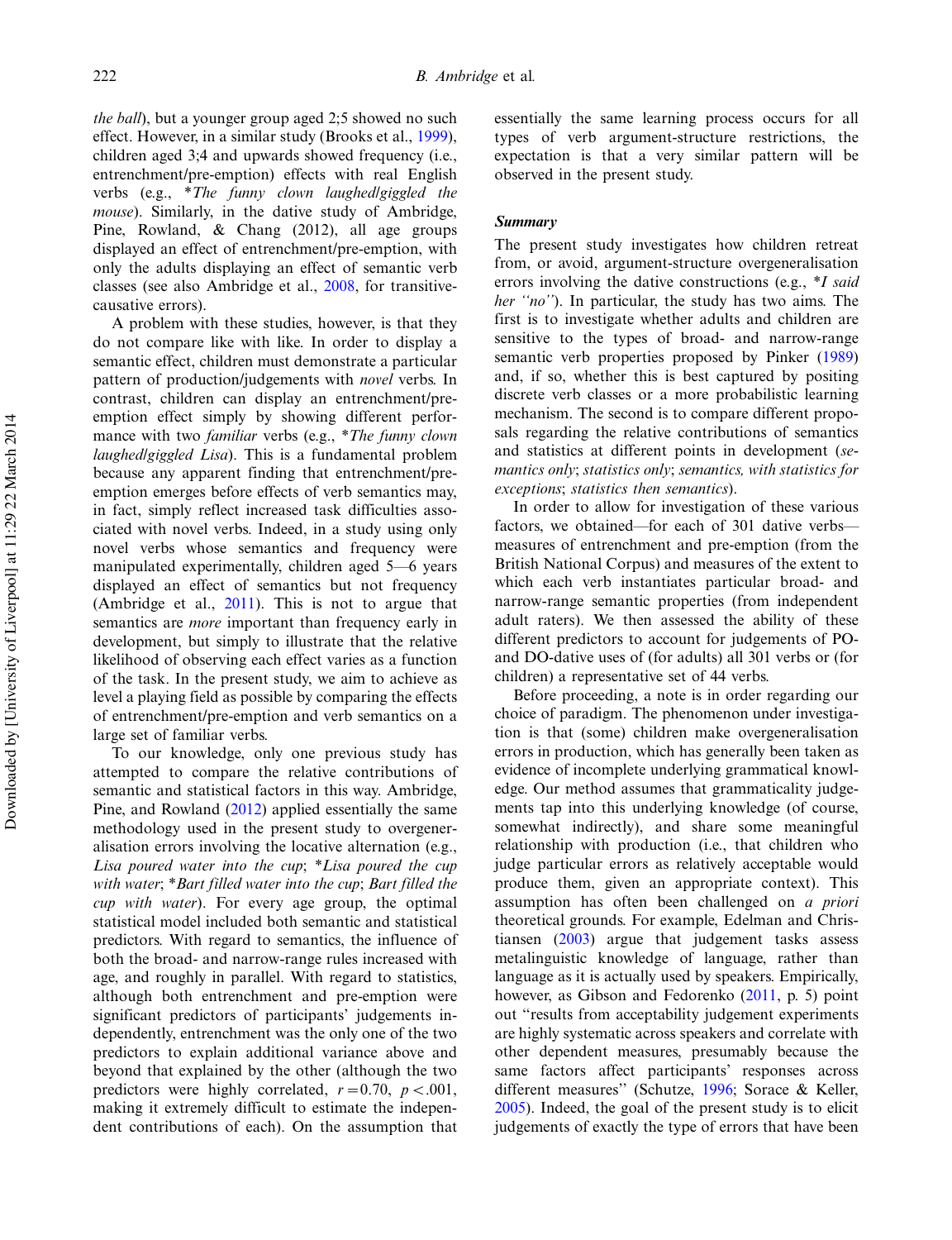observed in spontaneous production data (e.g., Bowerman, [1988](#page-24-0)). Whilst we acknowledge that the judgement paradigm does not constitute a clear window onto children's underlying knowledge, it is not clear that there exists any paradigm that provides a more direct measure. For example, in even apparently straightforward production tasks, children's responses are heavily affected by the particular prompts used by the experimenter (e.g., Arnon & Clark, [2011](#page-24-0)).

That said, it is important to be mindful of the potential confounds introduced by the judgement task, and, in particular, the possibility that children may approach the task in a qualitatively different way to adults. In the present study, we attempt to minimise the effect of such confounds by tightly controlling the stimuli (e.g., each DO-/PO-sentence pair uses the same NPs), normalising the data on a participantby-participant basis (i.e., using z-scores), and confirming that children's judgements are relatively adult-like in cases where we would expect them to be so (e.g., when rating unambiguously grammatical sentences).

### Method

#### **Participants**

Participants were 36 children aged 5;2–6;1 ( $M = 5$ ;7), 36 children aged 9;2–10;1 ( $M = 9;8$ ), and 30 adults aged 18–21, with an equal number of males and females at each age. A further 15 adults were recruited to provide ratings of verbs' semantic (and morphophonological) properties, as detailed below. All participants were normally developing monolingual speakers of British English, and were primarily from a middle-class background (though detailed information on socio-economic status was not collected). Children were tested at their school in the North West of England. The adults were first year undergraduate Psychology students. None had studied language acquisition or linguistics.

#### Materials and procedure

# Items

The study included all 301 verbs listed as dative by either Pinker [\(1989](#page-25-0)) or Levin ([1993\)](#page-25-0), subsequently referred to as the extended set. According to the classifications of these authors, this comprised 145 alternating verbs, 131 PO-only verbs and 25 DO-only verbs.<sup>4</sup> However, it is important to note that these classifications were not used in the statistical analysis (with one exception); rather, objective ratings of the extent to which verbs exhibit particular semantic properties relevant to the class definitions were used. For each verb, adults rated the acceptability of one POdative and one DO-dative sentence using a written questionnaire. Two complete sets of PO-/DO-sentence pairs-1 for each of the 301 verbs-were created. Within a given set, each PO-/DO-pair used the same NPs, but different NPs to those used in the corresponding pair in the other set. For example, considering the verb give, half of the participants rated both Homer gave a book to Bart (PO) and Homer gave Bart a book (DO), whilst the other half rated both The shopkeeper gave a bag to the customer (PO) and The shopkeeper gave the customer a bag (DO). Within each set, three different pseudo-random presentation orders were used.

Forty-four verbs (subsequently referred to as the core set) were selected for use with children, divided equally between PO-only and alternating verbs, as classified by Pinker/Levin (though it is important to remember that these classifications are descriptive only, and play no role in the main statistical analyses):

Alternating: feed, give, pass, sell, post, send, hit, kick, throw, toss, bring, take, award, offer, owe, promise, read, show, teach, tell, email, telephone.

PO-Only: carry, haul, pull, push, drag, drop, heave, hoist, lift, lower, raise, mumble, scream, shout, whisper, yell, mention, say, state, entrust, present, supply.

Care was taken to ensure that all the semantic classes listed by Pinker ([1989](#page-25-0)) and Levin [\(1993](#page-25-0)) were represented in this selection. Although this entailed the inclusion of some verbs that are likely to be unfamiliar to children (particularly the younger group), this was considered preferable to leaving some classes unrepresented. Furthermore, the inclusion of some unfamiliar verbs could even be seen as desirable, as Pinker's ([1989](#page-25-0)) semantic verb class hypothesis predicts that children will make errors precisely because they have yet to acquire the exact meanings of some verbs (some broad sense of each verb's meaning should be inferable from the syntactic context and the accompanying animation). That said, we did not include DO-only verbse.g., *bet, wager*—as these are likely to be conceptually unfamiliar to young children. They also represent something of a marginal phenomenon, making up only 8% of the verbs rated by adults.

The 44 PO-/DO-sentence pairs were split into two sets of 22 pairs, with each child rating both the PO- and DO-sentence in each pair. As for adults, three different pseudo-random orders were used within each set. To make the study more engaging for children, each sentence was spoken by a talking dog puppet, who the children were ''helping to learn English'', and accompanied by a cartoon animation presented on a laptop computer.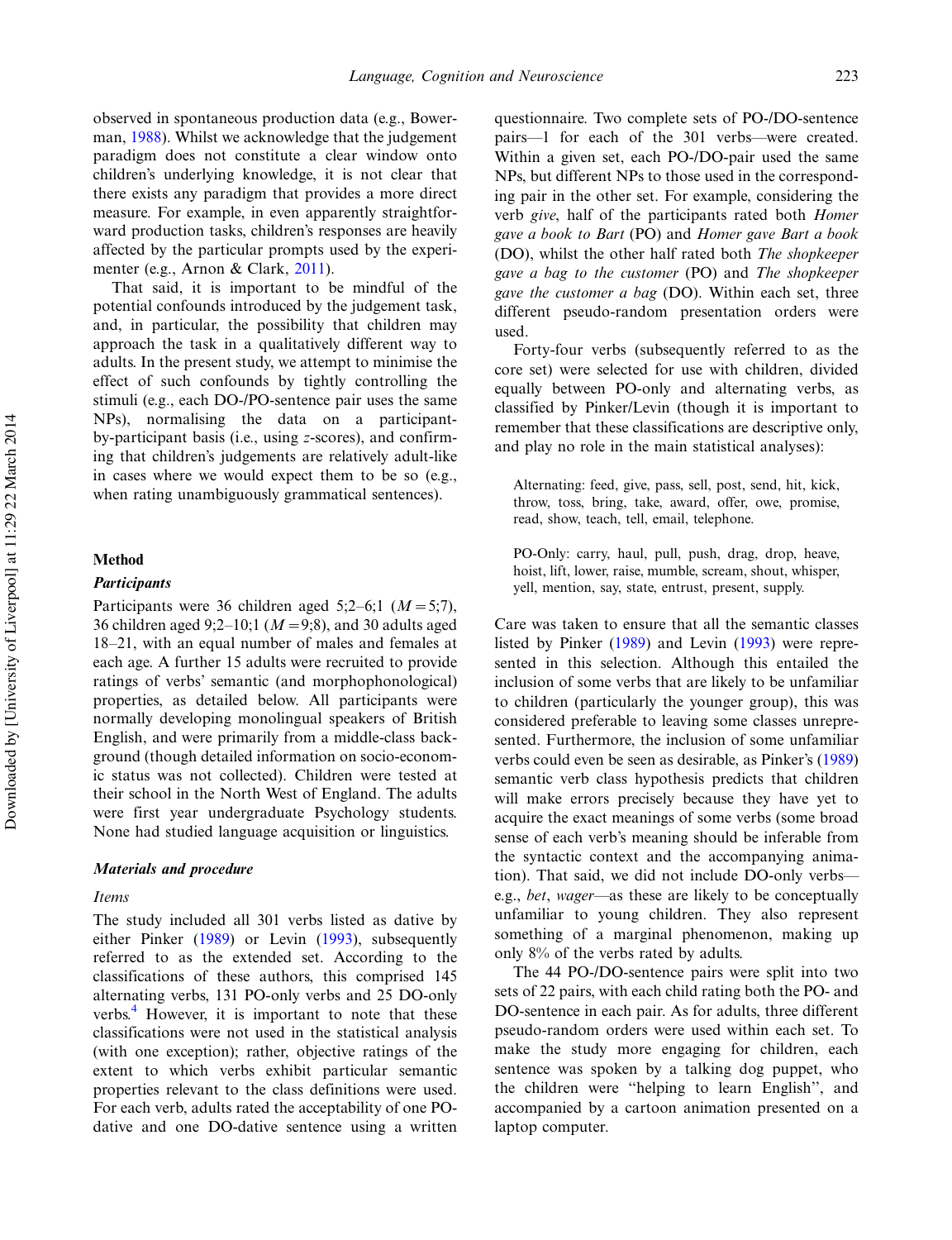

Figure 1. Scale used by children to rate the acceptability of sentences (reproduced from Ambridge et al., [2008,](#page-24-0) p. 105) by permission of Elsevier.

# Rating scale

Adults rated the acceptability of sentences using a 7 point Likert scale. Children used a 5-point ''smiley face'' scale (see Figure 1). Details of this procedure can be found in Ambridge et al. ([2008\)](#page-24-0) and Ambridge ([2011\)](#page-24-0). In brief, children indicate the perceived degree of (un)acceptability by placing a red or green counter on a particular face. Nine training sentences containing correct past-tense forms and overgeneralisation errors (e.g., Lisa ate/\*eated the ice cream) were used to train participants in the appropriate use of the scale.

### Statistical predictors

Two corpora were used to derive the statistical predictors: the (adult-adult) British National Corpus (subdivided into all texts and spoken only) and the child-directed-speech portion of the post-Manchester Corpus (Rowland & Theakston, [2009\)](#page-25-0). As both corpora are tagged for part-of-speech categories, the counts for the entrenchment predictor—the raw number of VERB uses of each verb-were extracted automatically (then  $log N+1$  transformed).<sup>[5](#page-23-0)</sup> Two additional modifications were necessary. The entrenchment hypothesis predicts that the higher the frequency of a particular verb in all attested constructions, the stronger the inference that the use of this verb in a particular target construction is not allowed, unless it has been independently attested. Therefore, for any verb attested in both the PO- and DO-dative constructions, frequency was set to zero. Second, the sign of the logtransformed entrenchment predictor was set to positive for verbs that appear in the corpus in PO-datives only, and negative for verbs that appear in the corpus in DOdatives only. This is because the outcome variable (difference score) is positive for verbs that participants consider to be more acceptable in the PO- than DOdative and negative for verbs that display the opposite pattern.

The pre-emption measure was calculated in exactly the same way, except that the counts were based on the number of occurrences of each verb in the relevant dative construction as opposed to overall. For any given corpus, the entrenchment and pre-emption predictors are inevitably highly correlated, as the latter counts are a subset of the former (for the present extended set in

the British National Corpus (BNC) the correlation is  $r = 0.90$ ,  $p < .001$ ). In order to allow us to investigate whether entrenchment and pre-emption explain independent variance, we created an entrenchment measure residualised against pre-emption, and vice versa. Because neither the BNC nor the post-Manchester corpus is syntactically parsed (and the largest parsed corpus, International Corpus of English - GB, is too small for our purposes, with 227 of the 301 verbs unattested, as opposed to just 10 in the BNC) counts were extracted using a computer program custom written by the final author (see Section A of the online supplementary material for details).

#### Semantic predictors

A separate group of 15 adults rated the extent to which they considered each verb to exhibit each of 18 semantic predictors relevant to Pinker's ([1989,](#page-25-0) p. 82) broad-range rules for the 2 constructions and each of 14 semantic predictor relevant to Pinker's [\(1989](#page-25-0), pp.  $110-113$ ) narrow-range classes (see Section B of the online supplementary material for details). A written questionnaire was used, with the verbs and properties presented in a different pseudo-random order for each participant. Participants provided their ratings using a 9-point numerical scale, and were paid £50.

The aim of collecting these ratings was not to test the psychological validity of the particular broad- and narrow-range classes proposed by Pinker [\(1989](#page-25-0)). As Pinker points out, the make-up of individual classes is of no particular theoretical importance, and the classifications posited are not intended to be exhaustive or definitive. Rather, the aim was to investigate whether participants' grammaticality judgements are sensitive to the types of feature posited under the semantic verb class hypothesis, and—more generally—any account under which semantics plays a key role in restricting argument-structure generalisations. This means that it would not have been appropriate to use narrow-range semantic class membership as a categorical predictor. Furthermore, as an anonymous reviewer noted, to do so would be to introduce an unacceptable degree of circularity, since both Pinker's and Levin's classes were explicitly formed on the basis of verbs' alternation behaviour as well as semantics.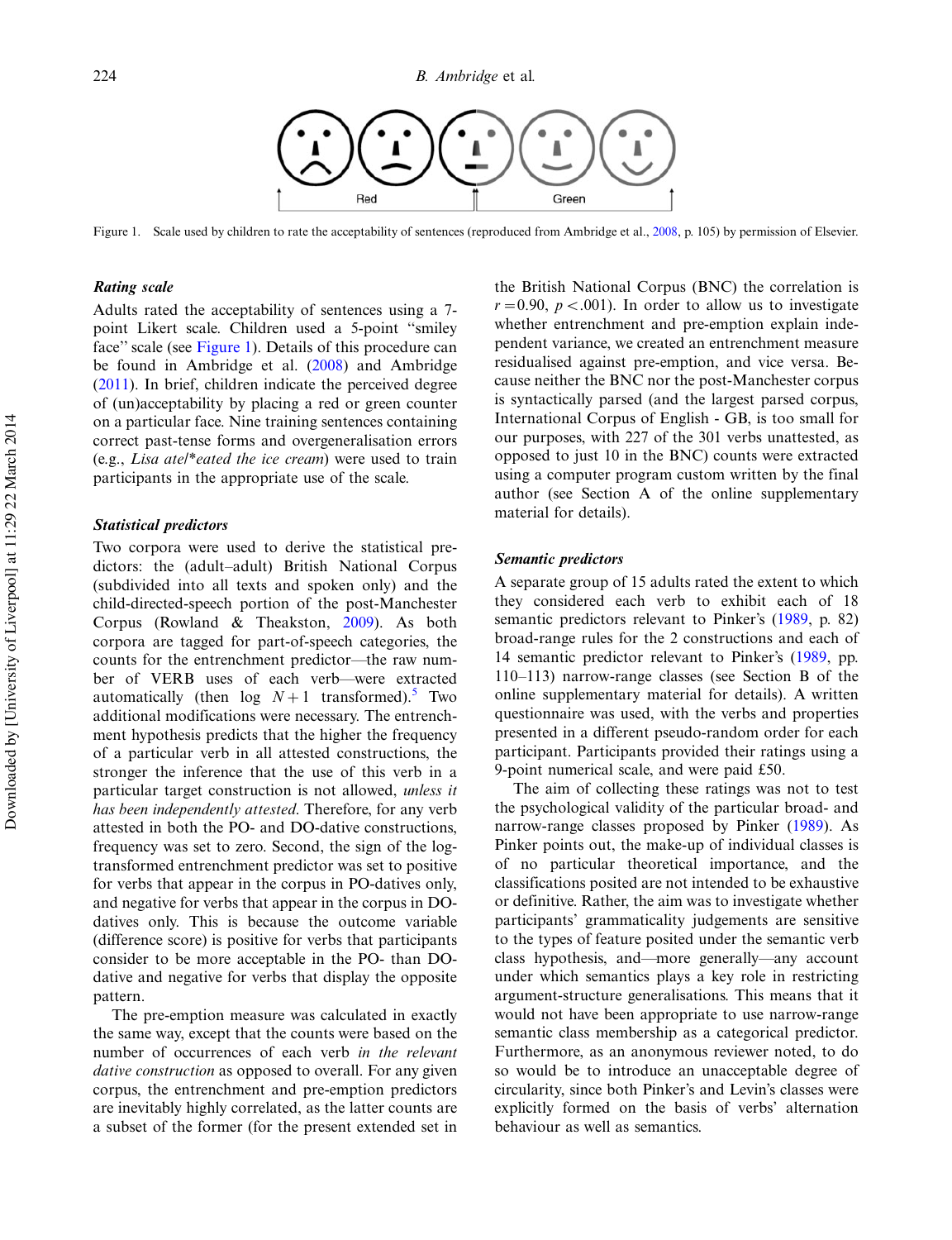#### Morphophonological predictors

Following Green ([1974\)](#page-25-0) and Oehrle [\(1976](#page-25-0)), Pinker ([1989\)](#page-25-0) argues that, for at least some semantic classes, verbs that are of Latinate origin are restricted to the PO-dative construction, with DO-datives ungrammatical (e.g., John suggested the trip to Sue; \*John suggested Sue the trip). The claim is that when Latinate French words entered the English language, they brought with them their argument-structure ([AGENT] [VERB] [THEME]  $\hat{a}/t\sigma$  [RECIPIENT]), and resisted assimilation into the argument-structure pattern exhibited by native Germanic verbs such as give ([AGENT] [VERB] [RECIPIENT] [THEME]). The claim is not that speakers are sensitive to etymology per se. Latinate verbs can be identified by their stress pattern (disyllabic with second-syllable stress [e.g., donate] or trisyllabic [*contribute*]), and perhaps by their use of certain morphemes (e.g., -ify, -ate), whereas native Germanic verbs are mostly monosyllabic (e.g., give, tell) or have first-syllable stress.

Despite some scepticism in the recent literature (e.g., Felbaum, [2005\)](#page-24-0), there is evidence that this constraint is psychologically real for adult English speakers. Ambridge, Pine, Rowland, & Chang (2012) showed that adults (but not children aged  $9-10$  or  $5-6$ ) rejected as ungrammatical DO-dative uses of novel Latinate verbs (e.g., Bart orgulated Marge the package) but not novel native-like verbs (e.g., Bart naced Marge the package). Because this previous study found no evidence that children have acquired this constraint, and because the core set of verbs rated by children was necessarily of a limited size, the present study did not systematically investigate the Latinate morphophonological constraint for children. However, in order to investigate, and control for, any such effect in the extended verb set rated by adults, we included a measure of Latinate status. Classifying verbs objectively is not straightforward, as some Latinate verbs have Anglicised stress patterns (e.g., promise), and the relative contribution of stress and Latinate-sounding morphemes (e.g., -ify, ate) is unclear. We, therefore, asked the adults who completed the semantic rating task to additionally rate each verb for the extent to which:

- . The verb is Latinate (a Latinate verb is a verb that comes from Latin, usually via a language such as French or Italian; examples include investigate, conceal, and deceive).
- . The verb is formal, ''classical'' or ''learned'' (this means that the verb is one that would generally be used in formal written speech, as opposed to everyday casual speech. For example, conceal is a relatively formal version that can be used in place of the more everyday verb hide).

It was felt that the participants, who had not studied etymology or linguistics, would be unable to provide meaningful ratings in the absence of example verbs (which were not included in the main study).

### **Results**

The aim of the present study was to investigate the extent to which measures of entrenchment (raw number of verb uses), pre-emption (number of PO- or DO-verb uses), broad- and narrow-range semantic properties, and morphophonological properties (all obtained from independent adult raters) could predict participants' preference for PO- over DO-dative verb uses. This prediction was tested using a series of linear mixed effects regression (lmer) models in the statistics package *.* 

Before these analyses were conducted, principal components analysis (PCA) was used to condense the 18 broad-range rule predictors (7 relating to the POdative; 11 to the DO-dative) into a more manageable number. The Eigenvalue  $>1$  criterion (Kaiser, [1960](#page-25-0)) was used, resulting in the extraction of a single factor relating to the broad-range rule for the PO-dative (Eigenvalue  $=4.11$ , accounting for 58.67% of total variance) and two factors relating to the broad-range rule for the DO-dative (Eigenvalues  $=4.68$  and 1.65, accounting for 46.82% and 16.54% of variance, respectively). The same method was used to extract four factors relating to the narrow-range rules, as summarised in [Table 1](#page-8-0), and a single factor relating to the proposed Latinate restriction on the DO-dative (Eigenvalue  $= 1.96$ , accounting for 88.01% of variance).

All analyses were conducted on difference scores, calculated, for each participant, by subtracting the rating for each DO-dative (e.g., Homer gave Bart a book) from the rating for its PO equivalent (e.g., *Homer* gave a book to Bart). This controls for any baseline (dis)preferences participants may have for particular verbs. To test the predictions under investigation, linear mixed effects regression models were fitted to this difference-score rating data. For every model, participant and verb were included as random effects. As detailed below, adding by-participant random slopes had virtually no effect on the  $t$  values for the fixed effects and did not improve model fit. Hence they are not included in the main analysis presented. To control for differences in the scales used by the adults and children, difference scores were converted into z-scores on a participant-by-participant basis. Consequently, the coefficients shown in all results tables are standardised coefficients (i.e., units of standard deviation). The predictor variables were not standardised as it is unclear how frequency counts and semantic ratings can meaningfully be transformed into comparable units.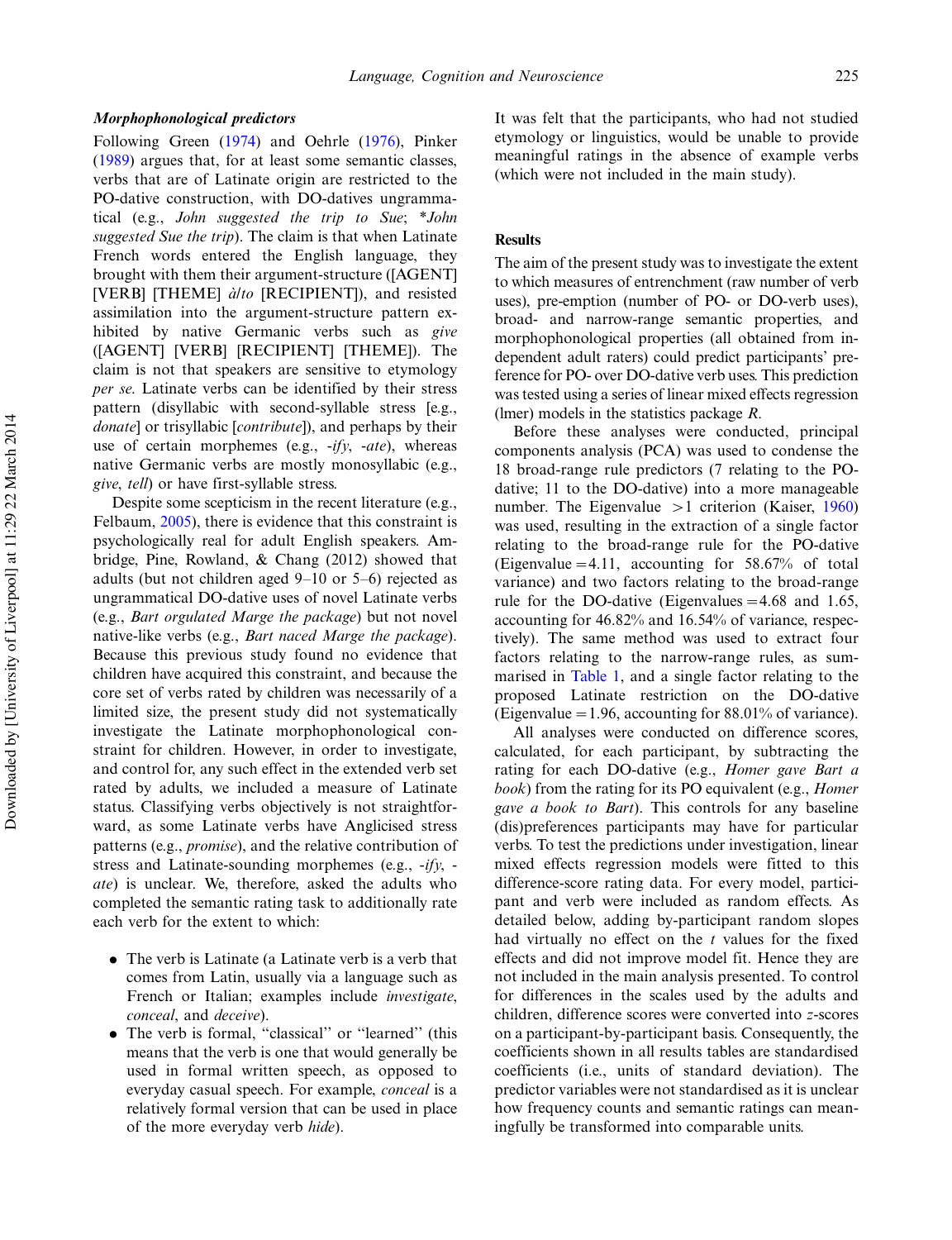<span id="page-8-0"></span>Table 1. Factors relating to Pinker's ([1989\)](#page-25-0) narrow-range rules extracted using principle components analysis.

| Factor label                                                                                               | Speech   |          | Mailing Bequeathing Motion |          |
|------------------------------------------------------------------------------------------------------------|----------|----------|----------------------------|----------|
| Eigenvalue                                                                                                 | 3.78     | 2.85     | 1.71                       | 1.36     |
| % Variance                                                                                                 | 29.10    | 21.91    | 13.16                      | 10.43    |
| Transfer is mediated by a separation in time and space (alternating)                                       | $-0.161$ | 0.816    | $-0.313$                   | 0.151    |
| A instantaneously imparts force in some manner onto B, causing ballistic motion<br>(alternating)           | $-0.578$ | 0.070    | 0.038                      | 0.497    |
| A continuously imparts force in some manner onto B, causing accompanied motion<br>(PO-only)                | $-0.644$ | 0.247    | 0.194                      | 0.445    |
| The verb specifies the direction of motion more than its manner (alternating)                              | $-0.593$ | 0.240    | 0.248                      | 0.546    |
| A makes some commitment that C can or cannot have B in the future (DO-only)                                | 0.389    | 0.473    | 0.639                      | $-0.089$ |
| <b>B</b> is something that C deserves, needs, or is worthy of (PO-only)                                    | 0.445    | 0.724    | 0.264                      | $-0.112$ |
| The verb comes from—or is related to—a noun (PO-only/alternating, depending on<br>class)                   | 0.035    | 0.731    | $-0.517$                   | $-0.097$ |
| C benefits from the action (PO-only)                                                                       | 0.290    | 0.471    | 0.659                      | $-0.143$ |
| A successfully causes C to know (/perceive/apprehend/be aware of) B (an idea or<br>stimulus) (alternating) | 0.660    | 0.081    | 0.081                      | 0.464    |
| The verb specifies the manner of speaking (by A) (PO-only)                                                 | 0.668    | $-0.488$ | 0.001                      | 0.331    |
| B is usually abstract rather than concrete (alternating)                                                   | 0.751    | $-0.026$ | $-0.112$                   | 0.263    |
| The verb specifies A's attitude with respect to the truth of B<br>(an idea or statement) (PO-only)         | 0.737    | $-0.206$ | 0.005                      | 0.360    |
| The verb specifies an instrument or means of communication (alternating)                                   | 0.482    | 0.516    | $-0.560$                   | 0.130    |

Note: The four questionnaire items with the highest positive loadings on each factor are shown in bold type. Note that the descriptive labels are intended only to capture the flavour of each factor and are necessarily imprecise.

# All verbs ( $N = 301$  for adults,  $N = 44$  for children)

The first analysis was conducted on all ratings combined. That is, it included data from both adults (for the extended set of 301 verbs) and children (for the core set of 44 verbs). Uneven data sets (caused here by the presence of items rated by adults only) do not constitute a problem for linear mixed effects regression analysis. In order to investigate the independent contributions of (1) broad-range rules, (2) narrow-range semantic classes, (3) the Latinate morphophonological constraint, (4) pre-emption, and (5) entrenchment, we started with a single-predictor model and investigated whether adding each subsequent predictor yielded improved coverage of the data. For the optimal model, we then investigated whether adding (1) by-participant random slopes for each effect (see Barr, Levy, Scheepers, & Tiley, [submitted\)](#page-24-0) and (2) interaction terms improved model fit. Models were compared using likelihood ratio tests, where lower log likelihood and Akaike's Information Criterion (AIC) values indicate better model fit. The model comparison procedure is described in detail in Section C of the online supplementary material, with the models shown in [Table 2](#page-9-0) (left hand columns).

The optimal model ([Table 2](#page-9-0)d) included one of the broad-range semantic predictors (the broad-range rule for the PO-dative), all four of the narrow-range predictors and pre-emption (or entrenchment; both explain largely the same variance, though the preemption predictor slightly more; see Section C of the online supplementary material for details). In general,

adding random slopes and interactions did not improve the model (see Section C of the online supplementary material for details). The morphophonological predictor did not explain a significant amount of variance in this model, though it did if entered before pre-emption (again, see Section C of the online supplementary material for details), suggesting that the morphophonological constraint may initially be learned on a verbby-verb basis.

The first narrow-range predictor, speech, was derived primarily from semantic features thought to characterise PO-only classes (e.g., manner of speaking), but also some alternating classes (e.g., A successfully causes C to know B). Thus, since the dependent measure reflects participants' preference for PO- over DO-dative uses, one would expect this predictor to have a significant positive correlation with the outcome measure. This pattern was observed. Similarly, the narrow-range predictor *motion* was derived from alternating classes and from the PO-only class ''A continuously imparts force in some manner onto B, causing accompanied motion'', and hence was also significantly correlated with participants' preference for PO- over DO-uses. The *bequeathing* predictor was something of a mixed bag, with loadings from both PO-only (e.g., C benefits from the action) and DO-only classes (A makes some commitment that C can or cannot have B in the future). This is perhaps why this predictor showed only a small  $(-0.09)$  negative correlation with the outcome variable, indicating a slight preference for DO- over PO-uses. Surprisingly, the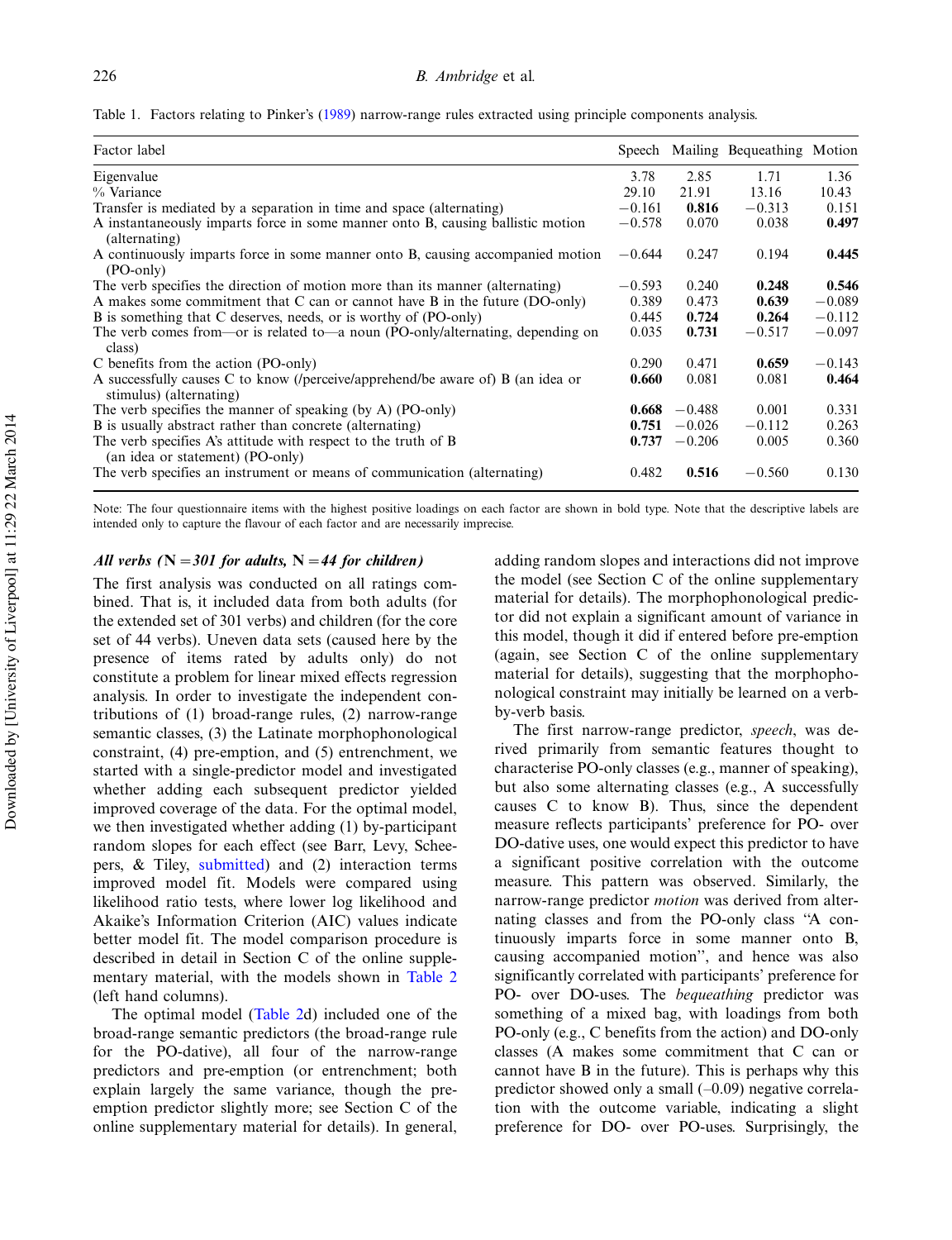<span id="page-9-0"></span>

|  |  |  | Table 2. Results for all participants combined; full and core set. |  |  |  |  |
|--|--|--|--------------------------------------------------------------------|--|--|--|--|
|--|--|--|--------------------------------------------------------------------|--|--|--|--|

| <b>SE</b><br>$M(\beta)$<br><b>SE</b><br>$M(\beta)$<br>t<br>t<br>p<br>p<br>(a) Broad-semantics model<br>0.00<br>0.00 .998<br>Intercept<br>0.03<br>0.03<br>0.07<br>0.41 .682<br>0.12<br>3.11 .002<br>0.12<br>0.08<br>1.57<br>Broad-range rule PO<br>0.04<br>.116<br>$-0.09$<br>Broad-range rule DO-1<br>0.04<br>$-2.53$ .011<br>$-0.20$<br>0.06<br>$-3.23$<br>.001<br>Broad-range rule DO-2<br>5.50 .000<br>0.09<br>0.07<br>1.35 .177<br>0.15<br>0.03<br>Verb variance<br>0.18<br>0.12<br>0.00<br>0.00<br>Participant variance<br>(b) Narrow-semantics model<br>0.00<br>0.02<br>$-0.01$ .993<br>0.04<br>0.07<br>0.49<br>.625<br>Intercept<br>0.90<br>Broad-range rule PO<br>0.16<br>0.06<br>2.64<br>.008<br>0.12<br>0.13<br>.370<br>Broad-range rule DO-1<br>$-0.03$<br>0.06<br>$-0.59$ .553<br>$-0.10$<br>0.10<br>.331<br>$-0.97$<br>$-0.02$<br>$-0.55$ .583<br>$-0.01$<br>0.09<br>$-0.15$<br>.877<br>Broad-range rule DO-2<br>0.03<br>0.08<br>SI speech<br>0.17<br>4.23<br>.000<br>0.06<br>0.73<br>.468<br>0.04<br>S2 mailing<br>$-0.16$<br>0.05<br>$-3.44$ .001<br>$-0.15$<br>0.08<br>$-1.84$ .065<br>S3 bequeathing<br>$-0.06$<br>$-1.93$ .054<br>$-0.05$<br>0.05<br>$-1.00$<br>.317<br>0.03<br>4.79 .000<br>0.07<br>1.27<br>.203<br>S4 motion<br>0.15<br>0.08<br>0.03<br>Verb variance<br>0.14<br>0.11<br>0.00<br>0.00<br>Participant variance<br>$(c)$ Semantics + morphophonology<br>0.00<br>0.02<br>0.01 .994<br>0.06<br>0.08<br>0.72<br>.473<br>Intercept<br>Broad-range rule PO<br>0.21<br>0.06<br>3.41 .001<br>0.14<br>0.14<br>.316<br>1.00<br>$-0.07$<br>.221<br>$-0.12$<br>.282<br>Broad-range rule DO-1<br>0.06<br>$-1.22$<br>0.11<br>$-1.08$<br>$-0.01$<br>$-0.45$ .656<br>$-0.02$<br>0.09<br>$-0.22$ .826<br>Broad-range rule DO-2<br>0.03<br>SI speech<br>0.16<br>0.04<br>3.97 .000<br>0.06<br>0.08<br>0.71<br>.478<br>$-0.18$<br>S2 mailing<br>$-4.00$ .000<br>$-0.17$<br>0.09<br>$-1.93$<br>.053<br>0.05<br>$-0.08$<br>$-2.72$<br>0.06<br>.258<br>S3 bequeathing<br>0.03<br>.007<br>$-0.06$<br>$-1.13$<br>3.99<br>.000<br>0.07<br>1.06 .289<br>S4 motion<br>0.13<br>0.03<br>0.07<br>0.09<br>0.07<br>0.10<br>0.64 .520<br>0.03<br>2.96 .003<br>Morphophonological constraint<br>Verb variance<br>0.14<br>0.11<br>0.00<br>0.00<br>Participant variance<br>(d) $SEM + morphophonology + pre-emption$<br>$-0.10$<br>$-4.20$<br>.001<br>$-0.22$<br>$-3.04$<br>.002<br>0.02<br>0.07<br>Intercept<br>0.16<br>0.04<br>Broad-range rule PO<br>0.06<br>2.84 .001<br>0.10<br>0.37<br>.709<br>Broad-range rule DO-1<br>$-0.04$<br>$-0.68$<br>.476<br>0.04<br>0.08<br>0.51 .610<br>0.05<br>$-0.03$<br>$-0.89$<br>.338<br>0.00<br>0.06<br>.993<br>Broad-range rule DO-2<br>0.03<br>$-0.01$<br>SI speech<br>0.15<br>0.04<br>4.21 .001<br>0.03<br>0.06<br>0.47 .639<br>S2 mailing<br>$-0.19$<br>$-4.65$ .001<br>$-0.15$<br>$0.06 -2.52 .012$<br>0.04<br>S3 bequeathing<br>$-0.09$<br>$-3.37.001$<br>$-0.09$<br>0.04<br>$-2.21$ .027<br>0.03<br>S4 motion<br>0.08<br>2.64 .008<br>0.00<br>0.05<br>0.08 .936<br>0.03<br>Morphophonological constraint<br>0.03<br>0.03<br>1.19 .172<br>$-0.08$<br>$0.07 -1.13$ .257<br>Pre-emption (BNC all texts)<br>0.23<br>0.03<br>8.22 .001<br>0.28<br>0.04<br>6.36 .000<br>0.11<br>0.05<br>Verb variance<br>0.00<br>Participant variance<br>0.00<br>$(e)$ Semantics + morphophonology + pre-emption + entrenchment<br>$-4.21$ .000<br>$-0.25$<br>$-3.35$ .001<br>$-0.10$<br>0.02<br>0.07<br>Intercept<br>Broad-range rule PO<br>0.15<br>2.76 .006<br>0.02<br>.838<br>0.06<br>0.10<br>0.20<br>Broad-range rule DO-1<br>$-0.03$<br>$-0.62$ .536<br>0.07<br>0.08<br>0.83 .407<br>0.05<br>$-0.94$ .347<br>0.06<br>0.09 .926<br>Broad-range rule DO-2<br>$-0.03$<br>0.03<br>0.01<br>0.04<br>0.01<br>0.06<br>0.13 .898<br>SI speech<br>0.15<br>4.21 .000<br>S2 mailing<br>$-0.19$<br>$-4.57$ .000<br>$-2.21$ .027<br>0.04<br>$-0.13$<br>0.06<br>S3 bequeathing<br>$-0.09$<br>$-3.32$ .001<br>$-0.07$<br>0.04<br>$-1.81$ .071<br>0.03<br>S4 motion<br>0.08<br>2.63 .009<br>0.01<br>0.05<br>0.15 .881<br>0.03<br>Morphophonological constraint<br>0.03<br>1.12 .261<br>$-0.08$<br>0.07<br>0.03<br>$-1.10$ .271<br>Pre-emption (BNC all texts)<br>0.23<br>0.03<br>8.21 .000<br>0.30<br>0.04<br>6.60 .000<br>Entrenchment (BNC all texts)<br>0.02<br>0.03<br>0.83 .407<br>0.06<br>0.08<br>1.41 .159<br>0.11<br>Verb variance<br>0.05<br>$0.00\,$<br>0.00 |                      | Extended set, all participants |  | Core set, all participants |  |
|-----------------------------------------------------------------------------------------------------------------------------------------------------------------------------------------------------------------------------------------------------------------------------------------------------------------------------------------------------------------------------------------------------------------------------------------------------------------------------------------------------------------------------------------------------------------------------------------------------------------------------------------------------------------------------------------------------------------------------------------------------------------------------------------------------------------------------------------------------------------------------------------------------------------------------------------------------------------------------------------------------------------------------------------------------------------------------------------------------------------------------------------------------------------------------------------------------------------------------------------------------------------------------------------------------------------------------------------------------------------------------------------------------------------------------------------------------------------------------------------------------------------------------------------------------------------------------------------------------------------------------------------------------------------------------------------------------------------------------------------------------------------------------------------------------------------------------------------------------------------------------------------------------------------------------------------------------------------------------------------------------------------------------------------------------------------------------------------------------------------------------------------------------------------------------------------------------------------------------------------------------------------------------------------------------------------------------------------------------------------------------------------------------------------------------------------------------------------------------------------------------------------------------------------------------------------------------------------------------------------------------------------------------------------------------------------------------------------------------------------------------------------------------------------------------------------------------------------------------------------------------------------------------------------------------------------------------------------------------------------------------------------------------------------------------------------------------------------------------------------------------------------------------------------------------------------------------------------------------------------------------------------------------------------------------------------------------------------------------------------------------------------------------------------------------------------------------------------------------------------------------------------------------------------------------------------------------------------------------------------------------------------------------------------------------------------------------------------------------------------------------------------------------------------------------------------------------------------------------------------------------------------------------------------------------------------------------------------------------------------------------------------------------------------------------------------------------------------------------------------------------------------------------------------------------------------------------------------------------------------------------------------------------------------------------------------------------------------------------------------------------------|----------------------|--------------------------------|--|----------------------------|--|
|                                                                                                                                                                                                                                                                                                                                                                                                                                                                                                                                                                                                                                                                                                                                                                                                                                                                                                                                                                                                                                                                                                                                                                                                                                                                                                                                                                                                                                                                                                                                                                                                                                                                                                                                                                                                                                                                                                                                                                                                                                                                                                                                                                                                                                                                                                                                                                                                                                                                                                                                                                                                                                                                                                                                                                                                                                                                                                                                                                                                                                                                                                                                                                                                                                                                                                                                                                                                                                                                                                                                                                                                                                                                                                                                                                                                                                                                                                                                                                                                                                                                                                                                                                                                                                                                                                                                                                                   |                      |                                |  |                            |  |
|                                                                                                                                                                                                                                                                                                                                                                                                                                                                                                                                                                                                                                                                                                                                                                                                                                                                                                                                                                                                                                                                                                                                                                                                                                                                                                                                                                                                                                                                                                                                                                                                                                                                                                                                                                                                                                                                                                                                                                                                                                                                                                                                                                                                                                                                                                                                                                                                                                                                                                                                                                                                                                                                                                                                                                                                                                                                                                                                                                                                                                                                                                                                                                                                                                                                                                                                                                                                                                                                                                                                                                                                                                                                                                                                                                                                                                                                                                                                                                                                                                                                                                                                                                                                                                                                                                                                                                                   |                      |                                |  |                            |  |
|                                                                                                                                                                                                                                                                                                                                                                                                                                                                                                                                                                                                                                                                                                                                                                                                                                                                                                                                                                                                                                                                                                                                                                                                                                                                                                                                                                                                                                                                                                                                                                                                                                                                                                                                                                                                                                                                                                                                                                                                                                                                                                                                                                                                                                                                                                                                                                                                                                                                                                                                                                                                                                                                                                                                                                                                                                                                                                                                                                                                                                                                                                                                                                                                                                                                                                                                                                                                                                                                                                                                                                                                                                                                                                                                                                                                                                                                                                                                                                                                                                                                                                                                                                                                                                                                                                                                                                                   |                      |                                |  |                            |  |
|                                                                                                                                                                                                                                                                                                                                                                                                                                                                                                                                                                                                                                                                                                                                                                                                                                                                                                                                                                                                                                                                                                                                                                                                                                                                                                                                                                                                                                                                                                                                                                                                                                                                                                                                                                                                                                                                                                                                                                                                                                                                                                                                                                                                                                                                                                                                                                                                                                                                                                                                                                                                                                                                                                                                                                                                                                                                                                                                                                                                                                                                                                                                                                                                                                                                                                                                                                                                                                                                                                                                                                                                                                                                                                                                                                                                                                                                                                                                                                                                                                                                                                                                                                                                                                                                                                                                                                                   |                      |                                |  |                            |  |
|                                                                                                                                                                                                                                                                                                                                                                                                                                                                                                                                                                                                                                                                                                                                                                                                                                                                                                                                                                                                                                                                                                                                                                                                                                                                                                                                                                                                                                                                                                                                                                                                                                                                                                                                                                                                                                                                                                                                                                                                                                                                                                                                                                                                                                                                                                                                                                                                                                                                                                                                                                                                                                                                                                                                                                                                                                                                                                                                                                                                                                                                                                                                                                                                                                                                                                                                                                                                                                                                                                                                                                                                                                                                                                                                                                                                                                                                                                                                                                                                                                                                                                                                                                                                                                                                                                                                                                                   |                      |                                |  |                            |  |
|                                                                                                                                                                                                                                                                                                                                                                                                                                                                                                                                                                                                                                                                                                                                                                                                                                                                                                                                                                                                                                                                                                                                                                                                                                                                                                                                                                                                                                                                                                                                                                                                                                                                                                                                                                                                                                                                                                                                                                                                                                                                                                                                                                                                                                                                                                                                                                                                                                                                                                                                                                                                                                                                                                                                                                                                                                                                                                                                                                                                                                                                                                                                                                                                                                                                                                                                                                                                                                                                                                                                                                                                                                                                                                                                                                                                                                                                                                                                                                                                                                                                                                                                                                                                                                                                                                                                                                                   |                      |                                |  |                            |  |
|                                                                                                                                                                                                                                                                                                                                                                                                                                                                                                                                                                                                                                                                                                                                                                                                                                                                                                                                                                                                                                                                                                                                                                                                                                                                                                                                                                                                                                                                                                                                                                                                                                                                                                                                                                                                                                                                                                                                                                                                                                                                                                                                                                                                                                                                                                                                                                                                                                                                                                                                                                                                                                                                                                                                                                                                                                                                                                                                                                                                                                                                                                                                                                                                                                                                                                                                                                                                                                                                                                                                                                                                                                                                                                                                                                                                                                                                                                                                                                                                                                                                                                                                                                                                                                                                                                                                                                                   |                      |                                |  |                            |  |
|                                                                                                                                                                                                                                                                                                                                                                                                                                                                                                                                                                                                                                                                                                                                                                                                                                                                                                                                                                                                                                                                                                                                                                                                                                                                                                                                                                                                                                                                                                                                                                                                                                                                                                                                                                                                                                                                                                                                                                                                                                                                                                                                                                                                                                                                                                                                                                                                                                                                                                                                                                                                                                                                                                                                                                                                                                                                                                                                                                                                                                                                                                                                                                                                                                                                                                                                                                                                                                                                                                                                                                                                                                                                                                                                                                                                                                                                                                                                                                                                                                                                                                                                                                                                                                                                                                                                                                                   |                      |                                |  |                            |  |
|                                                                                                                                                                                                                                                                                                                                                                                                                                                                                                                                                                                                                                                                                                                                                                                                                                                                                                                                                                                                                                                                                                                                                                                                                                                                                                                                                                                                                                                                                                                                                                                                                                                                                                                                                                                                                                                                                                                                                                                                                                                                                                                                                                                                                                                                                                                                                                                                                                                                                                                                                                                                                                                                                                                                                                                                                                                                                                                                                                                                                                                                                                                                                                                                                                                                                                                                                                                                                                                                                                                                                                                                                                                                                                                                                                                                                                                                                                                                                                                                                                                                                                                                                                                                                                                                                                                                                                                   |                      |                                |  |                            |  |
|                                                                                                                                                                                                                                                                                                                                                                                                                                                                                                                                                                                                                                                                                                                                                                                                                                                                                                                                                                                                                                                                                                                                                                                                                                                                                                                                                                                                                                                                                                                                                                                                                                                                                                                                                                                                                                                                                                                                                                                                                                                                                                                                                                                                                                                                                                                                                                                                                                                                                                                                                                                                                                                                                                                                                                                                                                                                                                                                                                                                                                                                                                                                                                                                                                                                                                                                                                                                                                                                                                                                                                                                                                                                                                                                                                                                                                                                                                                                                                                                                                                                                                                                                                                                                                                                                                                                                                                   |                      |                                |  |                            |  |
|                                                                                                                                                                                                                                                                                                                                                                                                                                                                                                                                                                                                                                                                                                                                                                                                                                                                                                                                                                                                                                                                                                                                                                                                                                                                                                                                                                                                                                                                                                                                                                                                                                                                                                                                                                                                                                                                                                                                                                                                                                                                                                                                                                                                                                                                                                                                                                                                                                                                                                                                                                                                                                                                                                                                                                                                                                                                                                                                                                                                                                                                                                                                                                                                                                                                                                                                                                                                                                                                                                                                                                                                                                                                                                                                                                                                                                                                                                                                                                                                                                                                                                                                                                                                                                                                                                                                                                                   |                      |                                |  |                            |  |
|                                                                                                                                                                                                                                                                                                                                                                                                                                                                                                                                                                                                                                                                                                                                                                                                                                                                                                                                                                                                                                                                                                                                                                                                                                                                                                                                                                                                                                                                                                                                                                                                                                                                                                                                                                                                                                                                                                                                                                                                                                                                                                                                                                                                                                                                                                                                                                                                                                                                                                                                                                                                                                                                                                                                                                                                                                                                                                                                                                                                                                                                                                                                                                                                                                                                                                                                                                                                                                                                                                                                                                                                                                                                                                                                                                                                                                                                                                                                                                                                                                                                                                                                                                                                                                                                                                                                                                                   |                      |                                |  |                            |  |
|                                                                                                                                                                                                                                                                                                                                                                                                                                                                                                                                                                                                                                                                                                                                                                                                                                                                                                                                                                                                                                                                                                                                                                                                                                                                                                                                                                                                                                                                                                                                                                                                                                                                                                                                                                                                                                                                                                                                                                                                                                                                                                                                                                                                                                                                                                                                                                                                                                                                                                                                                                                                                                                                                                                                                                                                                                                                                                                                                                                                                                                                                                                                                                                                                                                                                                                                                                                                                                                                                                                                                                                                                                                                                                                                                                                                                                                                                                                                                                                                                                                                                                                                                                                                                                                                                                                                                                                   |                      |                                |  |                            |  |
|                                                                                                                                                                                                                                                                                                                                                                                                                                                                                                                                                                                                                                                                                                                                                                                                                                                                                                                                                                                                                                                                                                                                                                                                                                                                                                                                                                                                                                                                                                                                                                                                                                                                                                                                                                                                                                                                                                                                                                                                                                                                                                                                                                                                                                                                                                                                                                                                                                                                                                                                                                                                                                                                                                                                                                                                                                                                                                                                                                                                                                                                                                                                                                                                                                                                                                                                                                                                                                                                                                                                                                                                                                                                                                                                                                                                                                                                                                                                                                                                                                                                                                                                                                                                                                                                                                                                                                                   |                      |                                |  |                            |  |
|                                                                                                                                                                                                                                                                                                                                                                                                                                                                                                                                                                                                                                                                                                                                                                                                                                                                                                                                                                                                                                                                                                                                                                                                                                                                                                                                                                                                                                                                                                                                                                                                                                                                                                                                                                                                                                                                                                                                                                                                                                                                                                                                                                                                                                                                                                                                                                                                                                                                                                                                                                                                                                                                                                                                                                                                                                                                                                                                                                                                                                                                                                                                                                                                                                                                                                                                                                                                                                                                                                                                                                                                                                                                                                                                                                                                                                                                                                                                                                                                                                                                                                                                                                                                                                                                                                                                                                                   |                      |                                |  |                            |  |
|                                                                                                                                                                                                                                                                                                                                                                                                                                                                                                                                                                                                                                                                                                                                                                                                                                                                                                                                                                                                                                                                                                                                                                                                                                                                                                                                                                                                                                                                                                                                                                                                                                                                                                                                                                                                                                                                                                                                                                                                                                                                                                                                                                                                                                                                                                                                                                                                                                                                                                                                                                                                                                                                                                                                                                                                                                                                                                                                                                                                                                                                                                                                                                                                                                                                                                                                                                                                                                                                                                                                                                                                                                                                                                                                                                                                                                                                                                                                                                                                                                                                                                                                                                                                                                                                                                                                                                                   |                      |                                |  |                            |  |
|                                                                                                                                                                                                                                                                                                                                                                                                                                                                                                                                                                                                                                                                                                                                                                                                                                                                                                                                                                                                                                                                                                                                                                                                                                                                                                                                                                                                                                                                                                                                                                                                                                                                                                                                                                                                                                                                                                                                                                                                                                                                                                                                                                                                                                                                                                                                                                                                                                                                                                                                                                                                                                                                                                                                                                                                                                                                                                                                                                                                                                                                                                                                                                                                                                                                                                                                                                                                                                                                                                                                                                                                                                                                                                                                                                                                                                                                                                                                                                                                                                                                                                                                                                                                                                                                                                                                                                                   |                      |                                |  |                            |  |
|                                                                                                                                                                                                                                                                                                                                                                                                                                                                                                                                                                                                                                                                                                                                                                                                                                                                                                                                                                                                                                                                                                                                                                                                                                                                                                                                                                                                                                                                                                                                                                                                                                                                                                                                                                                                                                                                                                                                                                                                                                                                                                                                                                                                                                                                                                                                                                                                                                                                                                                                                                                                                                                                                                                                                                                                                                                                                                                                                                                                                                                                                                                                                                                                                                                                                                                                                                                                                                                                                                                                                                                                                                                                                                                                                                                                                                                                                                                                                                                                                                                                                                                                                                                                                                                                                                                                                                                   |                      |                                |  |                            |  |
|                                                                                                                                                                                                                                                                                                                                                                                                                                                                                                                                                                                                                                                                                                                                                                                                                                                                                                                                                                                                                                                                                                                                                                                                                                                                                                                                                                                                                                                                                                                                                                                                                                                                                                                                                                                                                                                                                                                                                                                                                                                                                                                                                                                                                                                                                                                                                                                                                                                                                                                                                                                                                                                                                                                                                                                                                                                                                                                                                                                                                                                                                                                                                                                                                                                                                                                                                                                                                                                                                                                                                                                                                                                                                                                                                                                                                                                                                                                                                                                                                                                                                                                                                                                                                                                                                                                                                                                   |                      |                                |  |                            |  |
|                                                                                                                                                                                                                                                                                                                                                                                                                                                                                                                                                                                                                                                                                                                                                                                                                                                                                                                                                                                                                                                                                                                                                                                                                                                                                                                                                                                                                                                                                                                                                                                                                                                                                                                                                                                                                                                                                                                                                                                                                                                                                                                                                                                                                                                                                                                                                                                                                                                                                                                                                                                                                                                                                                                                                                                                                                                                                                                                                                                                                                                                                                                                                                                                                                                                                                                                                                                                                                                                                                                                                                                                                                                                                                                                                                                                                                                                                                                                                                                                                                                                                                                                                                                                                                                                                                                                                                                   |                      |                                |  |                            |  |
|                                                                                                                                                                                                                                                                                                                                                                                                                                                                                                                                                                                                                                                                                                                                                                                                                                                                                                                                                                                                                                                                                                                                                                                                                                                                                                                                                                                                                                                                                                                                                                                                                                                                                                                                                                                                                                                                                                                                                                                                                                                                                                                                                                                                                                                                                                                                                                                                                                                                                                                                                                                                                                                                                                                                                                                                                                                                                                                                                                                                                                                                                                                                                                                                                                                                                                                                                                                                                                                                                                                                                                                                                                                                                                                                                                                                                                                                                                                                                                                                                                                                                                                                                                                                                                                                                                                                                                                   |                      |                                |  |                            |  |
|                                                                                                                                                                                                                                                                                                                                                                                                                                                                                                                                                                                                                                                                                                                                                                                                                                                                                                                                                                                                                                                                                                                                                                                                                                                                                                                                                                                                                                                                                                                                                                                                                                                                                                                                                                                                                                                                                                                                                                                                                                                                                                                                                                                                                                                                                                                                                                                                                                                                                                                                                                                                                                                                                                                                                                                                                                                                                                                                                                                                                                                                                                                                                                                                                                                                                                                                                                                                                                                                                                                                                                                                                                                                                                                                                                                                                                                                                                                                                                                                                                                                                                                                                                                                                                                                                                                                                                                   |                      |                                |  |                            |  |
|                                                                                                                                                                                                                                                                                                                                                                                                                                                                                                                                                                                                                                                                                                                                                                                                                                                                                                                                                                                                                                                                                                                                                                                                                                                                                                                                                                                                                                                                                                                                                                                                                                                                                                                                                                                                                                                                                                                                                                                                                                                                                                                                                                                                                                                                                                                                                                                                                                                                                                                                                                                                                                                                                                                                                                                                                                                                                                                                                                                                                                                                                                                                                                                                                                                                                                                                                                                                                                                                                                                                                                                                                                                                                                                                                                                                                                                                                                                                                                                                                                                                                                                                                                                                                                                                                                                                                                                   |                      |                                |  |                            |  |
|                                                                                                                                                                                                                                                                                                                                                                                                                                                                                                                                                                                                                                                                                                                                                                                                                                                                                                                                                                                                                                                                                                                                                                                                                                                                                                                                                                                                                                                                                                                                                                                                                                                                                                                                                                                                                                                                                                                                                                                                                                                                                                                                                                                                                                                                                                                                                                                                                                                                                                                                                                                                                                                                                                                                                                                                                                                                                                                                                                                                                                                                                                                                                                                                                                                                                                                                                                                                                                                                                                                                                                                                                                                                                                                                                                                                                                                                                                                                                                                                                                                                                                                                                                                                                                                                                                                                                                                   |                      |                                |  |                            |  |
|                                                                                                                                                                                                                                                                                                                                                                                                                                                                                                                                                                                                                                                                                                                                                                                                                                                                                                                                                                                                                                                                                                                                                                                                                                                                                                                                                                                                                                                                                                                                                                                                                                                                                                                                                                                                                                                                                                                                                                                                                                                                                                                                                                                                                                                                                                                                                                                                                                                                                                                                                                                                                                                                                                                                                                                                                                                                                                                                                                                                                                                                                                                                                                                                                                                                                                                                                                                                                                                                                                                                                                                                                                                                                                                                                                                                                                                                                                                                                                                                                                                                                                                                                                                                                                                                                                                                                                                   |                      |                                |  |                            |  |
|                                                                                                                                                                                                                                                                                                                                                                                                                                                                                                                                                                                                                                                                                                                                                                                                                                                                                                                                                                                                                                                                                                                                                                                                                                                                                                                                                                                                                                                                                                                                                                                                                                                                                                                                                                                                                                                                                                                                                                                                                                                                                                                                                                                                                                                                                                                                                                                                                                                                                                                                                                                                                                                                                                                                                                                                                                                                                                                                                                                                                                                                                                                                                                                                                                                                                                                                                                                                                                                                                                                                                                                                                                                                                                                                                                                                                                                                                                                                                                                                                                                                                                                                                                                                                                                                                                                                                                                   |                      |                                |  |                            |  |
|                                                                                                                                                                                                                                                                                                                                                                                                                                                                                                                                                                                                                                                                                                                                                                                                                                                                                                                                                                                                                                                                                                                                                                                                                                                                                                                                                                                                                                                                                                                                                                                                                                                                                                                                                                                                                                                                                                                                                                                                                                                                                                                                                                                                                                                                                                                                                                                                                                                                                                                                                                                                                                                                                                                                                                                                                                                                                                                                                                                                                                                                                                                                                                                                                                                                                                                                                                                                                                                                                                                                                                                                                                                                                                                                                                                                                                                                                                                                                                                                                                                                                                                                                                                                                                                                                                                                                                                   |                      |                                |  |                            |  |
|                                                                                                                                                                                                                                                                                                                                                                                                                                                                                                                                                                                                                                                                                                                                                                                                                                                                                                                                                                                                                                                                                                                                                                                                                                                                                                                                                                                                                                                                                                                                                                                                                                                                                                                                                                                                                                                                                                                                                                                                                                                                                                                                                                                                                                                                                                                                                                                                                                                                                                                                                                                                                                                                                                                                                                                                                                                                                                                                                                                                                                                                                                                                                                                                                                                                                                                                                                                                                                                                                                                                                                                                                                                                                                                                                                                                                                                                                                                                                                                                                                                                                                                                                                                                                                                                                                                                                                                   |                      |                                |  |                            |  |
|                                                                                                                                                                                                                                                                                                                                                                                                                                                                                                                                                                                                                                                                                                                                                                                                                                                                                                                                                                                                                                                                                                                                                                                                                                                                                                                                                                                                                                                                                                                                                                                                                                                                                                                                                                                                                                                                                                                                                                                                                                                                                                                                                                                                                                                                                                                                                                                                                                                                                                                                                                                                                                                                                                                                                                                                                                                                                                                                                                                                                                                                                                                                                                                                                                                                                                                                                                                                                                                                                                                                                                                                                                                                                                                                                                                                                                                                                                                                                                                                                                                                                                                                                                                                                                                                                                                                                                                   |                      |                                |  |                            |  |
|                                                                                                                                                                                                                                                                                                                                                                                                                                                                                                                                                                                                                                                                                                                                                                                                                                                                                                                                                                                                                                                                                                                                                                                                                                                                                                                                                                                                                                                                                                                                                                                                                                                                                                                                                                                                                                                                                                                                                                                                                                                                                                                                                                                                                                                                                                                                                                                                                                                                                                                                                                                                                                                                                                                                                                                                                                                                                                                                                                                                                                                                                                                                                                                                                                                                                                                                                                                                                                                                                                                                                                                                                                                                                                                                                                                                                                                                                                                                                                                                                                                                                                                                                                                                                                                                                                                                                                                   |                      |                                |  |                            |  |
|                                                                                                                                                                                                                                                                                                                                                                                                                                                                                                                                                                                                                                                                                                                                                                                                                                                                                                                                                                                                                                                                                                                                                                                                                                                                                                                                                                                                                                                                                                                                                                                                                                                                                                                                                                                                                                                                                                                                                                                                                                                                                                                                                                                                                                                                                                                                                                                                                                                                                                                                                                                                                                                                                                                                                                                                                                                                                                                                                                                                                                                                                                                                                                                                                                                                                                                                                                                                                                                                                                                                                                                                                                                                                                                                                                                                                                                                                                                                                                                                                                                                                                                                                                                                                                                                                                                                                                                   |                      |                                |  |                            |  |
|                                                                                                                                                                                                                                                                                                                                                                                                                                                                                                                                                                                                                                                                                                                                                                                                                                                                                                                                                                                                                                                                                                                                                                                                                                                                                                                                                                                                                                                                                                                                                                                                                                                                                                                                                                                                                                                                                                                                                                                                                                                                                                                                                                                                                                                                                                                                                                                                                                                                                                                                                                                                                                                                                                                                                                                                                                                                                                                                                                                                                                                                                                                                                                                                                                                                                                                                                                                                                                                                                                                                                                                                                                                                                                                                                                                                                                                                                                                                                                                                                                                                                                                                                                                                                                                                                                                                                                                   |                      |                                |  |                            |  |
|                                                                                                                                                                                                                                                                                                                                                                                                                                                                                                                                                                                                                                                                                                                                                                                                                                                                                                                                                                                                                                                                                                                                                                                                                                                                                                                                                                                                                                                                                                                                                                                                                                                                                                                                                                                                                                                                                                                                                                                                                                                                                                                                                                                                                                                                                                                                                                                                                                                                                                                                                                                                                                                                                                                                                                                                                                                                                                                                                                                                                                                                                                                                                                                                                                                                                                                                                                                                                                                                                                                                                                                                                                                                                                                                                                                                                                                                                                                                                                                                                                                                                                                                                                                                                                                                                                                                                                                   |                      |                                |  |                            |  |
|                                                                                                                                                                                                                                                                                                                                                                                                                                                                                                                                                                                                                                                                                                                                                                                                                                                                                                                                                                                                                                                                                                                                                                                                                                                                                                                                                                                                                                                                                                                                                                                                                                                                                                                                                                                                                                                                                                                                                                                                                                                                                                                                                                                                                                                                                                                                                                                                                                                                                                                                                                                                                                                                                                                                                                                                                                                                                                                                                                                                                                                                                                                                                                                                                                                                                                                                                                                                                                                                                                                                                                                                                                                                                                                                                                                                                                                                                                                                                                                                                                                                                                                                                                                                                                                                                                                                                                                   |                      |                                |  |                            |  |
|                                                                                                                                                                                                                                                                                                                                                                                                                                                                                                                                                                                                                                                                                                                                                                                                                                                                                                                                                                                                                                                                                                                                                                                                                                                                                                                                                                                                                                                                                                                                                                                                                                                                                                                                                                                                                                                                                                                                                                                                                                                                                                                                                                                                                                                                                                                                                                                                                                                                                                                                                                                                                                                                                                                                                                                                                                                                                                                                                                                                                                                                                                                                                                                                                                                                                                                                                                                                                                                                                                                                                                                                                                                                                                                                                                                                                                                                                                                                                                                                                                                                                                                                                                                                                                                                                                                                                                                   |                      |                                |  |                            |  |
|                                                                                                                                                                                                                                                                                                                                                                                                                                                                                                                                                                                                                                                                                                                                                                                                                                                                                                                                                                                                                                                                                                                                                                                                                                                                                                                                                                                                                                                                                                                                                                                                                                                                                                                                                                                                                                                                                                                                                                                                                                                                                                                                                                                                                                                                                                                                                                                                                                                                                                                                                                                                                                                                                                                                                                                                                                                                                                                                                                                                                                                                                                                                                                                                                                                                                                                                                                                                                                                                                                                                                                                                                                                                                                                                                                                                                                                                                                                                                                                                                                                                                                                                                                                                                                                                                                                                                                                   |                      |                                |  |                            |  |
|                                                                                                                                                                                                                                                                                                                                                                                                                                                                                                                                                                                                                                                                                                                                                                                                                                                                                                                                                                                                                                                                                                                                                                                                                                                                                                                                                                                                                                                                                                                                                                                                                                                                                                                                                                                                                                                                                                                                                                                                                                                                                                                                                                                                                                                                                                                                                                                                                                                                                                                                                                                                                                                                                                                                                                                                                                                                                                                                                                                                                                                                                                                                                                                                                                                                                                                                                                                                                                                                                                                                                                                                                                                                                                                                                                                                                                                                                                                                                                                                                                                                                                                                                                                                                                                                                                                                                                                   |                      |                                |  |                            |  |
|                                                                                                                                                                                                                                                                                                                                                                                                                                                                                                                                                                                                                                                                                                                                                                                                                                                                                                                                                                                                                                                                                                                                                                                                                                                                                                                                                                                                                                                                                                                                                                                                                                                                                                                                                                                                                                                                                                                                                                                                                                                                                                                                                                                                                                                                                                                                                                                                                                                                                                                                                                                                                                                                                                                                                                                                                                                                                                                                                                                                                                                                                                                                                                                                                                                                                                                                                                                                                                                                                                                                                                                                                                                                                                                                                                                                                                                                                                                                                                                                                                                                                                                                                                                                                                                                                                                                                                                   |                      |                                |  |                            |  |
|                                                                                                                                                                                                                                                                                                                                                                                                                                                                                                                                                                                                                                                                                                                                                                                                                                                                                                                                                                                                                                                                                                                                                                                                                                                                                                                                                                                                                                                                                                                                                                                                                                                                                                                                                                                                                                                                                                                                                                                                                                                                                                                                                                                                                                                                                                                                                                                                                                                                                                                                                                                                                                                                                                                                                                                                                                                                                                                                                                                                                                                                                                                                                                                                                                                                                                                                                                                                                                                                                                                                                                                                                                                                                                                                                                                                                                                                                                                                                                                                                                                                                                                                                                                                                                                                                                                                                                                   |                      |                                |  |                            |  |
|                                                                                                                                                                                                                                                                                                                                                                                                                                                                                                                                                                                                                                                                                                                                                                                                                                                                                                                                                                                                                                                                                                                                                                                                                                                                                                                                                                                                                                                                                                                                                                                                                                                                                                                                                                                                                                                                                                                                                                                                                                                                                                                                                                                                                                                                                                                                                                                                                                                                                                                                                                                                                                                                                                                                                                                                                                                                                                                                                                                                                                                                                                                                                                                                                                                                                                                                                                                                                                                                                                                                                                                                                                                                                                                                                                                                                                                                                                                                                                                                                                                                                                                                                                                                                                                                                                                                                                                   |                      |                                |  |                            |  |
|                                                                                                                                                                                                                                                                                                                                                                                                                                                                                                                                                                                                                                                                                                                                                                                                                                                                                                                                                                                                                                                                                                                                                                                                                                                                                                                                                                                                                                                                                                                                                                                                                                                                                                                                                                                                                                                                                                                                                                                                                                                                                                                                                                                                                                                                                                                                                                                                                                                                                                                                                                                                                                                                                                                                                                                                                                                                                                                                                                                                                                                                                                                                                                                                                                                                                                                                                                                                                                                                                                                                                                                                                                                                                                                                                                                                                                                                                                                                                                                                                                                                                                                                                                                                                                                                                                                                                                                   |                      |                                |  |                            |  |
|                                                                                                                                                                                                                                                                                                                                                                                                                                                                                                                                                                                                                                                                                                                                                                                                                                                                                                                                                                                                                                                                                                                                                                                                                                                                                                                                                                                                                                                                                                                                                                                                                                                                                                                                                                                                                                                                                                                                                                                                                                                                                                                                                                                                                                                                                                                                                                                                                                                                                                                                                                                                                                                                                                                                                                                                                                                                                                                                                                                                                                                                                                                                                                                                                                                                                                                                                                                                                                                                                                                                                                                                                                                                                                                                                                                                                                                                                                                                                                                                                                                                                                                                                                                                                                                                                                                                                                                   |                      |                                |  |                            |  |
|                                                                                                                                                                                                                                                                                                                                                                                                                                                                                                                                                                                                                                                                                                                                                                                                                                                                                                                                                                                                                                                                                                                                                                                                                                                                                                                                                                                                                                                                                                                                                                                                                                                                                                                                                                                                                                                                                                                                                                                                                                                                                                                                                                                                                                                                                                                                                                                                                                                                                                                                                                                                                                                                                                                                                                                                                                                                                                                                                                                                                                                                                                                                                                                                                                                                                                                                                                                                                                                                                                                                                                                                                                                                                                                                                                                                                                                                                                                                                                                                                                                                                                                                                                                                                                                                                                                                                                                   |                      |                                |  |                            |  |
|                                                                                                                                                                                                                                                                                                                                                                                                                                                                                                                                                                                                                                                                                                                                                                                                                                                                                                                                                                                                                                                                                                                                                                                                                                                                                                                                                                                                                                                                                                                                                                                                                                                                                                                                                                                                                                                                                                                                                                                                                                                                                                                                                                                                                                                                                                                                                                                                                                                                                                                                                                                                                                                                                                                                                                                                                                                                                                                                                                                                                                                                                                                                                                                                                                                                                                                                                                                                                                                                                                                                                                                                                                                                                                                                                                                                                                                                                                                                                                                                                                                                                                                                                                                                                                                                                                                                                                                   |                      |                                |  |                            |  |
|                                                                                                                                                                                                                                                                                                                                                                                                                                                                                                                                                                                                                                                                                                                                                                                                                                                                                                                                                                                                                                                                                                                                                                                                                                                                                                                                                                                                                                                                                                                                                                                                                                                                                                                                                                                                                                                                                                                                                                                                                                                                                                                                                                                                                                                                                                                                                                                                                                                                                                                                                                                                                                                                                                                                                                                                                                                                                                                                                                                                                                                                                                                                                                                                                                                                                                                                                                                                                                                                                                                                                                                                                                                                                                                                                                                                                                                                                                                                                                                                                                                                                                                                                                                                                                                                                                                                                                                   |                      |                                |  |                            |  |
|                                                                                                                                                                                                                                                                                                                                                                                                                                                                                                                                                                                                                                                                                                                                                                                                                                                                                                                                                                                                                                                                                                                                                                                                                                                                                                                                                                                                                                                                                                                                                                                                                                                                                                                                                                                                                                                                                                                                                                                                                                                                                                                                                                                                                                                                                                                                                                                                                                                                                                                                                                                                                                                                                                                                                                                                                                                                                                                                                                                                                                                                                                                                                                                                                                                                                                                                                                                                                                                                                                                                                                                                                                                                                                                                                                                                                                                                                                                                                                                                                                                                                                                                                                                                                                                                                                                                                                                   |                      |                                |  |                            |  |
|                                                                                                                                                                                                                                                                                                                                                                                                                                                                                                                                                                                                                                                                                                                                                                                                                                                                                                                                                                                                                                                                                                                                                                                                                                                                                                                                                                                                                                                                                                                                                                                                                                                                                                                                                                                                                                                                                                                                                                                                                                                                                                                                                                                                                                                                                                                                                                                                                                                                                                                                                                                                                                                                                                                                                                                                                                                                                                                                                                                                                                                                                                                                                                                                                                                                                                                                                                                                                                                                                                                                                                                                                                                                                                                                                                                                                                                                                                                                                                                                                                                                                                                                                                                                                                                                                                                                                                                   |                      |                                |  |                            |  |
|                                                                                                                                                                                                                                                                                                                                                                                                                                                                                                                                                                                                                                                                                                                                                                                                                                                                                                                                                                                                                                                                                                                                                                                                                                                                                                                                                                                                                                                                                                                                                                                                                                                                                                                                                                                                                                                                                                                                                                                                                                                                                                                                                                                                                                                                                                                                                                                                                                                                                                                                                                                                                                                                                                                                                                                                                                                                                                                                                                                                                                                                                                                                                                                                                                                                                                                                                                                                                                                                                                                                                                                                                                                                                                                                                                                                                                                                                                                                                                                                                                                                                                                                                                                                                                                                                                                                                                                   |                      |                                |  |                            |  |
|                                                                                                                                                                                                                                                                                                                                                                                                                                                                                                                                                                                                                                                                                                                                                                                                                                                                                                                                                                                                                                                                                                                                                                                                                                                                                                                                                                                                                                                                                                                                                                                                                                                                                                                                                                                                                                                                                                                                                                                                                                                                                                                                                                                                                                                                                                                                                                                                                                                                                                                                                                                                                                                                                                                                                                                                                                                                                                                                                                                                                                                                                                                                                                                                                                                                                                                                                                                                                                                                                                                                                                                                                                                                                                                                                                                                                                                                                                                                                                                                                                                                                                                                                                                                                                                                                                                                                                                   |                      |                                |  |                            |  |
|                                                                                                                                                                                                                                                                                                                                                                                                                                                                                                                                                                                                                                                                                                                                                                                                                                                                                                                                                                                                                                                                                                                                                                                                                                                                                                                                                                                                                                                                                                                                                                                                                                                                                                                                                                                                                                                                                                                                                                                                                                                                                                                                                                                                                                                                                                                                                                                                                                                                                                                                                                                                                                                                                                                                                                                                                                                                                                                                                                                                                                                                                                                                                                                                                                                                                                                                                                                                                                                                                                                                                                                                                                                                                                                                                                                                                                                                                                                                                                                                                                                                                                                                                                                                                                                                                                                                                                                   |                      |                                |  |                            |  |
|                                                                                                                                                                                                                                                                                                                                                                                                                                                                                                                                                                                                                                                                                                                                                                                                                                                                                                                                                                                                                                                                                                                                                                                                                                                                                                                                                                                                                                                                                                                                                                                                                                                                                                                                                                                                                                                                                                                                                                                                                                                                                                                                                                                                                                                                                                                                                                                                                                                                                                                                                                                                                                                                                                                                                                                                                                                                                                                                                                                                                                                                                                                                                                                                                                                                                                                                                                                                                                                                                                                                                                                                                                                                                                                                                                                                                                                                                                                                                                                                                                                                                                                                                                                                                                                                                                                                                                                   |                      |                                |  |                            |  |
|                                                                                                                                                                                                                                                                                                                                                                                                                                                                                                                                                                                                                                                                                                                                                                                                                                                                                                                                                                                                                                                                                                                                                                                                                                                                                                                                                                                                                                                                                                                                                                                                                                                                                                                                                                                                                                                                                                                                                                                                                                                                                                                                                                                                                                                                                                                                                                                                                                                                                                                                                                                                                                                                                                                                                                                                                                                                                                                                                                                                                                                                                                                                                                                                                                                                                                                                                                                                                                                                                                                                                                                                                                                                                                                                                                                                                                                                                                                                                                                                                                                                                                                                                                                                                                                                                                                                                                                   |                      |                                |  |                            |  |
|                                                                                                                                                                                                                                                                                                                                                                                                                                                                                                                                                                                                                                                                                                                                                                                                                                                                                                                                                                                                                                                                                                                                                                                                                                                                                                                                                                                                                                                                                                                                                                                                                                                                                                                                                                                                                                                                                                                                                                                                                                                                                                                                                                                                                                                                                                                                                                                                                                                                                                                                                                                                                                                                                                                                                                                                                                                                                                                                                                                                                                                                                                                                                                                                                                                                                                                                                                                                                                                                                                                                                                                                                                                                                                                                                                                                                                                                                                                                                                                                                                                                                                                                                                                                                                                                                                                                                                                   |                      |                                |  |                            |  |
|                                                                                                                                                                                                                                                                                                                                                                                                                                                                                                                                                                                                                                                                                                                                                                                                                                                                                                                                                                                                                                                                                                                                                                                                                                                                                                                                                                                                                                                                                                                                                                                                                                                                                                                                                                                                                                                                                                                                                                                                                                                                                                                                                                                                                                                                                                                                                                                                                                                                                                                                                                                                                                                                                                                                                                                                                                                                                                                                                                                                                                                                                                                                                                                                                                                                                                                                                                                                                                                                                                                                                                                                                                                                                                                                                                                                                                                                                                                                                                                                                                                                                                                                                                                                                                                                                                                                                                                   |                      |                                |  |                            |  |
|                                                                                                                                                                                                                                                                                                                                                                                                                                                                                                                                                                                                                                                                                                                                                                                                                                                                                                                                                                                                                                                                                                                                                                                                                                                                                                                                                                                                                                                                                                                                                                                                                                                                                                                                                                                                                                                                                                                                                                                                                                                                                                                                                                                                                                                                                                                                                                                                                                                                                                                                                                                                                                                                                                                                                                                                                                                                                                                                                                                                                                                                                                                                                                                                                                                                                                                                                                                                                                                                                                                                                                                                                                                                                                                                                                                                                                                                                                                                                                                                                                                                                                                                                                                                                                                                                                                                                                                   |                      |                                |  |                            |  |
|                                                                                                                                                                                                                                                                                                                                                                                                                                                                                                                                                                                                                                                                                                                                                                                                                                                                                                                                                                                                                                                                                                                                                                                                                                                                                                                                                                                                                                                                                                                                                                                                                                                                                                                                                                                                                                                                                                                                                                                                                                                                                                                                                                                                                                                                                                                                                                                                                                                                                                                                                                                                                                                                                                                                                                                                                                                                                                                                                                                                                                                                                                                                                                                                                                                                                                                                                                                                                                                                                                                                                                                                                                                                                                                                                                                                                                                                                                                                                                                                                                                                                                                                                                                                                                                                                                                                                                                   |                      |                                |  |                            |  |
|                                                                                                                                                                                                                                                                                                                                                                                                                                                                                                                                                                                                                                                                                                                                                                                                                                                                                                                                                                                                                                                                                                                                                                                                                                                                                                                                                                                                                                                                                                                                                                                                                                                                                                                                                                                                                                                                                                                                                                                                                                                                                                                                                                                                                                                                                                                                                                                                                                                                                                                                                                                                                                                                                                                                                                                                                                                                                                                                                                                                                                                                                                                                                                                                                                                                                                                                                                                                                                                                                                                                                                                                                                                                                                                                                                                                                                                                                                                                                                                                                                                                                                                                                                                                                                                                                                                                                                                   | Participant variance |                                |  |                            |  |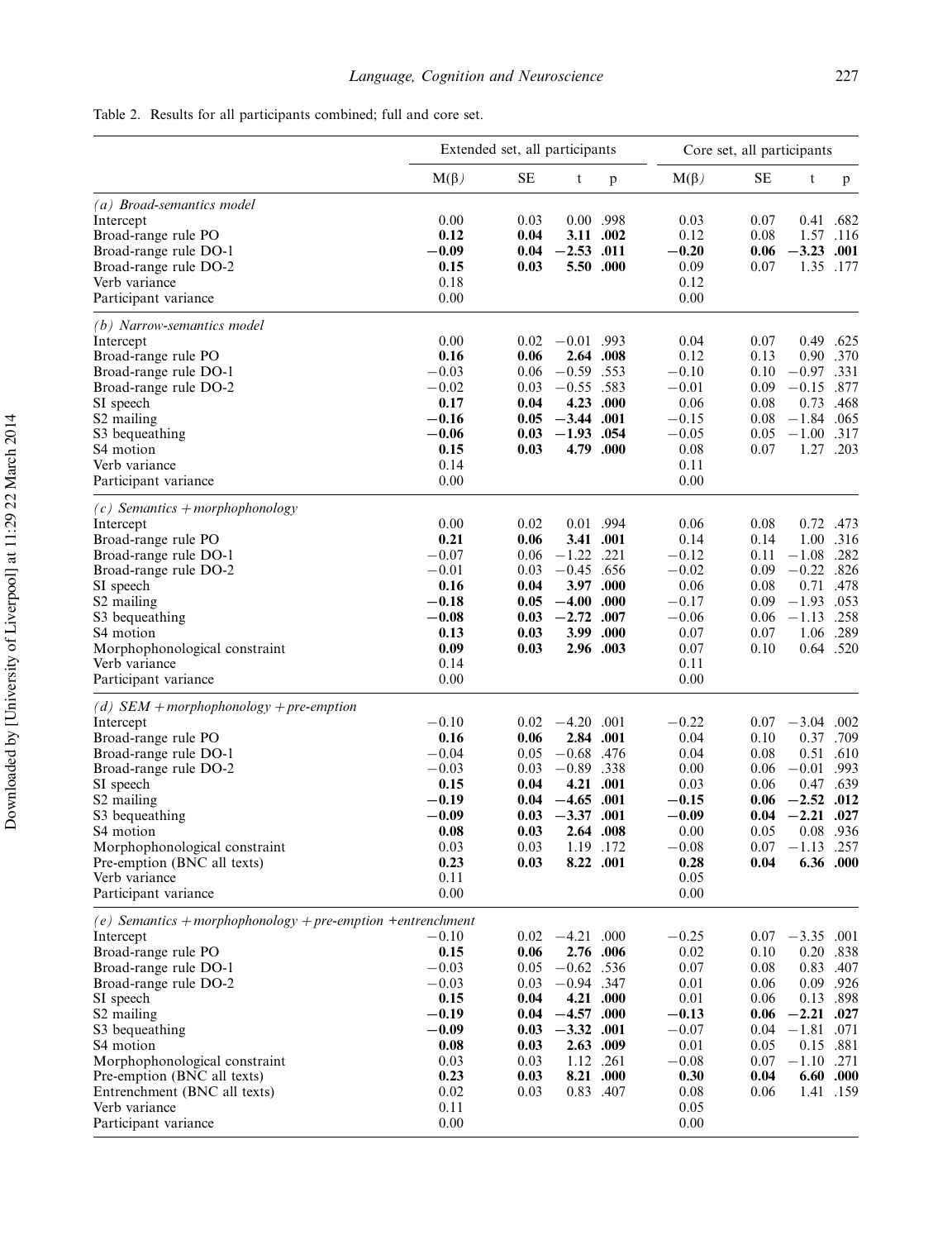|                                                                                   |            | Extended set, all participants |            |                  |                |            | Core set, all participants |            |                  |
|-----------------------------------------------------------------------------------|------------|--------------------------------|------------|------------------|----------------|------------|----------------------------|------------|------------------|
|                                                                                   | $M(\beta)$ | <b>SE</b>                      | t          | p                |                | $M(\beta)$ | <b>SE</b>                  | t          | p                |
| (f) Pre-emption-only model                                                        |            |                                |            |                  |                |            |                            |            |                  |
| Intercept                                                                         | $-0.12$    | 0.03                           | $-4.58$    | .001             |                | $-0.25$    | 0.06                       | $-4.43$    | .001             |
| Pre-emption (BNC all texts)                                                       | 0.28       | 0.03                           | 9.88       | .001             |                | 0.28       | 0.04                       | 6.71       | .001             |
| Verb variance                                                                     | 0.14       |                                |            |                  |                | 0.07       |                            |            |                  |
| Participant variance                                                              | 0.00       |                                |            |                  |                | 0.00       |                            |            |                  |
| Model comparisons                                                                 | AIC        | logLik                         | $\chi^2$   | $\boldsymbol{p}$ | df             | AIC        | LogLik                     | $\chi^2$   | $\boldsymbol{P}$ |
| (a) Broad-semantics model (df = 7) vs                                             | 29811      | $-14898$                       |            |                  |                | 7636       | $-3811$                    |            |                  |
| (b) Narrow-semantics model (df = 11) vs                                           | 29753      | $-14865$                       | 65.71      | .000             | $\overline{4}$ | 7638       | $-3808$                    | 6.53       | .163             |
| $(c)$ Semantics + morphophonology                                                 | 29746      | $-14861$                       | 8.85       | .003             |                | 7640       | $-3808$                    | 0.28       | .596             |
| $(df = 12)$ vs                                                                    |            |                                |            |                  |                |            |                            |            |                  |
| (d) Semantics $+$ morphophonology $+$ pre-emption<br>$(df = 13)$ vs               | 29685      | $-14830$                       | 62.66 .000 |                  |                | 7607       | $-3791$                    | 34.21 .000 |                  |
| (e) Semantics $+$ morphophonology $+$                                             | 29687      | $-14829$                       |            | $0.68$ .410      | -1             | 7607       | $-3790$                    | 2.25       | .133             |
| pre-emption + Ent (df = 14)                                                       |            |                                |            |                  |                |            |                            |            |                  |
| (d) Semantics $+$ morphophonology $+$ pre-emption<br>$(df = 13)$ vs               | 29685      | $-14830$                       |            |                  |                | 7607       | $-3791$                    |            |                  |
| (f) Pre-emption only                                                              | 29753      | $-14871$                       | 83.5       | .000             | 8              | 7612       | $-3801$                    | 20.24      | .009             |
| Age and interactions added to Model d (df $=$ 33 for<br>model, 20 for comparison) |            |                                |            |                  |                | 7532       | $-3733$                    | 116        | .000             |

Note: Bold = predictor is significant at  $p < 0.05$  or better.

mailing predictor, derived primarily from alternating (e.g., Transfer is mediated by a separation in time and space) and PO-only classes (B is something that C deserves, needs, or is worthy of), was also associated with a significant preference for DO- over PO-dative uses.

This pattern would seem to suggest that Pinker's ([1989\)](#page-25-0) proposal is accurate with regard to the types of fine-grained semantic features that determine verbs' dative argument-structure properties, but is inaccurate in its characterisation of precisely how they do so. One possibility is that the narrow-range classes proposed need to be redrawn. This would have no particular consequences for the theory; indeed Pinker ([1989](#page-25-0)) acknowledges that the class assignments proposed are unlikely to be definitive. Another possibility, however, is that narrow-range classes are not quite the right way to characterise verbs' behaviour. This is an issue to which we return in the discussion.

In summary, when looking at all data combined (i.e., from 301 verbs for adults, 44 for children), optimal coverage is achieved by a model that contains broadand narrow-range semantic predictors and pre-emption/entrenchment, but not the hypothesised morphophonological Latinate constraint.

## Core set (44 verbs, all participants)

The observed finding of significant effects of verb semantics and pre-emption/entrenchment raises the question of whether all these predictors are important at all ages, or whether their relative importance differs

with age. As a first step towards investigating this issue, we reran the analysis above, this time including only the core set of verbs  $(N=44)$  rated by all age groups, and investigated whether adding age and its associated interaction terms to the model would yield significantly improved coverage (see rightmost columns of [Table 2\)](#page-9-0). Details of this analysis are presented in Section D of the online supplementary material. The important point for our purposes is simply that adding the interactions of age by each of the predictor variables significantly improved model coverage, with 11 significant interactions observed. Thus, there is ample evidence to suggest that the influence of these predictors changes with age. To investigate this pattern of development, we conducted the analysis described above for each age group separately.

### By-age analyses (core set, 44 verbs)

Figures 2 and 3, respectively, illustrate (1) the mean preference for PO- over DO-dative sentences (difference scores) and (2) the mean rating for DO-dative sentences, by age group and verb, shown in the original units (points on the 5-point scale). Note that the core set includes both PO-only verbs and alternating verbs, but no DO-only verbs. The plots are arranged so that the acceptability of DO-dative uses, as rated by adults— $(1)$  relative to PO-dative uses and  $(2)$  in absolute terms—increases travelling downwards. Verbs that are PO-only (non-alternating) according to Pinker [\(1989\)](#page-25-0) and Levin [\(1993](#page-25-0)) are marked with an asterisk  $(*)$ . All except three (*push, drop*, and *drag*) are in the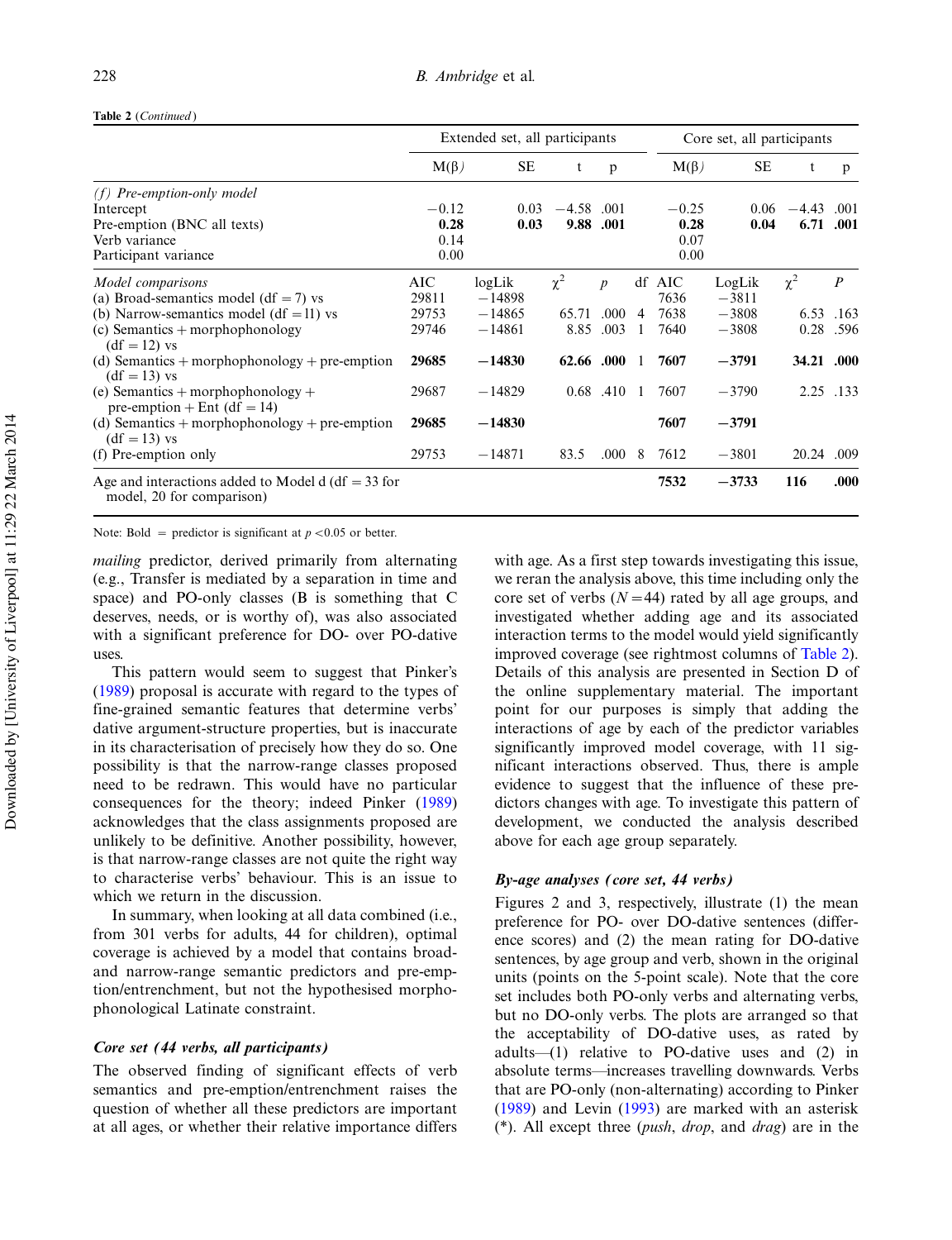top half of Figure 2, suggesting that these classifications are largely accurate. Visual inspection of Figure 2 suggests that, taking adult judgements as a reference, the 5- to 6-year-olds—but not the 9- to 10-year-oldsare making judgements that correspond to overgeneralisation errors. That is they display lower difference scores than adults for non-alternating verbs, but not for alternating verbs. A  $2 \times 3$  (verb type  $\times$  age) by-items



Figure 2. Mean by-verb and by-age difference scores (PO-dative minus DO-dative) in the original units (points on the 5-point scale), for the core set of 44 verbs (PO-only and alternating). Asterisks indicate PO-only verbs (i.e., DO-uses are ungrammatical and are predicted to receive high difference scores, representing a large dispreference for ungrammatical DO-dative vs grammatical PO-dative uses).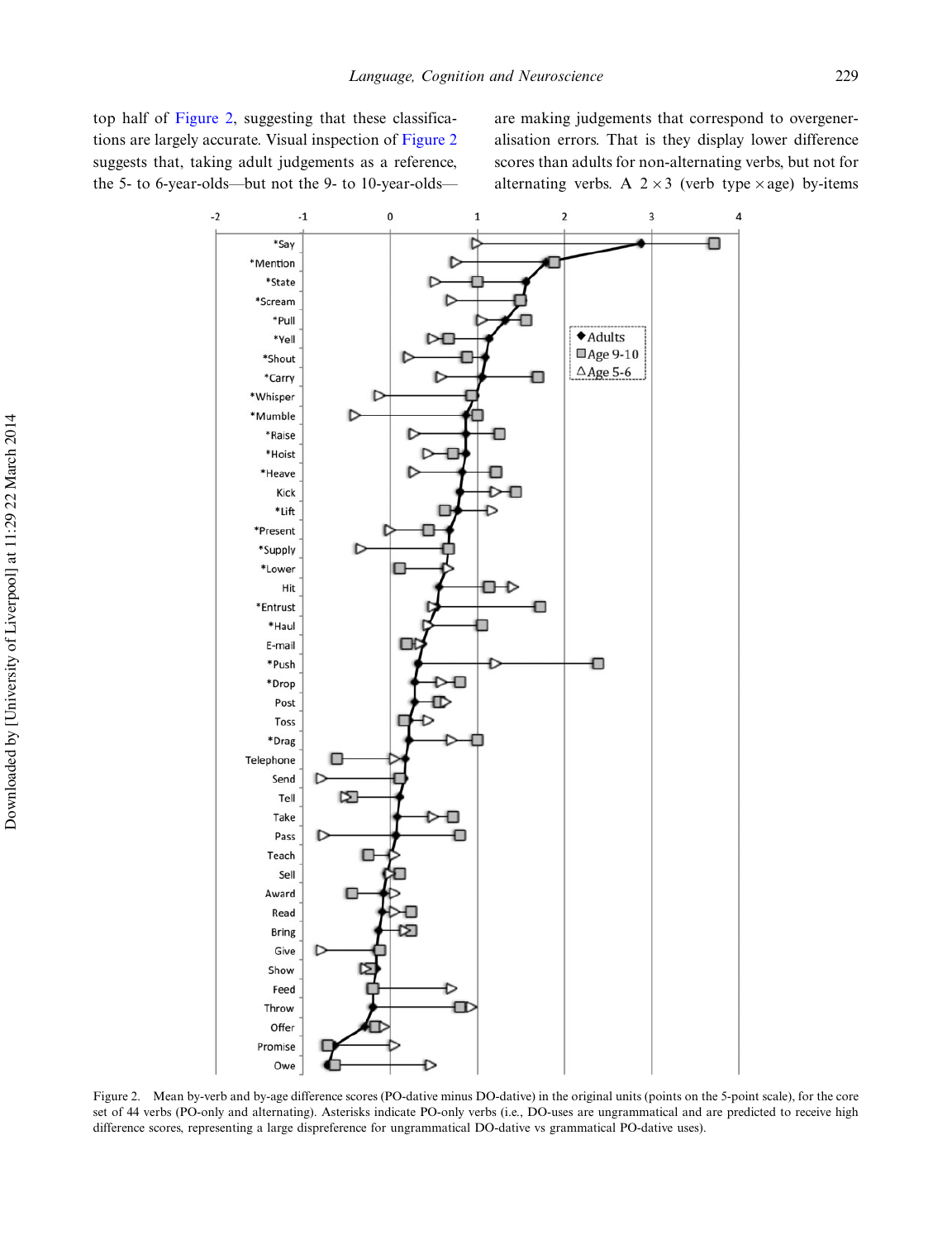ANOVA yielded a significant interaction  $[F(2, 84)] =$ 10.75,  $p < .001$ ,  $\eta_p^2 = .20$ , confirming this pattern. Planned comparisons revealed no by-age differences for the alternating verbs, but confirmed that, for the non-alternating verbs (using, for this analysis only, the Pinker/Levin classifications), mean difference scores were significantly lower for 5- to 6-year-olds  $(M = 0.49,$  $SE = 0.11$ ) than for both 9- to 10-year-olds ( $M = 1.22$ ,  $SE = 0.15$ ;  $p < .001$ ) and adults ( $M = 0.97$ ,  $SE = 0.10$ ,  $p = .001$ ). Unexpectedly, mean difference scores were slightly greater for 9- to 10-year-olds than for adults  $(M=0.97, \, SE=0.10, \, p=.03)$ , indicating that these older children were—if anything—hypersensitive to overgeneralisation errors (or perhaps more willing to use the ends of the scale).

Importantly, the finding that the younger children's judgements did not differ from those of older children or adults for the alternating verbs allows us to be confident that these children were using the scale in a reasonably adult-like way, and, thus, that the lower difference scores for the non-alternating verbs reflect a genuine difference in the perceived ungrammaticality of errors. Indeed, visual inspection of the raw ratings [\(Figure 3](#page-13-0)) confirms that 5- to 6 year-olds were giving ratings that correspond to overgeneralisation errors in production, for example, assigning ungrammatical DO-uses of say, pull, mention, yell, shout, and mumble ratings at least 0.5 points higher than those given by adults. A statistical analysis investigating the roles of the semantic and statistical predictors in these developmental changes is presented in a section that follows the by-age analyses presented here.

For these by-age analyses, the intention had been to remove any semantic predictor that loaded primarily on DO-only classes, which were not included in this core set. However, there was no semantic predictor of this type, presumably because only one of the original semantic features related to DO-only verbs (A makes some commitment that C can or cannot have B in the future). The morphophonology predictor was not included in this analysis, as native/ Latinate status was not systematically manipulated in the core set (and a preliminary analysis found that it did not explain any variance for any age group). The by-age analyses are shown in [Table 3.](#page-14-0)

# Adults (core set only)

For adults (see [Table 3,](#page-14-0) first column), the optimal model (c) included the narrow-range semantic predictors (of which two, mailing and bequeathing, were significant) and pre-emption/entrenchment. As for the main analysis, whichever of the two predictors is entered first explains significant variance, with the second adding no signifi-

cant improvement ( $\chi^2$  = 0.68, p = .40, when adding the residualised pre-emption predictor to an entrenchmentonly model), though, in this case, entrenchment is closer than pre-emption to explaining significant additional variance when entered as a residualised predictor ( $p = .06$ ) for the model comparisons). The broad-range semantic predictors were no longer significant once the narrowrange predictors were added to the model. However, even if the broad-range rules add nothing to the statistical model, this is not to say that they can be omitted from Pinker's ([1989](#page-25-0)) theoretical account. Under this account, the broad-range rules specify the types of semantic features to which the narrow-range rules are sensitive. For example, the broad-range rule for the DO-dative specifies possession transfer, and the narrow-range classes different extents, kinds or manners of transfer. Thus, if we were to take a purely data-driven approach and omit the broad-range rules, we would be left with no explanation of why the learning mechanism that forms narrow-range classes is sensitive only to certain features. In the general discussion, we will outline an account that dispenses with the distinction between broad- and narrow-range semantics, and that hence renders moot the question of the relative contributions of each. Although numerous interactions were observed, they do not affect the observation that the broad- and narrowrange semantic classes, as well as entrenchment/preemption are important predictive factors for adults. Thus, we reserve discussion of these interactions (and the effect of adding by-participant slopes) for the online supplementary material (Section E and Table S1 of the online supplementary material).

### Age  $9-10$  (core set only)

This analysis was exactly equivalent to the adult analysis described above. An alternative version of the analysis used entrenchment and pre-emption counts obtained from the post-Manchester corpus. Although it is debatable whether this corpus or the BNC is most representative of the speech heard by 9- to 10-year-olds, an identical pattern of results (and a very similar pattern of  $\beta$ , t, and p values) is obtained, whichever counts are used. We present the analysis based on the BNC counts, as this yields slightly better coverage of the data, presumably because the increased size of the corpus more than compensates for any lack of representativeness. The same is true for the analysis of the younger children's data presented in the subsequent section.

The results of this analysis are shown in the middle columns of [Table 3](#page-14-0). The results were almost identical to those of the adults, with significant effects observed for two narrow-range predictors (mailing and bequeathing) and pre-emption (indeed, the  $\beta$  and t values are very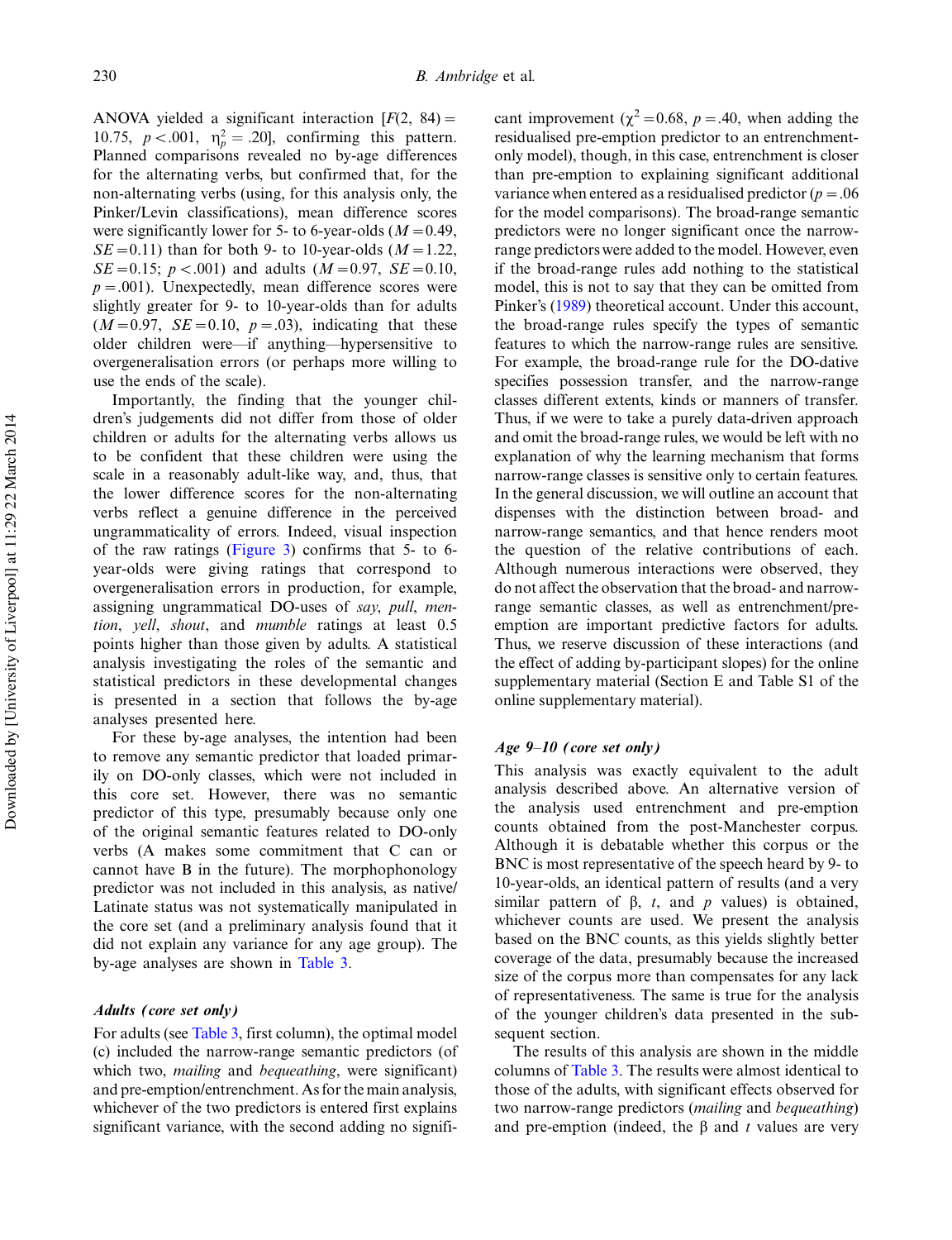<span id="page-13-0"></span>

Figure 3. Mean by-verb and by-age raw ratings for DO-dative sentence in the original units (points on the 5-point scale), for the core set of 44 verbs (PO-only and alternating). Asterisks indicate PO-only verbs (i.e., DO-uses are ungrammatical and are predicted receive ratings towards the lower end of the scale).

similar across the two age groups). The only major difference is that, whilst adding the residualised entrenchment predictor to a model including pre-emption explained precisely no additional variance ( $\chi^2$  = 0.00,  $p = 1$ , see [Table 3\)](#page-14-0), adding the residualised pre-emption

predictor to a model including entrenchment yielded a significant improvement ( $\chi^2$  = 5.30, p = 0.02). Thus, it may be that for the older children, pre-emption is slightly more important than entrenchment, with the reverse true for adults. However, given the fact that the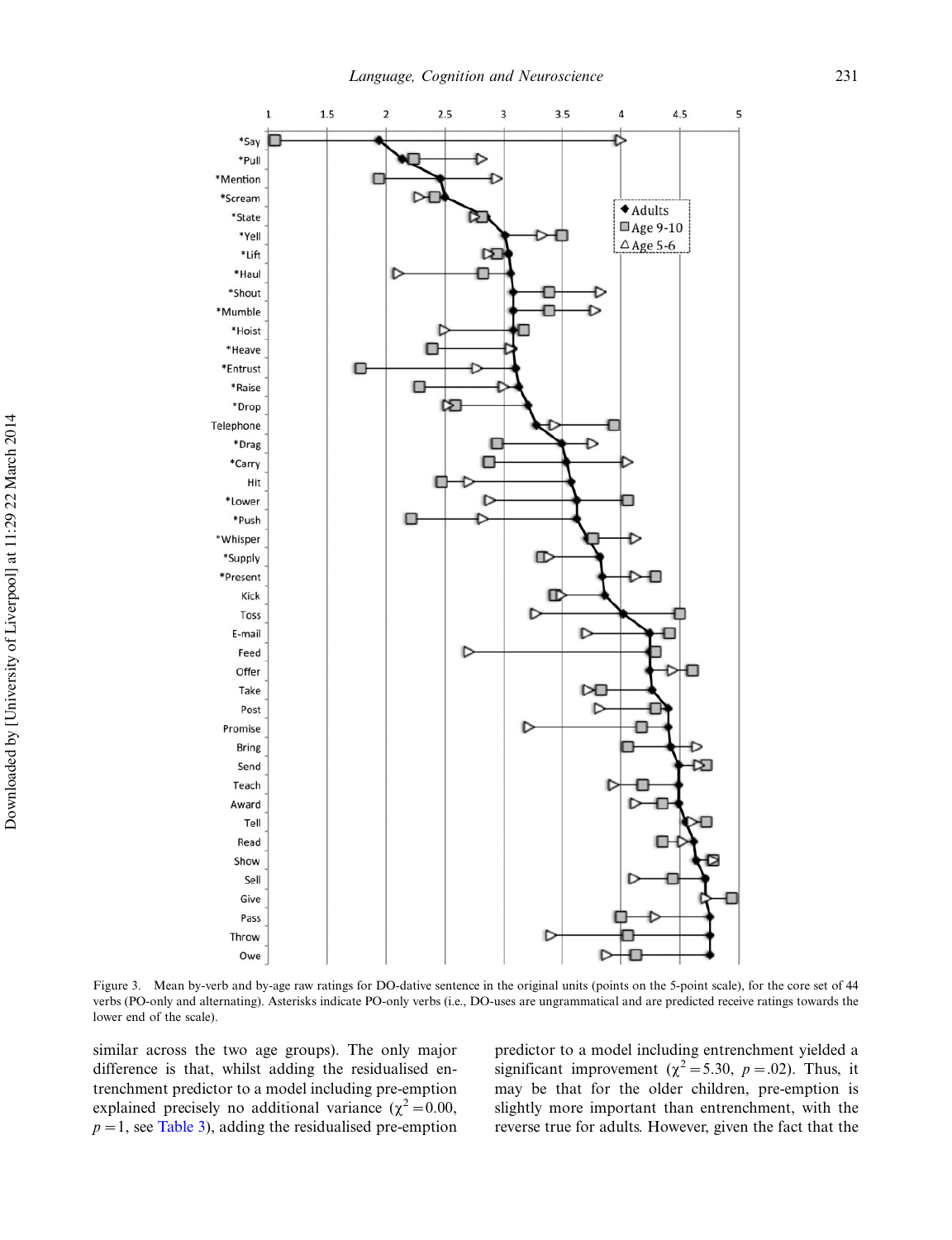# <span id="page-14-0"></span>Table 3. Separate analysis for each age group.

|                                                                                                                                                                                                                                                                                |                                                                                                             | Core set, adults                                                             |                                                                                                                                |                      |                                                                                                             | Core set, age 9-10 years                                                     |                                                                                             |                                                                              |                                                                                                       | Core set, age 5–6 years                                                      |                                                                                                      |                                                      |
|--------------------------------------------------------------------------------------------------------------------------------------------------------------------------------------------------------------------------------------------------------------------------------|-------------------------------------------------------------------------------------------------------------|------------------------------------------------------------------------------|--------------------------------------------------------------------------------------------------------------------------------|----------------------|-------------------------------------------------------------------------------------------------------------|------------------------------------------------------------------------------|---------------------------------------------------------------------------------------------|------------------------------------------------------------------------------|-------------------------------------------------------------------------------------------------------|------------------------------------------------------------------------------|------------------------------------------------------------------------------------------------------|------------------------------------------------------|
|                                                                                                                                                                                                                                                                                | $M(\beta)$                                                                                                  | <b>SE</b>                                                                    | t                                                                                                                              | p                    | $M(\beta)$                                                                                                  | SE                                                                           | t                                                                                           | p                                                                            | $M(\beta)$                                                                                            | SE                                                                           | t                                                                                                    | p                                                    |
| (a) Broad-semantics model<br>Intercept<br>Broad-range rule PO<br>Broad-range rule DO-1<br>Broad-range rule DO-2<br>Verb variance<br>Participant variance                                                                                                                       | 0.09<br>0.02<br>$-0.18$<br>0.06<br>0.18<br>$0.00\,$                                                         | 0.09<br>0.09<br>0.08<br>0.09                                                 | 0.98 .328<br>0.21 .835<br>$-2.37.018$<br>0.67 .502                                                                             |                      | $-0.02$<br>0.23<br>$-0.24$<br>0.16<br>0.24<br>0.00                                                          | 0.11<br>0.11<br>0.09<br>0.10                                                 | $-0.22$<br>2.07<br>$-2.67$<br>1.52                                                          | .825<br>.039<br>.008<br>.129                                                 | $-0.03$<br>0.20<br>$-0.19$<br>0.10<br>0.01<br>0.00                                                    | 0.05<br>0.05<br>0.04<br>0.05                                                 | $-0.54$ .592<br>3.86<br>$-4.67$<br>2.17                                                              | .000<br>.000<br>.030                                 |
| (b) Narrow-semantics model<br>Intercept<br>Broad-range rule PO<br>Broad-range rule DO-1<br>Broad-range rule DO-2<br>SI speech<br>S <sub>2</sub> mailing<br>S3 bequeathing<br>S4 motion<br>Verb variance<br>Participant variance                                                | 0.10<br>0.08<br>$-0.08$<br>$-0.11$<br>0.14<br>$-0.23$<br>$-0.09$<br>0.11<br>0.15<br>$0.00\,$                | 0.09<br>0.16<br>0.12<br>0.10<br>0.10<br>0.10<br>0.06<br>0.08                 | 1.16 .245<br>0.49<br>$-0.63$ .530<br>$-1.06$ .291<br>1.39<br>$-2.39$ .017<br>$-1.35$ .177<br>1.48 .139                         | .626<br>.164         | $-0.01$<br>0.22<br>$-0.06$<br>0.02<br>0.04<br>$-0.26$<br>$-0.07$<br>0.08<br>0.23<br>0.00                    | 0.11<br>0.20<br>0.15<br>0.13<br>0.12<br>0.12<br>0.08<br>0.10                 | $-0.08$<br>1.11<br>$-0.40$<br>0.12<br>0.31<br>$-2.13$<br>$-0.89$<br>0.86                    | .939<br>.266<br>.692<br>.903<br>.759<br>.033<br>.376<br>.392                 | $-0.04$<br>0.10<br>$-0.18$<br>0.13<br>$-0.06$<br>0.10<br>0.02<br>0.03<br>0.00<br>$0.00\,$             | 0.05<br>0.09<br>0.07<br>0.06<br>0.05<br>0.05<br>0.03<br>0.04                 | $-0.84$ .403<br>1.12<br>$-2.64$<br>2.31 .021<br>$-1.10$<br>1.81<br>0.49<br>0.70 .485                 | .262<br>.008<br>.270<br>.071<br>.623                 |
| $(c)$ Semantics + pre-emption<br>Intercept<br>Broad-range rule PO<br>Broad-range rule DO-1<br>Broad-range rule DO-2<br>SI speech<br>S <sub>2</sub> mailing<br>S3 bequeathing<br>S4 motion<br>Pre-emption (BNC all texts)<br>Verb variance<br>Participant variance              | $-0.14$<br>0.01<br>0.06<br>$-0.10$<br>0.10<br>$-0.25$<br>$-0.13$<br>0.01<br>0.31<br>0.07<br>0.00            | 0.07<br>0.11<br>0.09<br>0.07<br>0.07<br>0.07<br>0.05<br>0.06<br>0.05         | $-1.95$ .052<br>0.09<br>0.64 .520<br>$-1.41$ .158<br>1.42 .157<br>$-3.63.000$<br>$-2.96$ .003<br>0.22<br>$6.08$ .000           | .928<br>.829         | $-0.30$<br>0.14<br>0.10<br>0.02<br>$-0.01$<br>$-0.28$<br>$-0.13$<br>$-0.04$<br>0.37<br>0.10<br>0.00         | 0.09<br>0.14<br>0.12<br>0.09<br>0.09<br>0.09<br>0.06<br>0.07<br>0.07         | $-3.22$<br>0.98<br>0.87<br>0.24<br>$-0.07$<br>$-3.18$<br>$-2.20$<br>$-0.57$<br>5.73         | .001<br>.329<br>.382<br>.810<br>.941<br>.002<br>.028<br>.572<br>.000         | $-0.11$<br>0.08<br>$-0.14$<br>0.13<br>$-0.07$<br>0.09<br>0.00<br>0.00<br>0.09<br>0.00<br>0.00         | 0.06<br>0.09<br>0.07<br>0.06<br>0.05<br>0.05<br>0.04<br>0.04<br>0.04         | $-1.88$<br>0.92<br>$-2.06$ .048<br>2.33<br>$-1.27$<br>1.71<br>0.12 .836<br>0.03 .958<br>2.16 .042    | .080<br>.380<br>.026<br>.216<br>.104                 |
| (d) Semantics + pre-emption + Entrenchment<br>Intercept<br>Broad-range rule PO<br>Broad-range rule DO-1<br>Broad-range rule DO-2<br>SI speech<br>S2 mailing<br>S3 bequeathing<br>S <sub>4</sub> motion<br>Pre-emption<br>Entrenchment<br>Verb variance<br>Participant variance | $-0.19$<br>$-0.02$<br>0.10<br>$-0.09$<br>0.07<br>$-0.22$<br>$-0.11$<br>0.02<br>0.33<br>0.12<br>0.06<br>0.00 | 0.08<br>0.11<br>0.09<br>0.07<br>0.07<br>0.07<br>0.05<br>0.06<br>0.05<br>0.07 | $-2.49$ .013<br>$-0.15$ .884<br>1.09<br>$-1.31$ .189<br>1.00 .320<br>$-3.25$<br>$-2.46$ .014<br>0.32<br>6.51 .000<br>1.77 .077 | .278<br>.001<br>.749 | $-0.31$<br>0.14<br>0.10<br>0.02<br>$-0.01$<br>$-0.28$<br>$-0.13$<br>$-0.04$<br>0.37<br>0.01<br>0.11<br>0.00 | 0.10<br>0.15<br>0.12<br>0.10<br>0.09<br>0.09<br>0.06<br>0.07<br>0.07<br>0.09 | $-3.02$<br>0.94<br>0.86<br>0.24<br>$-0.10$<br>$-3.03$<br>$-2.05$<br>$-0.55$<br>5.48<br>0.11 | .003<br>.348<br>.389<br>.808<br>.923<br>.003<br>.040<br>.582<br>.000<br>.912 | $-0.14$<br>0.06<br>$-0.12$<br>0.14<br>$-0.09$<br>0.11<br>0.02<br>0.01<br>0.10<br>0.08<br>0.00<br>0.00 | 0.06<br>0.09<br>0.07<br>0.06<br>0.06<br>0.06<br>0.04<br>0.04<br>0.04<br>0.05 | $-2.28$<br>0.72<br>$-1.62$<br>2.43 .015<br>$-1.59$<br>2.00<br>0.53 .593<br>0.12<br>2.48<br>1.52 .129 | .023<br>.473<br>.106<br>.112<br>.046<br>.908<br>.013 |

232

Downloaded by [University of Liverpool] at 11:29 22 March 2014 Downloaded by [University of Liverpool] at 11:29 22 March 2014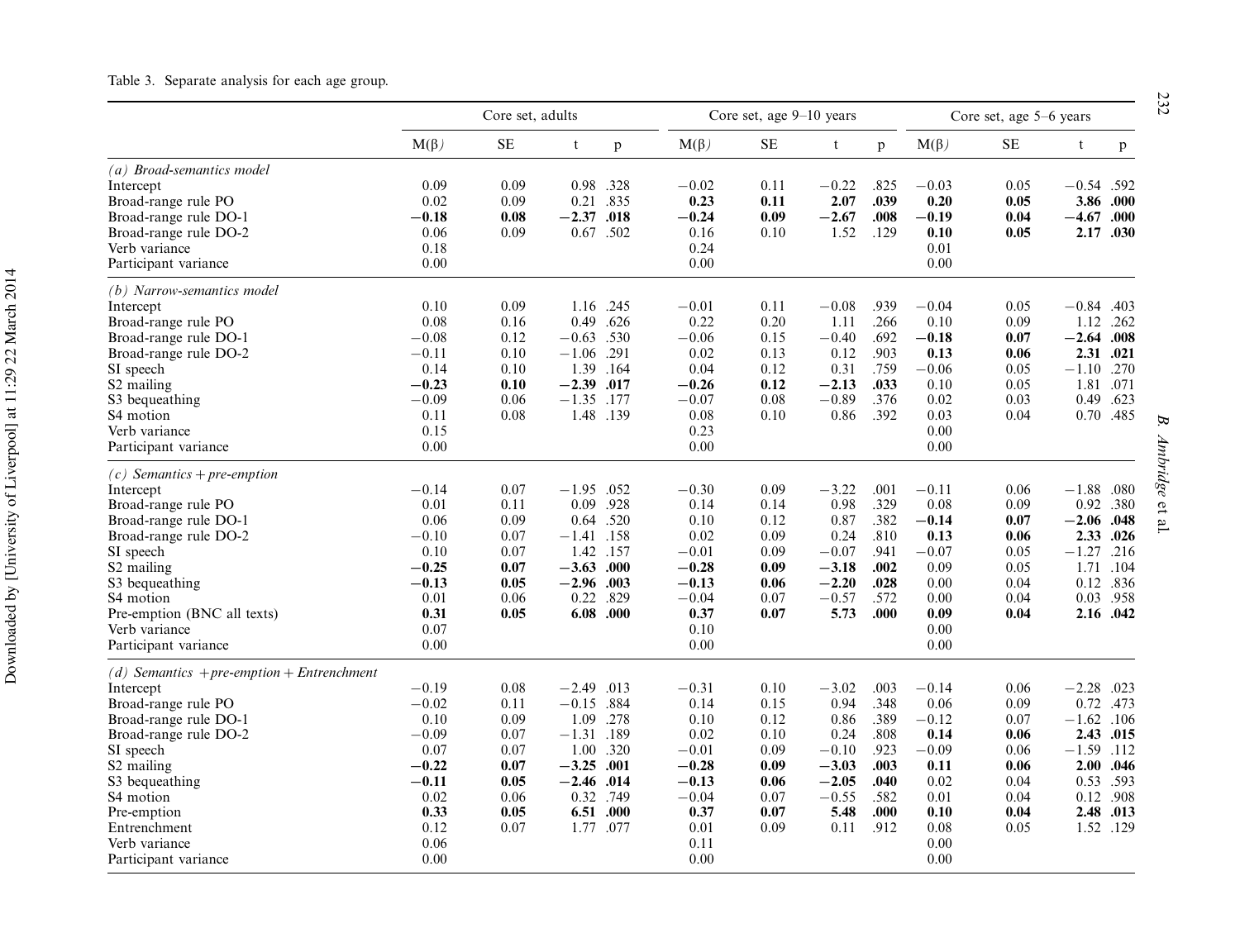|                                                                                          |                                                             | Core set, adults                      |                                                       |                                      | Core set, age 9-10 years               |                  |                        |                                                           | Core set, age                    | $5-6$ years                    |                               |
|------------------------------------------------------------------------------------------|-------------------------------------------------------------|---------------------------------------|-------------------------------------------------------|--------------------------------------|----------------------------------------|------------------|------------------------|-----------------------------------------------------------|----------------------------------|--------------------------------|-------------------------------|
|                                                                                          | M(8)                                                        | SE                                    | $\mathbf{a}$                                          | M(3)                                 | SE                                     |                  | $\mathbf{a}$           | $M(\beta)$                                                | SE                               |                                | $\mathbf{a}$                  |
| e) Pre-emption only<br>Participant variance<br>Verb variance<br>Pre-emption<br>Intercept | $\begin{bmatrix} 25 \\ 0.38 \\ -0.50 \\ 0.00 \end{bmatrix}$ | 0.04                                  | ទីទី<br>6.71                                          | $0.37$<br>$0.37$<br>$0.37$<br>$0.00$ | 0.08                                   | $3.93$<br>5.96   | 88.<br>000.            | $\begin{array}{c} 13 \\ 0.15 \\ 0.00 \\ 0.00 \end{array}$ | 0.05                             | $-2.46$<br>3.74                | $rac{1}{4}$                   |
| (a) Broad-semantics model (df = 7) $vs$<br>Model comparisons                             | AIC                                                         |                                       | ₩                                                     |                                      |                                        | $\approx$        |                        |                                                           |                                  | ž                              | ₽                             |
| (c) Semantics + pre-emption $(df = 12)$ vs<br>(b) Narrow-semantics model $(df = 11)$ vs  | $3522$<br>$359$<br>$3488$                                   | <br> 1754<br> - 1749<br> - 1733<br> - | 4<br>025<br>060<br>057<br>$11.10$<br>$3.62$<br>$3.62$ | 4238951919                           | ogLik<br>-955<br>-952<br>-938<br>--938 | $6.46$<br>$8.78$ | $\frac{8}{1}$ <b>8</b> | <b>ARS 355</b><br>ARS 356                                 | anis<br> - 1050<br> - 1056<br> - | $\frac{4}{3}$ ភ្លឹង<br>១.ភ្លឹង | $\frac{4}{3}$ g $\frac{1}{2}$ |
| $(d)$ Semantics + pre-emption + Entrenchment<br>$df = 13$                                |                                                             |                                       |                                                       |                                      |                                        |                  |                        |                                                           |                                  |                                |                               |
| (c) Semantics + pre-emption $(df = 12)$ vs<br>(e) Pre-emption only $(df = 5)$            | 3490<br>3502                                                | $-1733$<br>$-1746$                    | $\sqrt{2}$ 000.<br>26.22                              | 1899                                 | $-938$<br>$-946$                       | 16.92            | 018                    | 2136<br>2140                                              | $-1056$                          | 18.13                          | $\overline{0}$                |
|                                                                                          |                                                             |                                       |                                                       |                                      |                                        |                  |                        |                                                           |                                  |                                |                               |

two measures are so highly correlated  $(r=0.90, p<$ .001), it is probably sensible to conclude no more than that both predictors are important for both age groups. Finally, it was again verified that removing the semantic predictors for a pre-emption-only model yielded a significantly worse fit (see final two rows of [Table 3](#page-14-0)). The effect of adding interactions and random slopes is explored in Section E and Table S1 of the online supplementary material (again, these do not affect our overall conclusions).

### Age  $5-6$  (core set only)

The younger children (see [Table 3,](#page-14-0) right hand columns) displayed avery different pattern to that observed for the two older groups. For these children, two of the three broad-range semantic predictors, but none of the four narrow-range semantic predictors, were associated with significant effects. This is precisely the pattern predicted by an account under which children first learn broadrange semantic constraints on the constructions and hone these constraints until relatively late in childhood (presumably somewhere between 6 and 9 years), such as that of Pinker [\(1989](#page-25-0)). There was nothing to choose between pre-emption and entrenchment; whichever predictor was entered first explained a significant proportion of variance, with the other explaining no significant additional variance ( $\chi^2$  = 0.29, p = .59 for the comparison between the entrenchment models with and without residualised pre-emption). Finally, it was again demonstrated that removing the semantic predictors from the model yielded a significantly worse fit to the data (see final two rows of [Table 3\)](#page-14-0). The effect of adding interactions and random slopes is explored in Section E and Table S1 of the online supplementary material (again, these do not affect our overall conclusions).

#### Developmental analysis

Note: Bold

Note: Bold

 $\parallel$ 

= predictor is significant at  $p < 0.05$  or better.

predictor is significant at  $p < 0.05$  or better.

The analysis above investigates the roles of the broadand narrow-range semantic predictors, entrenchment and pre-emption at three snapshots of development, but does not directly investigate their role in development. For the final analysis, we, therefore, calculated difference-change scores by calculating the mean byverb difference score for each age group and subtracting the scores given by (1) 5- to 6-year-olds from 9- to 10-year-olds, (2) 9- to 10-year-olds from adults, and (3) 5- to 6-year-olds from adults. We then ran by-items regression analyses to investigate how the broad- and narrow-range semantic predictors, entrenchment, and pre-emption predict these *developmental changes* in participants' ratings (as measured by the differencechange scores). The results of these analyses are shown in [Table 4.](#page-16-0) Note that, because we are interested in how children's judgements change with age, these analyses

Table 3 (Continued)

(Continued )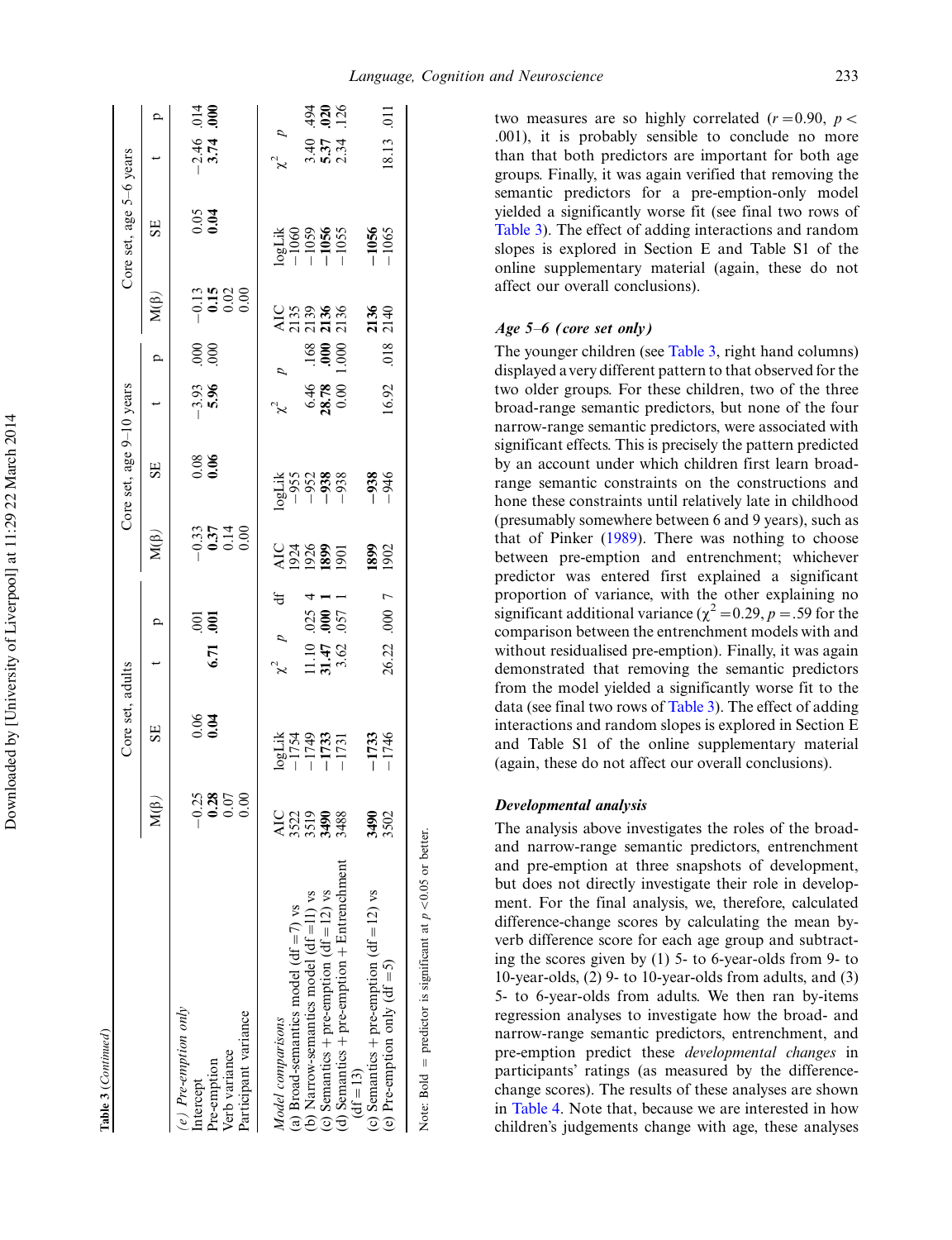Downloaded by [University of Liverpool] at 11:29 22 March 2014 Downloaded by [University of Liverpool] at 11:29 22 March 2014

<span id="page-16-0"></span>

|                                            |         | olds | Change scores $5-6$ to $9-5$ -year- |      |         | to adults | Change scores 9- to 10-year-olds |      |             | Change scores 5- to 6-year-olds<br>to adults |                           |       |
|--------------------------------------------|---------|------|-------------------------------------|------|---------|-----------|----------------------------------|------|-------------|----------------------------------------------|---------------------------|-------|
|                                            | M       | SE   | $\mathbf t$                         | p    | M       | SE        | $\mathsf{t}$                     | p    | $\mathbf M$ | $\rm SE$                                     | $\ensuremath{\mathbf{t}}$ | p     |
| (a) Broad-semantics model                  |         |      |                                     |      |         |           |                                  |      |             |                                              |                           |       |
| Intercept                                  | 0.33    | 0.16 | 2.08                                | .044 | $-0.01$ | 0.10      | $-0.09$                          | .932 | 0.32        | 0.14                                         | 2.30                      | .027  |
| Broad-range rule PO                        | 0.05    | 0.16 | 0.29                                | .770 | $-0.35$ | 0.10      | $-3.46$                          | .001 | $-0.30$     | 0.14                                         | $-2.13$                   | .039  |
| Broad-range rule DO-1                      | $-0.06$ | 0.13 | $-0.42$                             | .677 | 0.13    | 0.08      | 1.58                             | .122 | 0.08        | 0.12                                         | 0.65                      | .518  |
| Broad-range rule DO-2                      | 0.11    | 0.15 | 0.73                                | .472 | $-0.17$ | 0.09      | $-1.86$                          | .070 | $-0.07$     | 0.13                                         | $-0.51$                   | .615  |
| (b) Narrow-semantics model                 |         |      |                                     |      |         |           |                                  |      |             |                                              |                           |       |
| (Intercept)                                | 0.38    | 0.14 | 2.74                                | .009 | $-0.02$ | 0.10      | $-0.19$                          | .853 | 0.36        | 0.12                                         | 3.15                      | .003  |
| Broad-range rule PO                        | 0.24    | 0.25 | 0.96                                | .342 | $-0.26$ | 0.18      | $-1.42$                          | .165 | $-0.01$     | 0.21                                         | $-0.07$                   | .946  |
| Broad-range rule DO-1                      | 0.20    | 0.20 | 1.00                                | .325 | 0.00    | 0.14      | 0.04                             | .972 | 0.20        | 0.16                                         | 1.24                      | .224  |
| Broad-range rule DO-2                      | $-0.18$ | 0.17 | $-1.11$                             | .275 | $-0.20$ | 0.12      | $-1.67$                          | .103 | $-0.38$     | 0.14                                         | $-2.80$                   | .008  |
| SI speech                                  | 0.19    | 0.16 | 1.24                                | .224 | 0.14    | 0.11      | 1.21                             | .233 | 0.33        | 0.13                                         | 2.55                      | .015  |
| S2 mailing                                 | $-0.61$ | 0.16 | $-3.93$                             | .000 | 0.07    | 0.11      | 0.61                             | .548 | $-0.55$     | 0.13                                         | $-4.22$                   | .000. |
| S <sub>3</sub> bequeathing                 | $-0.14$ | 0.10 | $-1.37$                             | .178 | $-0.02$ | 0.07      | $-0.26$                          | .796 | $-0.16$     | 0.08                                         | $-1.89$                   | .068  |
| S4 motion                                  | 0.07    | 0.12 | 0.54                                | .595 | 0.04    | 0.09      | 0.50                             | .618 | 0.11        | 0.10                                         | 1.09                      | .285  |
| $(c)$ Semantics + pre-emption              |         |      |                                     |      |         |           |                                  |      |             |                                              |                           |       |
| Intercept                                  | 0.08    | 0.14 | 0.54                                | .591 | 0.07    | 0.12      | 0.63                             | .531 | 0.15        | 0.12                                         | 1.22                      | .230  |
| Broad-range rule PO                        | 0.16    | 0.21 | 0.75                                | .460 | $-0.23$ | 0.18      | $-1.29$                          | .206 | $-0.07$     | 0.19                                         | $-0.39$                   | .702  |
| Broad-range rule DO-1                      | 0.37    | 0.17 | 2.14                                | .039 | $-0.05$ | 0.14      | $-0.32$                          | .748 | 0.32        | 0.15                                         | 2.12                      | .041  |
| Broad-range rule DO-2                      | $-0.18$ | 0.14 | $-1.27$                             | .213 | $-0.20$ | 0.12      | $-1.72$                          | .095 | $-0.38$     | 0.12                                         | $-3.08$                   | .004  |
| SI speech                                  | 0.15    | 0.13 | 1.11                                | .276 | 0.15    | 0.11      | 1.36                             | .184 | 0.30        | 0.12                                         | 2.56                      | .015  |
| S <sub>2</sub> mailing                     | $-0.64$ | 0.13 | $-4.84$                             | .000 | 0.07    | 0.11      | 0.68                             | .504 | $-0.56$     | 0.12                                         | $-4.85$                   | .000  |
| S <sub>3</sub> bequeathing                 | $-0.20$ | 0.09 | $-2.32$                             | .026 | 0.00    | 0.07      | 0.00                             | .997 | $-0.20$     | 0.08                                         | $-2.63$                   | .013  |
| S4 motion                                  | $-0.06$ | 0.11 | $-0.57$                             | .575 | 0.08    | 0.09      | 0.91                             | .367 | 0.02        | 0.10                                         | 0.23                      | .818  |
| Pre-emption (BNC all texts)                | 0.39    | 0.10 | 4.01                                | .000 | $-0.12$ | 0.08      | $-1.45$                          | .157 | 0.27        | 0.08                                         | 3.16                      | .003  |
| (d) Semantics + pre-emption + Entrenchment |         |      |                                     |      |         |           |                                  |      |             |                                              |                           |       |
| (Intercept)                                | 0.11    | 0.15 | 0.78                                | .441 | 0.05    | 0.14      | 0.40                             | .69  | 0.14        | 0.13                                         | 1.09                      | .284  |
| Broad-range rule PO                        | 0.19    | 0.22 | 0.86                                | .396 | $-0.24$ | 0.18      | $-1.28$                          | .21  | $-0.08$     | 0.19                                         | $-0.41$                   | .687  |
| Broad-range rule DO-1                      | 0.33    | 0.18 | 1.84                                | .074 | $-0.03$ | 0.15      | $-0.22$                          | .82  | 0.33        | 0.16                                         | 2.08                      | .045  |
| Broad-range rule DO-2                      | $-0.19$ | 0.14 | $-1.33$                             | .192 | $-0.2$  | 0.12      | $-1.70$                          | .10  | $-0.38$     | 0.12                                         | $-3.02$                   | .005  |
| SI speech                                  | 0.18    | 0.14 | 1.29                                | .207 | 0.15    | 0.12      | 1.33                             | .19  | 0.29        | 0.12                                         | 2.40                      | .022  |
| S2 mailing                                 | $-0.66$ | 0.14 | $-4.91$                             | .000 | 0.06    | 0.11      | 0.56                             | .58  | $-0.56$     | 0.12                                         | $-4.61$                   | .000  |
| S3 bequeathing                             | $-0.22$ | 0.09 | $-2.47$                             | .019 | $-0.02$ | 0.07      | $-0.22$                          | .83  | $-0.20$     | 0.08                                         | $-2.44$                   | .020  |
| S4 motion                                  | $-0.07$ | 0.11 | $-0.61$                             | .544 | 0.06    | 0.09      | 0.69                             | .50  | 0.02        | 0.10                                         | 0.24                      | .811  |
| Pre-emption                                | 0.38    | 0.10 | 3.91                                | .000 | $-0.04$ | 0.05      | $-0.80$                          | .43  | 0.27        | 0.09                                         | 3.12                      | .004  |
| Entrenchment                               | $-0.12$ | 0.13 | $-0.90$                             | .377 |         |           |                                  |      | 0.03        | 0.12                                         | 0.22                      | .831  |
| $(e)$ Pre-emption only                     |         |      |                                     |      |         |           |                                  |      |             |                                              |                           |       |
| Intercept                                  | 0.07    | 0.14 | 0.48                                | .635 | $-0.06$ | 0.10      | $-0.58$                          | .569 | 0.01        | 0.14                                         | 0.05                      | .963  |
| Pre-emption                                | 0.30    | 0.10 | 2.95                                | .005 | $-0.14$ | 0.08      | $-1.79$                          | .081 | 0.16        | 0.10                                         | 1.62                      | .114  |

et al.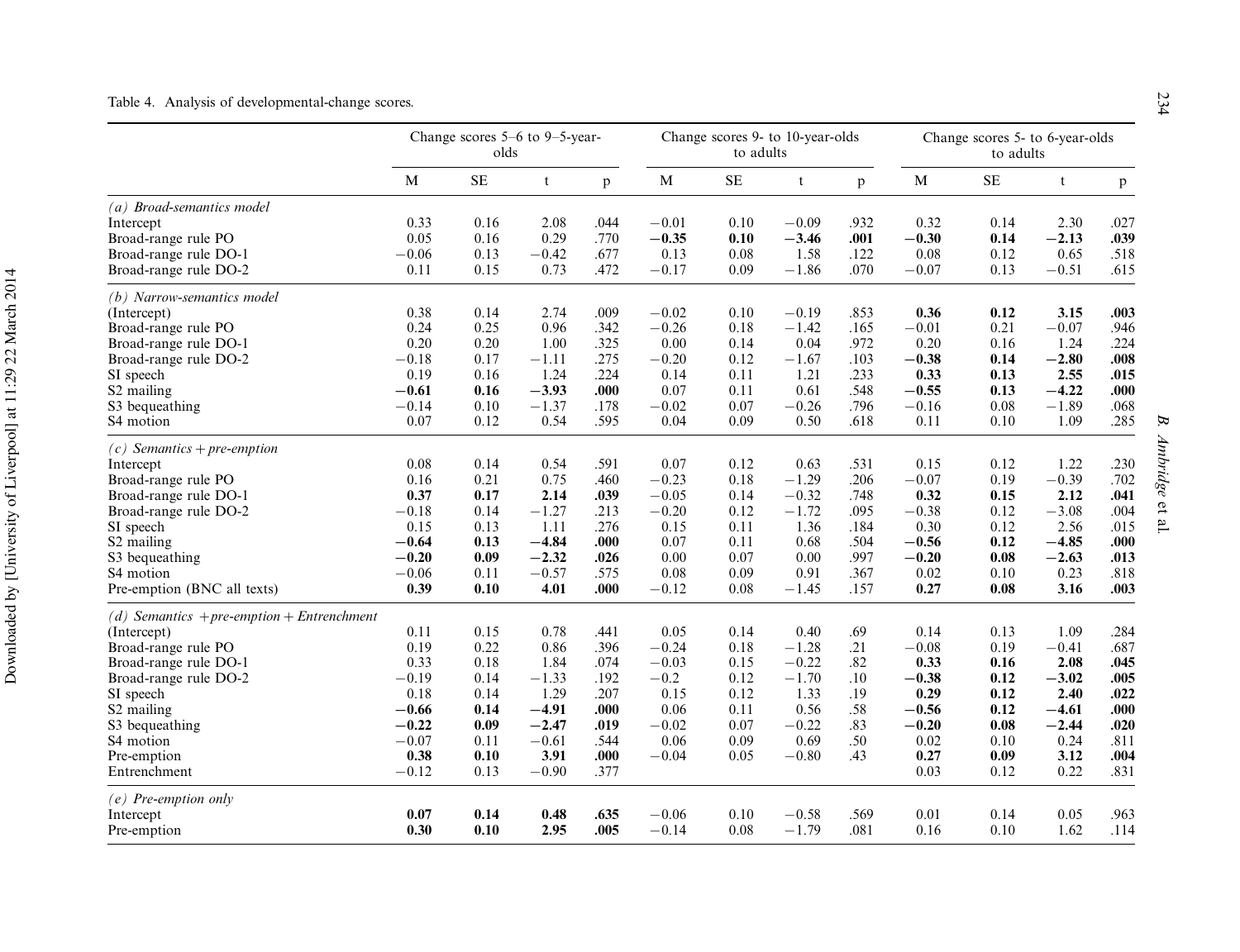use raw, untransformed ratings (as opposed to z-scores in the main analysis).

The first immediately apparent finding is that none of the semantic or statistical factors are significant predictors of any change between the older children and adults (with the sole exception of the broad-range rule for the PO-dative in the model that contains only broadrange rules). This is probably a reflection of the fact that there do not seem to be any important developmental changes between age  $9-10$  and adulthood; a finding reflected in the ANOVA reported at the beginning of the previous section.

Accordingly the models that investigate the changes between (1) age  $5-6$  and  $9-10$  and (2) age  $5-6$  and adulthood are virtually identical. In each case, the optimal model includes the broad- and narrow-range semantic predictors and pre-emption, but not entrenchment (though as for the previous analyses, entrenchment is always a significant predictor if entered before preemption; though these models are not shown). Neither does the optimal model contain any interactions. Turning to the individual predictors, the broad-range rule for the DO-dative and the pre-emption measure are positive predictors of the change scores. For the narrow-range predictors mailing and bequeathing, the sign of the difference is negative, but this is only because these narrow-range classes seem to favour DO- over PO-uses (and were also negative in all previous analyses). Thus, across verbs, the greater the compatibility of the verb with (1) the broad-range rule for the DO-dative, the narrow-range predictors of (2) mailing and (3) bequeathing, and (4) the greater the availability of pre-empting alternatives, the greater the magnitude of change between younger and older participants' difference scores. This is perhaps the most direct evidence yet of roles for broad- and narrow-range semantics and pre-emption, as we are aware of no previous studies demonstrating that these factors play a role in developmental *change*, as opposed simply to predicting by-verb variance at a particular age. It is important to emphasise, however, that the semantic ratings were collected from adults only. Thus, the significant semantic effects here indicate that the extent to which sentence-acceptability judgements are predicted by adult semantic ratings increases with age. We would suggest that the most likely explanation for this finding is that, as development proceeds, children's semantic verb representations are nearing the adult state (which is why semantics predicts judgements equally well for 9–10-year-olds and adults). However, we acknowledge that in order to test this prediction more directly, it would be necessary to obtain semantic ratings (or some other measure of semantic knowledge, e.g., using a comprehension task; e.g., Gropen, Pinker, Hollander, & Goldberg, [1991\)](#page-25-0) from children.

|                                                       |                | olds              |                   |              |                   | to adults                                           |                            |              |                 | to adults  |             |                |
|-------------------------------------------------------|----------------|-------------------|-------------------|--------------|-------------------|-----------------------------------------------------|----------------------------|--------------|-----------------|------------|-------------|----------------|
|                                                       |                | SE                |                   | $\mathbf{a}$ | Z                 | SE                                                  |                            | $\mathbf{a}$ | ⋝               | SE         |             | $\mathbf{a}$   |
| Model comparisons                                     |                |                   |                   |              |                   |                                                     |                            |              |                 |            |             |                |
|                                                       |                | SS                |                   |              | đ                 | SS                                                  | Ŀ,                         |              | ₩               | SS         | Ŀ,          |                |
| (a) Broad-semantics model vs                          |                |                   |                   |              |                   |                                                     |                            |              |                 |            |             |                |
| (b) Narrow-semantics model vs                         | 4.00           |                   |                   |              |                   |                                                     |                            |              |                 |            |             |                |
| (c) Semantics + pre-emption vs                        | 1.00           | <b>333</b><br>553 |                   | 58F          | $\frac{880}{100}$ |                                                     |                            | ឆ្លង់        | $308$<br>$-1.8$ | 543<br>243 | 556<br>9.65 | ទី ទី ឌី       |
| (d) Semantics + pre-emption + $Ent$                   | $\frac{8}{10}$ |                   | $6.95$<br>$-1.80$ |              |                   | $\begin{array}{c} 1.07 \\ 0.47 \\ 0.37 \end{array}$ | $1.22$<br>$2.14$<br>$1.70$ |              |                 |            |             |                |
| (c) Semantics + pre-emption vs                        |                |                   |                   |              |                   |                                                     |                            |              |                 |            |             |                |
| $-7.00$<br>(e) Pre-emption only $(df = 5)$            |                | $-8.97$           | 4.08              | <b>902</b>   | $-7.00$           | $-3.47$                                             | 2.22                       | .056         | $-7.00$         | $-11.15$   | 6.53        | 800            |
| (c) Semantics + pre-emption vs                        |                |                   |                   |              |                   |                                                     |                            |              |                 |            |             |                |
| 19.00<br>$(c)$ Semantics + pre-emption + interactions |                | 7.06              | 1.52              | 203          | 19.00             | 4.83                                                | 1.36                       | 271          | 19.00           | 5.96       | 1.95        | $\overline{5}$ |

Table 4 (Continued)

(Continued )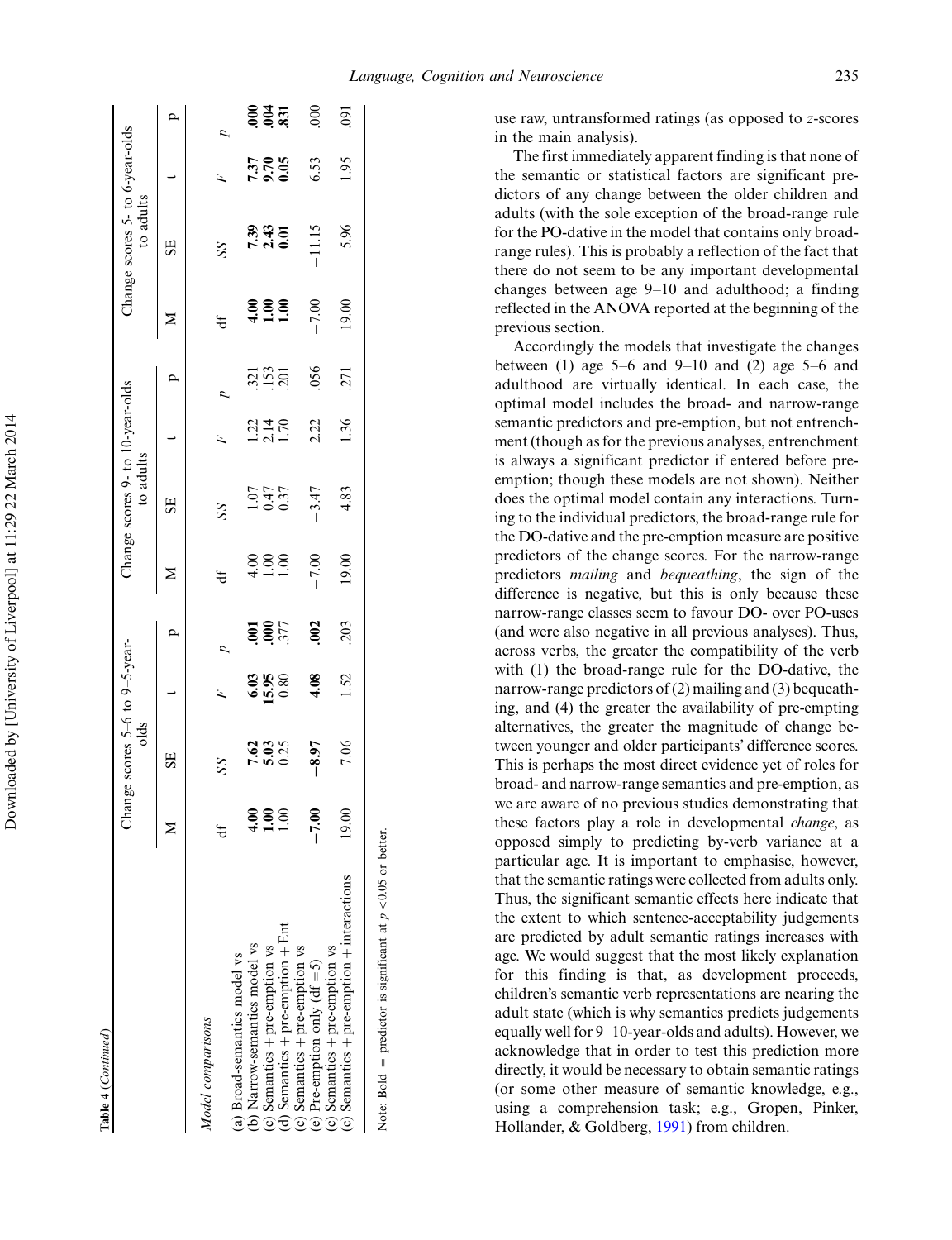|                                                                                                                                            |                                                                       |                                                                              | Core set                                                              |                                                                  |                                                          |
|--------------------------------------------------------------------------------------------------------------------------------------------|-----------------------------------------------------------------------|------------------------------------------------------------------------------|-----------------------------------------------------------------------|------------------------------------------------------------------|----------------------------------------------------------|
| Main (cross-sectional) analysis                                                                                                            | Extended set                                                          | All ages                                                                     | Adults                                                                | Age $9-10$                                                       | Age $5-6$                                                |
| Broad-range rules (at least one of three)<br>Narrow-range classes (at least one of four)<br>Morphophonology<br>Pre-emption<br>Entrenchment | Yes $(1)$<br>Yes $(4)$<br>Yes <sup>a</sup><br>Yes<br>Yes <sup>b</sup> | Yes <sup>a</sup><br>Yes $(2)$<br>No.<br>Yes <sup>b</sup><br>Yes <sup>b</sup> | Yes <sup>a</sup><br>Yes $(2)$<br>Yes <sup>b</sup><br>Yes <sup>c</sup> | Yes <sup>a</sup><br>Yes $(2)$<br>n.a.<br>Yes<br>Yes <sup>b</sup> | Yes $(2)$<br>No.<br>Yes <sup>b</sup><br>Yes <sup>b</sup> |
| Developmental analysis                                                                                                                     |                                                                       | 5–6 to 9–5                                                                   | $9-5$ to adult                                                        | $5-6$ to adult                                                   |                                                          |
| Broad-range rules (at least 1 of 3)<br>Narrow-range classes (at least 1 of 4)<br>Pre-emption<br>Entrenchment                               |                                                                       | Yes $(l)$<br>Yes $(2)$<br>Yes<br>Yes <sup>b</sup>                            | Yes <sup>a</sup><br>No<br>N <sub>0</sub><br>No                        | Yes $(1)$<br>Yes $(2)$<br>Yes <sup>b</sup><br>Yes <sup>b</sup>   |                                                          |

Table 5. Summary of developmental pattern.

Notes: <sup>a</sup>Significant predictor independently if entered before - but not after - narrow range semantic predictors.

b Significant predictor if entered before the other statistical predictor, but does not explain additional variance if entered after.

c Significant predictor if entered before pre-emption, and explains a marginally non-significant proportion of additional variance if entered after  $(p = .06)$ .

### Summary of results

The overall pattern observed is summarised below and in Table 5.

- . Both pre-emption and entrenchment are significant predictors at every age, and of the developmental changes observed between ages  $5-6$  and  $9-10/$ adulthood. The two predictors largely explain overlapping variance, and hence there is little to choose between them. There is some evidence to suggest that pre-emption explains additional variance beyond entrenchment for the 9- to 10-yearolds, and for the change between ages  $5-6$  and  $9-$ 10, with the reverse (marginally) true for adults. However, since the two predictors were so highly correlated, it would seem wise to await further investigation (most likely manipulating the two factors experimentally) before drawing any firmer conclusions regarding the relative contributions of the two mechanisms.
- Narrow-range semantic verb classes have an effect for the two older groups, but not the  $5-6$ -yearolds. Consequently, they are a significant predictor of developmental change between ages  $5-6$ and 9-10/adulthood.
- . The effect of the broad-range semantic rules is less easy to discern because these serve to motivate the narrow-range classes, even when they are not significant predictors. Essentially, the pattern seems to be that semantics exerts its effects at a broad-brush level initially, but in an increasingly fine-grained manner as development proceeds. Consequently, broad-range semantics is also a predictor of developmental change.

. The Latinate morphophonological constraint (manipulated only for the full set of verbs, which was not rated by children) did not explain additional variance above and beyond semantics and frequency, but was a significant predictor of judgements when assessed independently. Taken together with the finding of studies using novel pseudo-Latinate verbs (e.g., Ambridge, Pine, Rowland, & Chang, 2012; Gropen, Pinker, Hollander, Goldberg, Wilson, [1989\)](#page-25-0), this finding suggests that this constraint is psychologically real for adults, but probably not for children as old as  $9-10$  years.

#### **Discussion**

In the present study, adults and children rated the acceptability of 301 and 44 verbs, respectively, in POand DO-dative constructions, in order to test competing theoretical accounts of how children avoid—or retreat from—dative overgeneralisation errors (e.g., \*I said her "no"). A significant effect of pre-emption, whereby the use of a verb in the PO-dative construction constitutes evidence that DO-dative uses are not permitted (and vice-versa) was observed for all ages, and also when looking at developmental change. A significant effect of entrenchment, whereby the use of a verb in any construction constitutes evidence that nonattested POor DO-dative uses are not permitted was also observed for all ages (and, again accounted for developmental change). Although pre-emption and entrenchment largely explained the same variance, a significant additional effect of pre-emption was observed (1) for the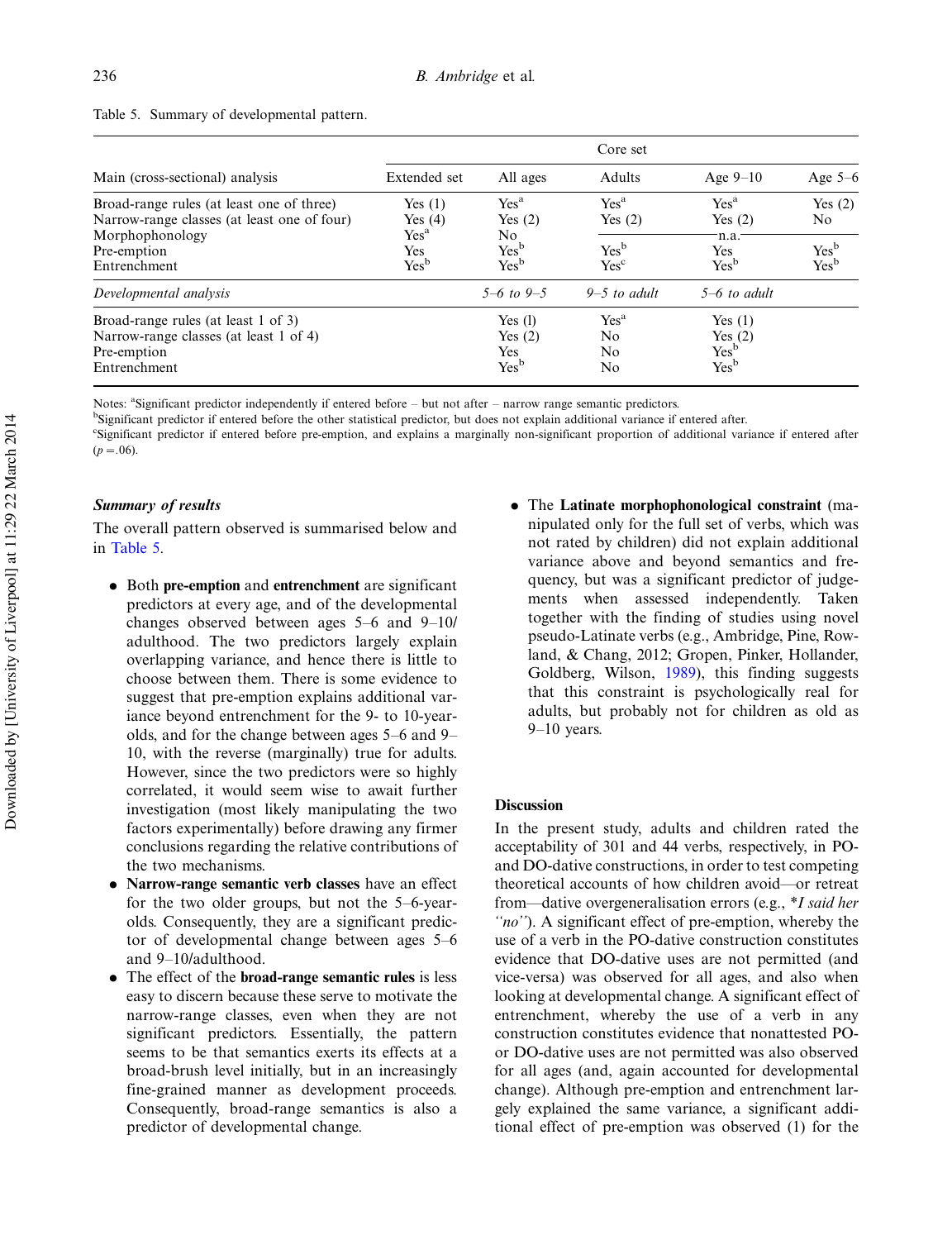older children, (2) when looking across the extended set of 301 verbs (as opposed to the core set of 44 verbs), and (3) when investigating developmental change between ages  $5-6$  and  $9-10$ . For adults, the reverse was (almost) true, with entrenchment explaining a marginally significant proportion of variance beyond that accounted for by pre-emption. Verbs' semantic properties—as rated by independent adult raters-explained additional variance at all ages, with the relative influence of broad- and narrow-range semantic properties decreasing and increasing respectively with age. Finally, there was some support for a proposed morphophonological constraint that prohibits Latinate verbs from appearing in the DOdative (e.g., \*I suggested her the trip), but this had no effect above and beyond semantics and pre-emption, suggesting that it may be learned on averb-by-verb basis.

In the introduction, we outlined four possibilities for the relationship between semantics-based and statistics-based accounts: Semantics only (Ambridge et al., [2009;](#page-24-0) Pinker, [1989](#page-25-0)), Statistics only (Stefanowitsch, [2008\)](#page-25-0), Semantics with statistics for exceptions (Bowerman, [1988](#page-24-0); Boyd & Goldberg, [2011](#page-24-0); Braine & Brooks, [1995\)](#page-24-0), and Statistics then semantics (Perfors et al., [2010,](#page-25-0) [2011;](#page-25-0) Tomasello, [2003;](#page-25-0) Wonnacott, [2011](#page-25-0)). It is clear that neither semantics-only nor statistics-only accounts can explain the present dataset. Though different predictors varied in their relative importance with age, both semantics- and statistics-based predictors accounted for unique variance for every age group, by even the most stringent statistical criterion (i.e., the AIC measure, which strictly penalises the model for the introduction of each additional predictor). Perhaps more importantly, both semantics- and statistics-based predictors were needed in order to account for developmental change.

Neither do the findings provide support for a statistics-then-semantics account. Of course, the youngest children studied were—at 5-6 years—relatively old, and these findings do not rule out the possibility that children may display statistics-based but not semantics-based effects before this age (as proposed explicitly by Tomasello, [2003\)](#page-25-0). However, as previous studies that have demonstrated pre-emption/ entrenchment before semantics have used familiar verbs to assess the former and novel verbs to assess the latter (see Introduction section), we would argue that whether or not statistics exerts its effects before semantics remains an open question.

An account proposing semantics with statistics for exceptions (Boyd & Goldberg,  $2011$ ), would—at first glance—appear to be well supported by the present findings. Even with all semantic and morphophonological predictors in the model, pre-emption/entrenchment explained an additional proportion of unique variance.

In fact, however, detailed comparison of the observed ratings and the ratings predicted by the combined semantic and morphophonological predictors suggests that there are very few truly arbitrary exceptions. Table S2 in the supplementary online material presents the residuals from the model for all verbs that includes the semantic and morphophonological predictors (i.e., model d from the left hand column of [Table 2](#page-9-0)). These represent, for each verb, the extent to which participants' preference for PO- over DO-dative uses is larger (left hand column) or smaller (right hand column, indicating a preference for DO- over POdative uses) than would be predicted on the basis of the semantic and morphophonological predictors, in standard deviation units. The usual criterion for an outlier (i.e., here, a verb whose use in the PO-/DO-dative is less acceptable than would be predicted from its semantics and morphophonology) is an item with a residual of greater than 2.0 SDs. Table S2 shows that no verb has a residual of larger than 0.25 SDs. For any given verb, the degree of preference for a PO- over a DO-usage (or vice-versa) can be predicted almost perfectly by its semantic and morphophonological properties. Indeed, if the observed ratings are plotted against the predicted ratings (see Figure 4), most individual verbs are impossible to make out, because the points lie within such a narrow band that each is overplotted by many others.<sup>6</sup>

If there are no true exceptions, why did the present study find effects of pre-emption/entrenchment, even after controlling for semantics and morphology? We suggest that pre-emption and entrenchment exert their effects not as mechanisms for learning arbitrary exceptions, but by modulating semantics-based effects (hence the numerous interactions observed between the



Figure 4. Mean observed ratings vs ratings predicted by a model including semantic and morphophonological predictors.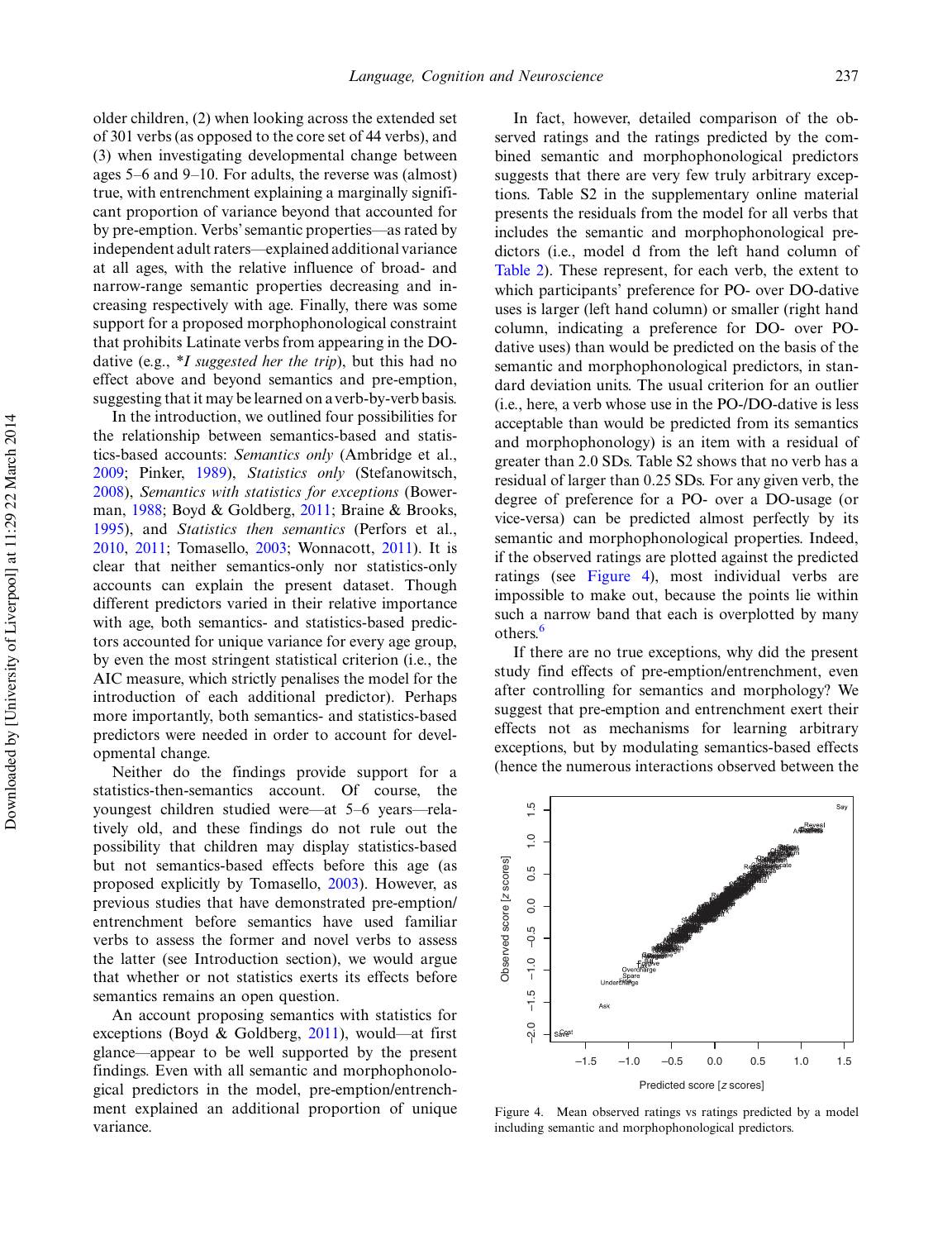two types of predictor; see Table S1 in the online supplementary material). Below, we outline a more concrete proposal for precisely how pre-emption, entrenchment, and semantics can work together in this way. This is not to deny that pre-emption and/or entrenchment could, in principle, serve to rule out any exceptions to semantic and morphophonological constraints, but on the evidence of the present study, there is no good evidence to suggest that such exceptions exist, at least in the domain of restrictions on the dative.

Overall there was little to choose between preemption and entrenchment. The two predictors were highly correlated and, in most cases, appeared to explain similar variance, with each predictor explaining little or no additional variance beyond that explained by the other. If anything, in the present study, preemption appeared to be a slightly more important predictor than entrenchment; a pattern opposite to that observed in Ambridge, Pine, & Rowland's (2012) analogous study involving the locative constructions. One possibility is that any discrepancy is due simply to methodological differences. For example, the previous study used a much smaller corpus (ICE-GB), meaning that both the pre-emption and entrenchment counts were less reliable. A more interesting possibility is that the balance between pre-emption and entrenchment differs according to the particular generalisation in question, and may depend on the relative frequency of the verb in potentially entrenching vs potentially preempting constructions.

The possibility that we favour, however, is that there is no clear divide between entrenchment and preemption: both are statistical-learning mechanisms that are sensitive to frequency of a particular verb in particular constructions; all that varies is the relative weighting of the different constructions. This would also explain why the two predictors account for largely the same variance.

Below, we outline in more detail an account that incorporates the type of statistical learning mechanism that we have in mind, and also yields effects of semantics and morphology. First, it is important to consider whether it would instead be possible to modify Pinker's ([1989\)](#page-25-0) semantic verb class account to accommodate statistical-learning effects. For example, although Pinker ([1989\)](#page-25-0) does not discuss frequency effects, it would be possible to add the assumption that lower frequency verbs take longer to be assigned to the relevant semantic class, and hence are more susceptible to error. However, there are two problems with such a proposal. First, whilst it could explain general frequency effects (i.e., entrenchment), this account would not explain pre-emption. Second, the present study demonstrates that even adults, whose semantic classes

are presumably fully formed, display a probabilistic pattern of acceptability judgements. This does not sit comfortably with an account under which verbs are definitively assigned to PO-only, DO-only, or alternating classes. Furthermore, the semantic properties identified as predictive of participants' judgements do not appear to neatly classify verbs into these three categories, but rather cut across apparent PO-only, DO-only, and alternating verbs (see [Table 1\)](#page-8-0).

What is needed, then, is a hybrid account that yields effects of verb semantics, in a probabilistic as opposed to class-based manner, as well as effects of pre-emption and entrenchment. Below, we briefly outline one attempt at such an account, based on a proposal outlined in more detail elsewhere (Ambridge & Lieven, [2011](#page-24-0); Ambridge, Pine & Rowland, [2012](#page-24-0); Ambridge, Pine, Rowland, & Chang, [2012;](#page-24-0) Ambridge et al., [2011](#page-24-0)).

We assume that speakers acquire a construction by abstracting across concrete exemplars of the construction that they have stored in memory (an assumption shared by most usage- and exemplar-based accounts of acquisition; e.g., Bod, [2009](#page-24-0); Gahl & Yu, [2006;](#page-24-0) Goldberg, [1995](#page-25-0); Langacker, [1987](#page-25-0); Tomasello, [2003](#page-25-0)). In this way, learners of English will acquire two dative constructions:

```
PO-dative: [A ("GIVER")] [B("ACTION")] [C
(''THEME'')] to [D (''RECIPIENT'')]
(e.g., [John] [sent] [the package] to [Sue]
```
DO-dative: [P (''GIVER'')] [Q(''ACTION'')] [R (''RECIPIENT'')] [S (''THEME'')] (e.g., [John] [sent] [Sue] [the package])

The slots are labelled with letters rather than semantic or syntactic categories in order to reflect the assumption that each slot in each construction exhibits its own probabilistic constellation of semantic (and morphophonological, etc.) properties (though traditional semantic labels are also given for ease of reference). For example, the [C] and [S] ("THEME") slots have different—though somewhat overlapping—properties. The properties of a particular slot are a weighted average of the properties shared by the items that have appeared in this position in the input utterances that gave rise to the construction, and may be semantic, phonological, or discourse-pragmatic in nature (there may be other possibilities too). For example, the [Q] (''ACTION'') slot in the DO-dative construction probabilistically exhibits the relevant semantic properties highlighted in the present study (e.g., possession transfer), as well as the morphophonological property of being monosyllabic/Germanic. The [R] slot has the semantic property of being a potential possessor of S and discourse-pragmatic properties such as being light,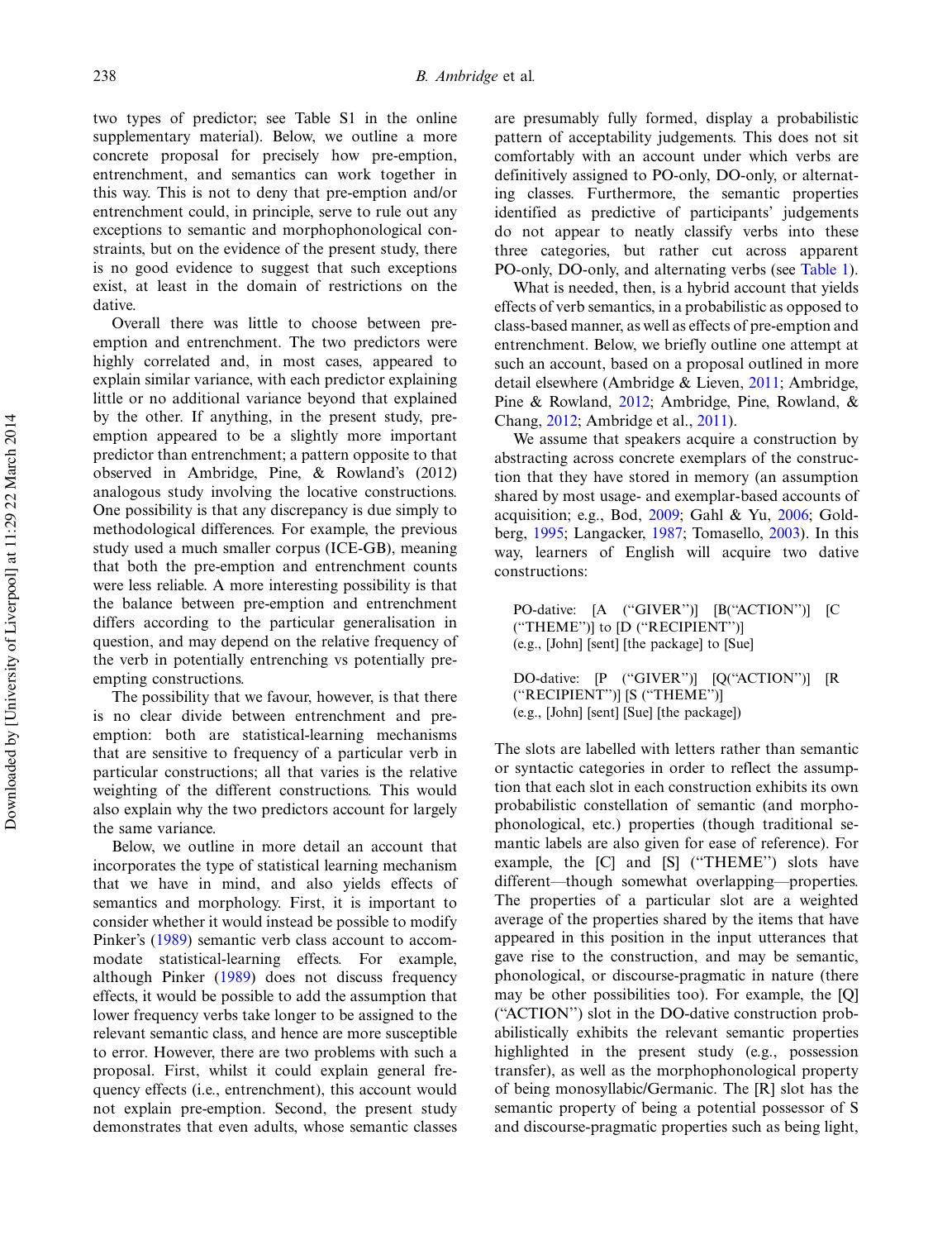given and pronominal, as opposed to heavy, new and realised as a full NP (e.g., Bresnan et al., [2007](#page-24-0)).

The key assumption of the present account is that overgeneralisation errors of the type investigated in the present study reflect the use of an item (here, a verb) in a slot with which it is less than optimally compatible in terms of its semantic, morphophonological or other properties. Although this assumption is shared with many previous proposals (e.g., Bowerman, [1981](#page-24-0); Braine & Brooks, [1995;](#page-24-0) Kay & Fillmore, [1999](#page-25-0); Langacker, [2000\)](#page-25-0), the present account goes further in assuming (like the account of Pinker, [1989](#page-25-0)) that all argument-structure overgeneralisation errors can be understood in this way; that is, there are no arbitrary exceptions that must be learned on a purely statistical basis.

Under this account, children produce errors because they have yet to fully acquire the semantic properties of particular verbs and/or particular construction slots, and so insert verbs into slots with which they are less than fully compatible for adult speakers (e.g., I said her "no"). Errors cease as children refine their knowledge of the properties of particular verbs and construction slots, and so no longer insert verbs into slots with which they are less than optimally compatible. $8$  This would explain why, in the present study, even young children's judgements are sensitive to broad-range semantic properties, with sensitivity to more narrowrange semantic properties increasing with development.

In order to also accommodate pre-emption and entrenchment, the present account adopts from, amongst others, Bates and MacWhinney ([1987\)](#page-24-0), the notion of competition; more specifically, competition between constructions for the right to express the speaker's desired message (e.g., Bowerman, [1981\)](#page-24-0). Suppose, for example, that the speaker wishes to express the meaning that ''Marge caused Homer to have a box by pulling a box towards him'', and has decided to use the NPs Marge, the box, and Homer, and the verb pulled. All constructions in the speakers' inventory will compete for activation (i.e., for the right to express the message). Each construction has a resting activation level proportional to its overall frequency. This activation level is boosted depending on the extent to which each construction exhibits (1) semantic/morphophonological fit with the items in the message (as described above), (2) relevance, and (3) item-in-construction frequency.

Relevance is the extent to which each of the competing constructions expresses the desired message. For the present example (''Marge caused Homer to have a box by pulling a box towards him''), both the PO-dative (which would yield *Marge pulled the box to* Homer) and the DO-dative (\*Marge pulled Homer the box) score high on relevance, as they express all components of the intended message. Which of the two constructions is more relevant will depend on whether the speaker wishes to emphasise the movement of the box from one location to another (PO-dative) or that Homer came to possess the box (DO-dative). The transitive (which would yield Marge pulled the box) and intransitive (\**The box pulled*) score lower on relevance, as they leave some part of the message unexpressed, though they will still score higher than completely irrelevant constructions.

Item-in-construction frequency is simply the frequency with which each item (most importantly, for this example, the verb) has appeared in each of the competing constructions. Items in the message (e.g., pull) boost the activation of those constructions in which they have previously appeared, with a strength proportional to the frequency of previous occurrence (e.g., Gahl, Jurafsky, & Roland, [2004](#page-24-0); Trueswell, Tanenhaus, & Kello, [1993](#page-25-0)).

Thus, under the present account, pre-emption arises due to the effect of item-in-construction frequency operating over competing constructions that score similarly, and highly, on relevance. For the example message ''Marge caused Homer to have a box by pulling a box towards him'', the two constructions that score highest on relevance are the PO- and DO-dative. Thus, the winner will be determined by (in addition to semantic/ morphophonological fit) item-in-construction frequency (i.e., the number of times that pull has appeared in each of these constructions; i.e., preemption).

With regard to entrenchment, it is important to emphasise that it is not *only* the two most relevant constructions that compete for the right to express the message; and hence for which fit and item-in-construction frequency are relevant. All constructions that are at least somewhat relevant—including, for the present example, the simple transitive and intransitive constructions—will receive some degree of activation on the basis of their relevance to the message. This means that item-in-construction frequency is important, not only for the two most relevant constructions (here, the PO- and DO-dative), but also for other constructions in which the item has appeared, including the transitive and intransitive. Thus, the account predicts an entrenchment effect arising from occurrences of the verb (here *pull*) in constructions such as the transitive and intransitive. Thus, under the present account, entrenchment and pre-emption are not separate mechanisms as such. Rather, all constructions compete for the right to express the speaker's message. The effect that has historically been called ''pre-emption'' describes the effect exerted by the construction most relevant for the speaker's meaning; ''entrenchment'' the effect exerted by those constructions whose meaning is more tangen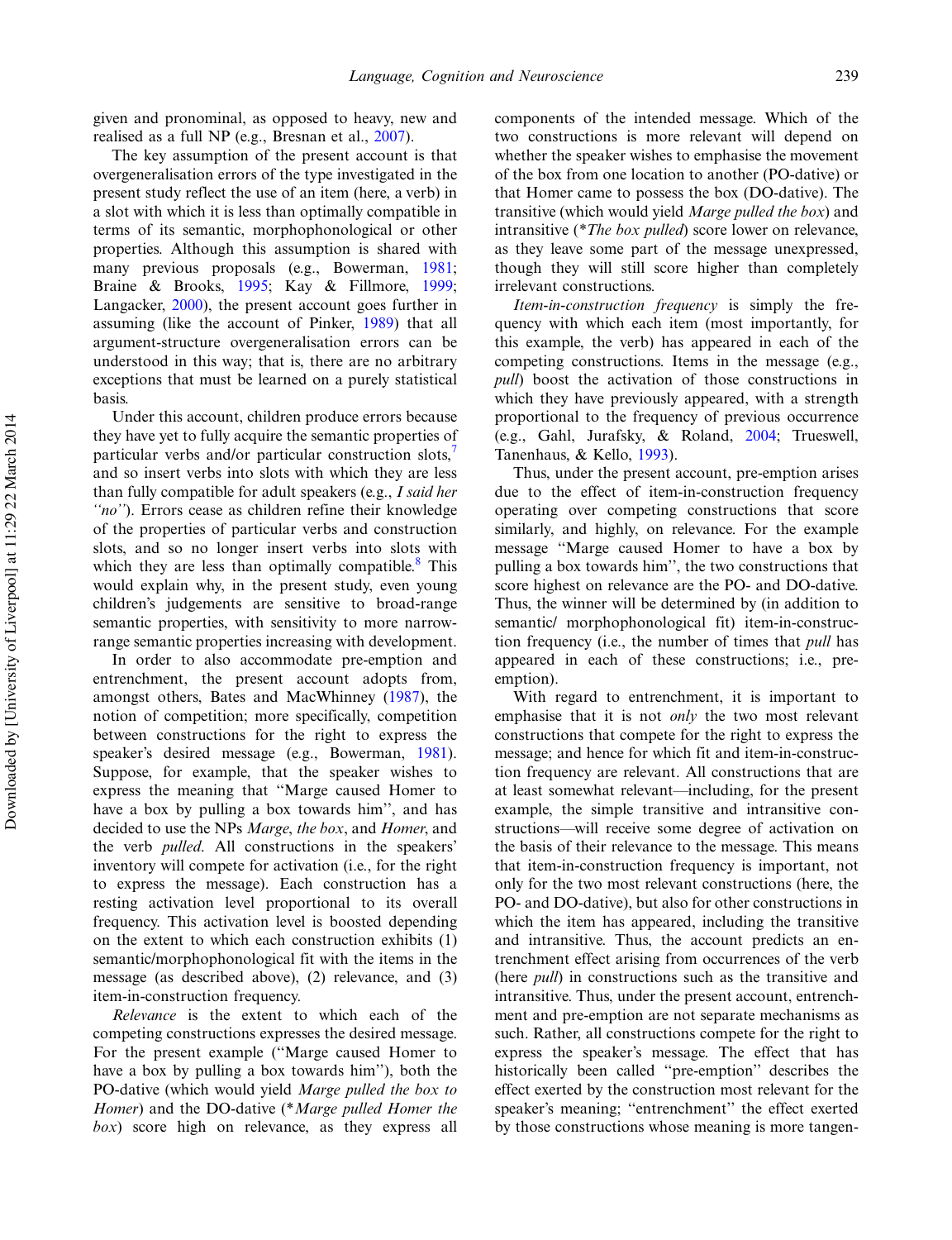tial. Whether the closer (''pre-emption'') or more distant (''entrenchment'') constructions have more influence may well depend on the relative frequency of the two in the input, though this is a question for future research.

It is important to acknowledge, however, that—at present—this account does not make precise quantitative predictions regarding human grammaticality judgement data, as the relative influence of—and interaction between—the factors of (1) construction frequency, (2) semantic/morphophonological fit, (3) relevance, and (4) item-in-construction frequency has yet to be spelled out explicitly. In order to do so, it will probably be necessary to implement the account as a computational model. Useful starting points may be the Bayesian simulations of Alishahi and Stevenson ([2008\)](#page-24-0), [Perfors et al. \(2010\)](#page-25-0) and Parisien and Stevenson ([2011\)](#page-25-0), the latter of which modelled the pattern of judgements observed by Ambridge et al. [\(2011\)](#page-24-0). The connectionist Dual-Path model of Chang, Dell, and Bock [\(2006](#page-24-0)) has also been shown to simulate certain aspects of the retreat from overgeneralisation. In future work, we aim to compare Bayesian and connectionist models in terms of their ability to explain the pattern of grammaticality judgement data obtained from both adults and children, over a variety of different constructions.

Until the present verbal account is implemented as a computational model, it is limited with regard to the extent to which it makes testable quantitative developmental predictions. However, even in its present state, the account would seem to make three developmental predictions that potentially differentiate it from its rivals. All three predictions stem from the assumption that children's overgeneralisation errors reflect the use of verbs in construction slots with which they are less than optimally compatible (for adults), due to immature knowledge of the semantic properties of verbs and/ or construction slots. Errors cease as children refine their knowledge of these semantic properties of verbs and slots.

The first prediction is that the extent to which children's grammaticality judgements can be predicted by adult-rated fine-grained semantic properties should increase with development. Although the present study provided some support for this prediction, a potential difficulty here is that such an effect could be observed even in the absence of a growing knowledge of semantics, if children's judgements become increasingly less noisy with age. Although it is almost certainly the case that younger children's judgements are more noisy than those of older children and adults, this cannot explain the entire developmental pattern observed, and, in particular, the finding that broad-range semantic properties explained more variance for 5- to 6-year-

olds than for either of the older groups. Thus, the claim that children's knowledge of verb and construction semantics becomes increasingly fine-grained with development would seem to enjoy some preliminary support.

This does not, of course, constitute evidence that errors are caused by incomplete knowledge of verb and construction semantics, or that errors disappear as this knowledge is acquired. Thus, the second developmental prediction of the present account is that only children who display non-adult-like knowledge of the semantic properties of a particular verb will produce overgeneralisation errors with that verb (or rate such errors as acceptable). Preliminary support for this prediction, for a single pair of verbs, comes from the study of Gropen, Pinker, Hollander, and Goldberg [\(1991](#page-25-0)). These authors found that children who produced locative overgeneralisation errors with fill (e.g., \*Lisa filled water into the cup) judged pouring events where a glass ended up only  $\frac{3}{4}$  full to be perfectly good examples of "filling". This suggests that, for these children, the meaning of fill was something closer to the adult meaning of *pour*, and that they produced such errors because verbs with this meaning are indeed compatible with this construction (e.g., Lisa poured water into the cup). Future studies should investigate the relationship between children's knowledge of verb semantics and their propensity to produce, or accept, overgeneralisation errors with a wider range of verbs and—amongst others—the POand DO-dative constructions.

The final prediction of the present account is that children will produce errors as a function of non-adultlike knowledge of the semantic properties of particular construction slots (e.g., that the VERB slot in the DOdative admits only verbs that denote possession transfer). A paradigm that may be suitable for testing this prediction is the novel-construction-learning paradigm of Goldberg and colleagues (Boyd, Gottschalk, & Goldberg, [2009;](#page-24-0) Casenhiser & Goldberg, [2005;](#page-24-0) Wonnacott, Boyd, Thompson, & Goldberg, [2012](#page-25-0)). These studies involve teaching children novel argumentstructure constructions characterised by a novel word order (and, in some cases, novel morphemes) associated with a particular meaning, such as appearance. The present account predicts that only children who fail to appreciate that the verb slot requires a filler that is semantically compatible with the notion of appearance will produce errors by generalising incompatible verbs into the construction.

In conclusion, whether or not the account that we have outlined here is supported by future research, the results of the present study demonstrate that any successful account of the retreat from argumentstructure overgeneralisation errors will include a role for pre-emption/entrenchment and verb semantics (and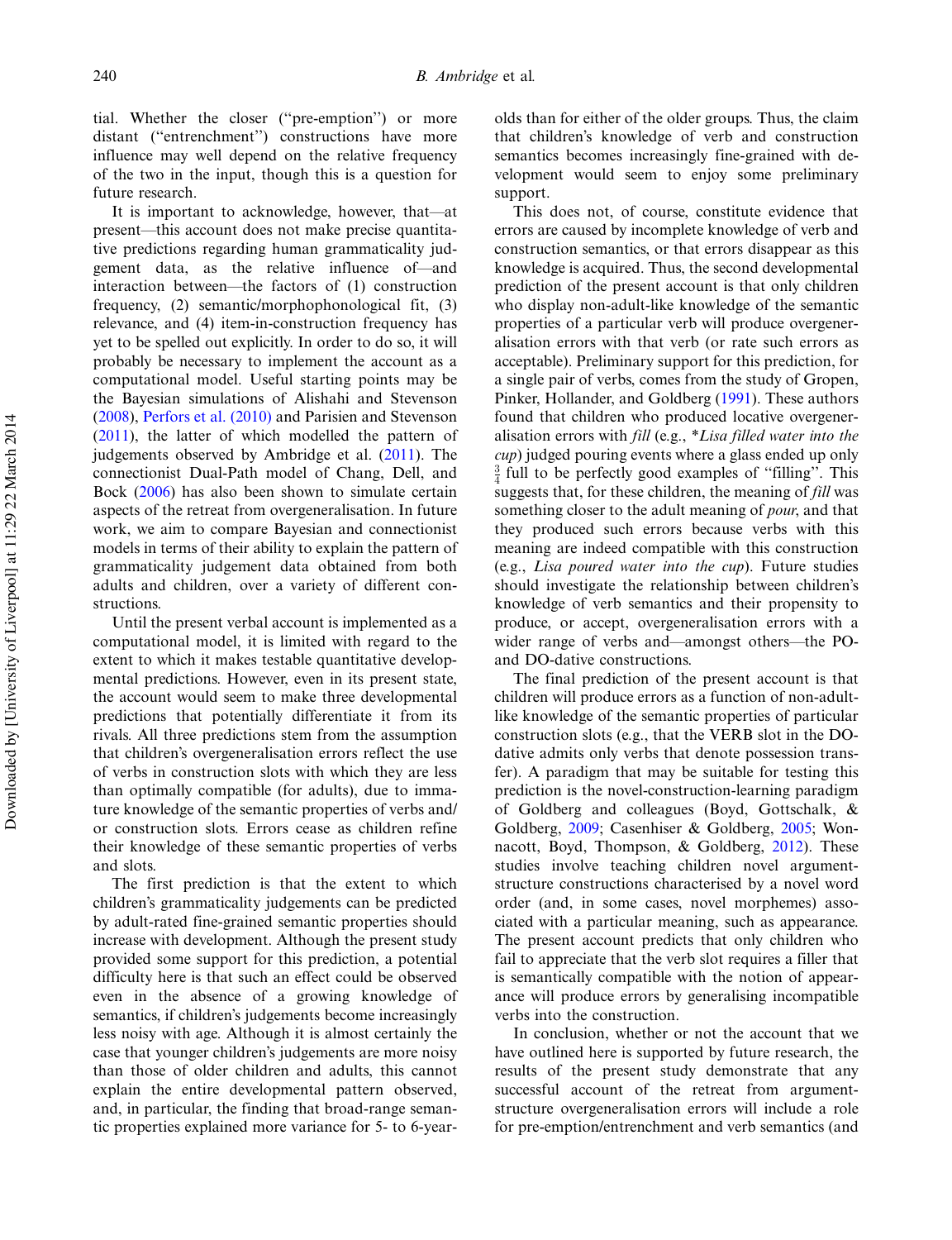<span id="page-23-0"></span>perhaps—for the dative constructions—morphophonology). Our goal has been to outline one possible account that combines these factors. It is to be hoped that future studies designed to test the predictions of this account, perhaps incorporating a modelling component, will bring the field closer to an understanding of how children retreat from, or avoid, overgeneralisation errors.

#### Acknowledgements

This research was supported by grants from the Economic and Social Research Council (RES-062-23- 0931) and the Leverhulme Trust (RPG-158).

#### **Notes**

- 1. A reviewer asked when children typically acquire the PO-/DO-dative distinction. The age at which children acquire the subtly different semantic properties of the two constructions is one of the questions investigated in the present study. But at what age are children able to correctly use and understand the two constructions in a more general sense (i.e., understand that the PO-dative places the theme before the recipient, whilst the DOdative displays the opposite pattern)? Studies of spontaneous speech (e.g., Campbell & Tomasello, [2001;](#page-24-0) Gropen, Pinker, Hollander, Goldberg, & Wilson, [1989](#page-25-0); Snyder & Stromswold, [1997](#page-25-0)) suggest that both emerge in production at around 2;0. There is some suggestion that the DO-dative appears earlier, though this likely largely reflects the use of semi-productive chunks such as Gimme X. A recent forced-choice comprehension study (Rowland & Noble, [2010](#page-25-0)) found that 3-4 year-olds demonstrated more robust performance with PO- than DO-datives, but could still correctly interpret DO-dative sentences when given additional cues (e.g., when the recipient was a proper noun).
- 2. Baker's paradox is also sometimes known as the 'no negative evidence' problem (e.g., Bowerman, [1988;](#page-24-0) Marcus, [1993\)](#page-25-0), as the assumption is that caregivers do not provide children with evidence regarding the (un)grammaticality of their utterances (e.g., McNeill, [1966\)](#page-25-0). In fact, this is something of a misnomer, as evidence suggests not only that caregivers spontaneously correct such errors, but also that children are sensitive to this feedback (e.g., Chouinard & Clark, [2003](#page-24-0); Clark & Bernicot, [2008;](#page-24-0) Saxton, Backley & Gallaway, [2005](#page-25-0); Strapp, Bleakney, Helmick, & Tonkovich, [2008\)](#page-25-0). However, this type of feedback is unlikely to be sufficient as an explanation of the acquisition of restricted generalizations. One problem is that both children and adults rate as ungrammatical certain uses of low frequency and even novel verbs (e.g., Ambridge, Pine, Rowland, & Young, [2008;](#page-24-0) Wonnacott, Newport & Tanenhaus, [2008\)](#page-25-0), for which they cannot have received such feedback. A second problem is that such errors - and hence opportunities for feedback - are relatively rare; indeed some children may not produce them at all. Yet Baker's paradox applies equally to children who do not produce such errors, where the question becomes how they avoid them whilst retaining the ability to produce novel utterances.
- 3. In the corpus analysis conducted as part of the present study, we make the simplifying assumption that any occurrence of a PO-dative constitutes an instance of case where a DO-dative would have been equally felicitous (and vice versa). This is an oversimplification as factors such as the relative animacy, accessibility, definiteness, and length of the recipient and theme affect the relative felicitousness of the two constructions (see Bresnan et al., [2007\)](#page-24-0). However, hand-coding each dative sentence on each of these dimensions would have been not only prohibitively time-consuming, but also—for some dimensions—difficult to do objectively (though see Goldberg, [2011,](#page-25-0) for a study along these lines). Consequently, the present study constitutes a particularly strong test of the pre-emption hypothesis, because the noisiness of the pre-emption measure that results from this simplification counts against the likelihood of any such effect being observed.
- 4. For the purposes of these descriptive counts, a verb was classified as PO-only or DO-only if either or both of the two authors listed it as such, otherwise it was classified as alternating. Agreement between the two sources was high with only seven verbs classified as alternating by Levin and PO-only by Pinker (carry, haul, pull, push, schlep, repeat, recount) and two as DO-only by Levin and alternating by Pinker (guarantee, declare). No verb was classified as PO-only by one author and DO-only by the other.
- 5. The log transformation of frequency counts is standard practice in psycholinguistics as these data follow a highly-skewed non-normal, distribution. It is necessary to transform  $N + 1$ , as opposed to N, as some verbs have a frequency of zero, which has no log.
- 6. Note that, to our knowledge, no researcher has proposed a statistics, with semantics/morphophonology for exceptions model. Such an account would claim that there exist verbs that appear in (for example) the PO-dative construction only (statistics), but whose semantic/morphophonological properties are such that speakers would also consider them to be grammatical in the DO-dative construction.
- 7. One study that predicted, but did not find, an effect of construction-slot semantics is that of Matthews and Bannard (2010). These authors found that two- and three-year old children showed no increased ability to repeat a familiar string when the relevant slot-filler was semantically similar to the corresponding filler in a high frequency (and hence presumably well-learned) string. For example, considering the familiar string a piece of toast, children made just as many errors when repeating a piece of meat as a piece of brick. However, one important difference from the present study is that the semantic properties of the fillers (e.g., brick), though atypical of the semantic properties of the slot, were not incompatible with them. Another is that the present participants were considerably older; and it would seem likely that  $2-3$ year-olds have learned less about construction semantics.
- 8. See Lidz, Gleitman, and Gleitman [\(2004](#page-25-0)), Naigles, Fowler, and Helm ([1992\)](#page-25-0), and Naigles, Gleitman, and Gleitman ([1993\)](#page-25-0) for studies investigating children's interpretations of utterances with mismatching verb and construction semantics.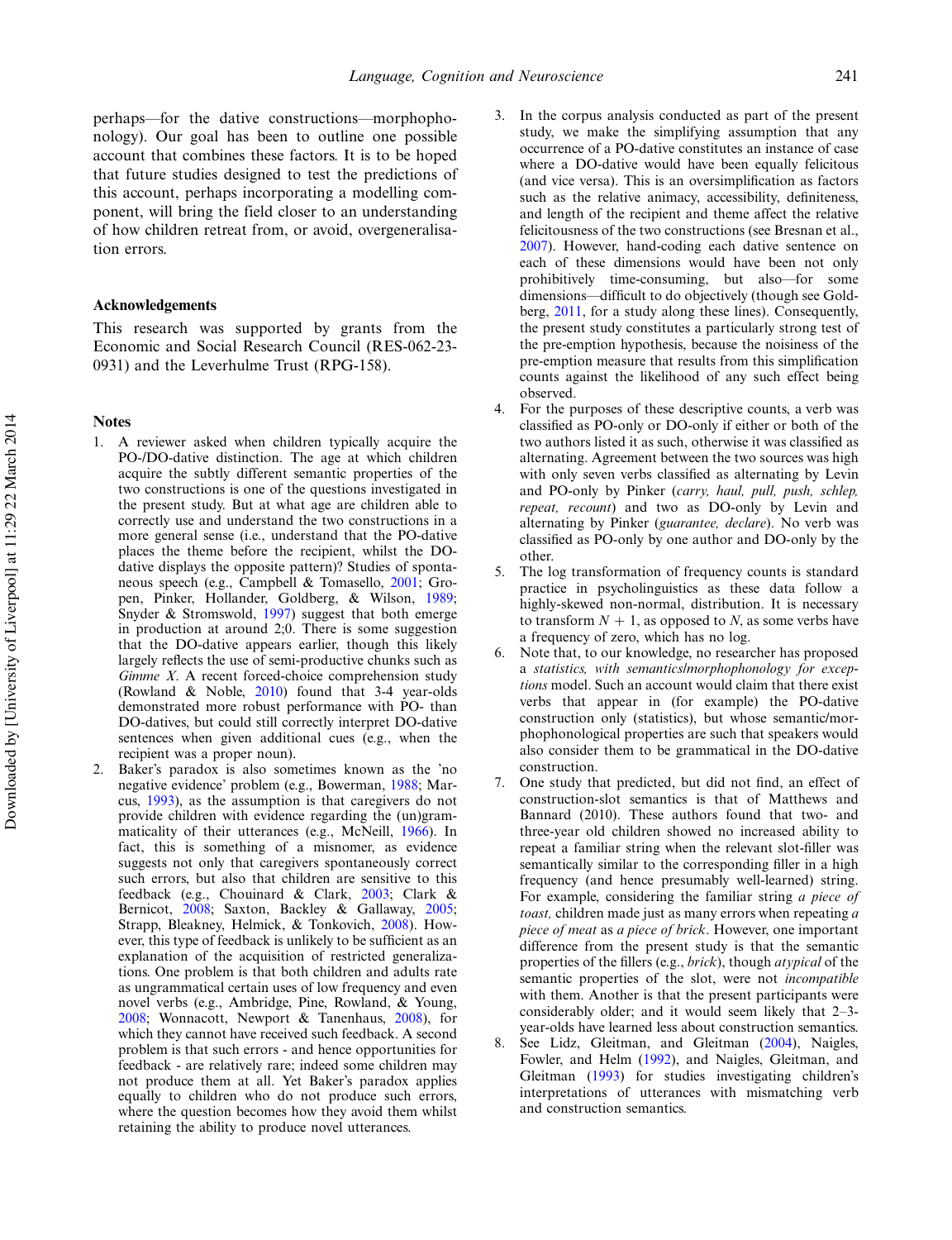#### <span id="page-24-0"></span>**References**

- Alishahi, A., & Stevenson, S. (2008). A computational model of early argument structure acquisition. Cognitive Science, 32(5), 789-834. doi[:10.1080/03640210801929287](http://dx.doi.org/10.1080/03640210801929287)
- Ambridge, B. (2011). Paradigms for assessing children's knowledge of syntax and morphology. In E. Hoff (Ed.), Guide to research methods in child language (pp. 113-132). London: Blackwell-Wiley.
- Ambridge, B., & Lieven, E. V. M. (2011). Child language acquisition: Contrasting theoretical approaches. Cambridge: Cambridge University Press.
- Ambridge, B., Pine, J. M., & Rowland, C. F. (2011). Children use verb semantics to retreat from overgeneralization errors: A novel verb grammaticality judgment study. Cognitive Linguistics, 22, 303-323. doi[:10.1515/cogl.2011.012](http://dx.doi.org/10.1515/cogl.2011.012)
- Ambridge, B., Pine, J. M., & Rowland, C. F. (2012). Semantics versus statistics in the retreat from locative overgeneralization errors. Cognition, 123, 260-279. doi[:10.1016/j.cognition.2012.01.002](http://dx.doi.org/10.1016/j.cognition.2012.01.002)
- Ambridge, B., Pine, J. M., Rowland, C. F., & Chang, F. (2012). The roles of verb semantics, entrenchment and morphophonology in the retreat from dative argument structure overgeneralization errors. Language, 88, 45-81. doi[:10.1353/lan.2012.0000](http://dx.doi.org/10.1353/lan.2012.0000)
- Ambridge, B., Pine, J. M., Rowland, C. F., Jones, R. L., & Clark, V. (2009). A semantics-based approach to the ''No Negative Evi-dence" problem. Cognitive Science, 33(7), 1301-1316. doi[:10.1111/](http://dx.doi.org/10.1111/j.1551-6709.2009.01055.x) [j.1551-6709.2009.01055.x](http://dx.doi.org/10.1111/j.1551-6709.2009.01055.x)
- Ambridge, B., Pine, J. M., Rowland, C. F., & Young, C. R. (2008). The effect of verb semantic class and verb frequency (entrenchment) on children's and adults' graded judgements of argument-structure overgeneralization errors. Cognition, 106(1), 87-129. doi[:10.1016/](http://dx.doi.org/10.1016/j.cognition.2006.12.015) [j.cognition.2006.12.015](http://dx.doi.org/10.1016/j.cognition.2006.12.015)
- Arnon, I., & Clark, E. V. (2011). Why Brush Your Teeth is better than Teeth: Children's word production is facilitated in familiar sentenceframes. Language Learning and Development, 7, 107-129. doi[:10.1080/15475441.2010.505489](http://dx.doi.org/10.1080/15475441.2010.505489)
- Baker, C. L. (1979). Syntactic theory and the projection problem. Linguistic Enquiry, 10, 533-581.
- Barr, D. J., Levy, R., Scheppers, C., & Tilley, H. J. (submitted). Random effects structure for confirmatory hypothesis testing: Keep it maximal.
- Bates, E., & MacWhinney, B. (1987). Competition, variation and language learning. In B. MacWhinney (Ed.), Mechanisms of language acquisition (pp. 157-193). Hillsdale, NJ: Erlbaum.
- Bod, R. (2009). From exemplar to grammar: A probabilistic analogybased model of language learning. Cognitive Science, 33(5), 752-793. doi:[10.1111/j.1551-6709.2009.01031.x](http://dx.doi.org/10.1111/j.1551-6709.2009.01031.x)
- Bowerman, M. (1981). The child's expression of meaning: Expanding relationships among lexicon, syntax and morphology. Paper presented at the New York Academy of Sciences Conference on Native Language and Foreign Language Acquisition.
- Bowerman, M. (1988). The ''no negative evidence'' problem: How do children avoid constructing an overly general grammar? In J. A. Hawkins (Ed.), Explaining language universals (pp. 73-101). Oxford: Blackwell.
- Boyd, J. K., & Goldberg, A. E. (2011). Learning what NOT to say: The role of statistical preemption and categorization in A-adjective production. Language, 85, 55-83. doi[:10.1353/lan.2011.0012](http://dx.doi.org/10.1353/lan.2011.0012)
- Boyd, J. K., Gottschalk, E. A., & Goldberg, A. E. (2009). Linking rule acquisition in novel phrasal constructions. Language Learning, 59, 64-89. doi:[10.1111/j.1467-9922.2009.00536.x](http://dx.doi.org/10.1111/j.1467-9922.2009.00536.x)
- Braine, M. D. S., & Brooks, P. J. (1995). Verb argument structure and the problem of avoiding an overgeneral grammar. In M. Tomasello & W. E. Merriman (Eds.), Beyond names for things: Young children's acquisition of verbs (pp. 352-376). Hillsdale, NJ: Erlbaum.
- Bresnan, J. (2007a). Is syntactic knowledge probabilistic? Experiments with the English dative alternation. In S. Featherston & W.

Sternefeld (Eds.), *Roots: Linguistics in search of its evidential case* (pp. 75-96). Berlin: Mouton de Gruyter.

- Bresnan, J. (2007b). A few lessons from typology. Linguistic Typology, 11(1), 297-306. doi:[10.1515/LINGTY.2007.024](http://dx.doi.org/10.1515/LINGTY.2007.024)
- Bresnan, J., Cueni, A., Nikitina, T. V., & Baayen, H. R. (2007). Predicting the dative alternation. In G. Boume, I. Kramer & J. Zwarts (Eds.), Cognitive foundations of interpretation (pp. 69-94). Amsterdam: Royal Netherlands Academy of Science.
- Bresnan, J., & Nikitina, T. (2007). The gradience of the dative alternation. In L. Uyechi & L. Hee Wee, Reality exploration and discovery: Pattern interaction in language and life (pp. 161-184). Stanford: CSLI Publications. [http://lfg-stanford.edu/bresnan/down](http://lfg-stanford.edu/bresnan/download.html)[load.html](http://lfg-stanford.edu/bresnan/download.html)
- Brooks, P. J., & Tomasello, M. (1999). How children constrain their argument structure constructions. Language,  $75(4)$ ,  $720-738$ . doi[:10.2307/417731](http://dx.doi.org/10.2307/417731)
- Brooks, P. J., Tomasello, M., Dodson, K., & Lewis, L. B. (1999). Young children's overgeneralizations with fixed transitivity verbs. Child Development, 70(6), 1325-1337. doi:10.1111/1467-8624.0009
- Brooks, P. J., & Zizak, O. (2002). Does preemption help children learn verb transitivity. Journal of Child Language, 29, 759-781. doi[:10.1017/S0305000902005287](http://dx.doi.org/10.1017/S0305000902005287)
- Campbell, A. L., & Tomasello, M. (2001). The acquisition of English dative constructions. Applied Psycholinguistics, 22(2), 253-267. doi[:10.1017/S0142716401002065](http://dx.doi.org/10.1017/S0142716401002065)
- Casenhiser, D., & Goldberg, A. E. (2005). Fast mapping between a phrasal form and meaning. Developmental Science,  $8(6)$ , 500-508. doi[:10.1111/j.1467-7687.2005.00441.x](http://dx.doi.org/10.1111/j.1467-7687.2005.00441.x)
- Chang, F., Dell, G. S., & Bock, K. (2006). Becoming syntactic. Psychological Review, 113(2), 234-272. doi:[10.1037/0033-295X.](http://dx.doi.org/10.1037/0033-295X.113.2.234) [113.2.234](http://dx.doi.org/10.1037/0033-295X.113.2.234)
- Chater, N., & Vitanyi, P. (2007). 'Ideal learning' of natural language: Positive results about learning from positive evidence. Journal of Mathematical Psychology, 51(3), 135-163. doi[:10.1016/j.jmp.2006.](http://dx.doi.org/10.1016/j.jmp.2006.10.002) [10.002](http://dx.doi.org/10.1016/j.jmp.2006.10.002)
- Chouinard, M. M., & Clark, E. V. (2003). Adult reformulations of child errors as negative evidence. Journal of Child Language, 30(3), 637-669. doi:[10.1017/S0305000903005701](http://dx.doi.org/10.1017/S0305000903005701)
- Clark, E. V., & Bernicot, J. (2008). Repetition as ratification: How parents and children place information in common ground. Journal of Child Language, 35(2), 349-371. doi[:10.1017/S0305000907008537](http://dx.doi.org/10.1017/S0305000907008537)
- Clark, E. V., & Clark, H. H. (1979). When nouns surface as verbs. Language, 55, 767-811. doi:[10.2307/412745](http://dx.doi.org/10.2307/412745)
- de Marneffe, M-.C., Grimma, S., Arnon, I., Kirby, S., & Bresnan, J. (2011). A statistical model of the grammatical choices in child production of dative sentences. Language and Cognitive Processes, 27(1), 25-61. doi[:10.1080/01690965.2010.542651](http://dx.doi.org/10.1080/01690965.2010.542651)
- Dowman, M. (2000). Addressing the learnability of verb subcategorizations with Bayesian inference. In L. Gleitman & A. Joshi (Eds.), Proceedings of the 22nd Annual Conference of the Cognitive Science Society (pp. 107-112). Austin, TX: Cognitive Science Society.
- Edelman, S., & Christiansen, M. (2003). How seriously should we take Minimalist syntax? Trends in Cognitive Sciences, 7, 60-61. doi[:10.1016/S1364-6613\(02\)00045-1](http://dx.doi.org/10.1016/S1364-6613(02)00045-1)
- Felbaum, C. (2005). Examining the constraints on the benefactive alternation by using the World Wide Web as a corpus. In M. Reis & S. Kepser (Eds.), Evidence in linguistics: Empirical, theoretical and computational perspectives (pp. 209-238). Berlin: Mouton de Gruyter.
- Gahl, S., Jurafsky, D., & Roland, D. (2004). Verb subcategorization frequencies: American English corpus data, methodological studies, and cross-corpus comparisons. Behavior Research Methods, Instru-ments, & Computers, 36, 432-443. doi[:10.3758/BF03195591](http://dx.doi.org/10.3758/BF03195591)
- Gahl, S., & Yu, A. C. L. (2006). Introduction to the special issue on exemplar-based models in linguistics. The Linguistic Review, 23, 213-216. doi:[10.1515/TLR.2006.007](http://dx.doi.org/10.1515/TLR.2006.007)